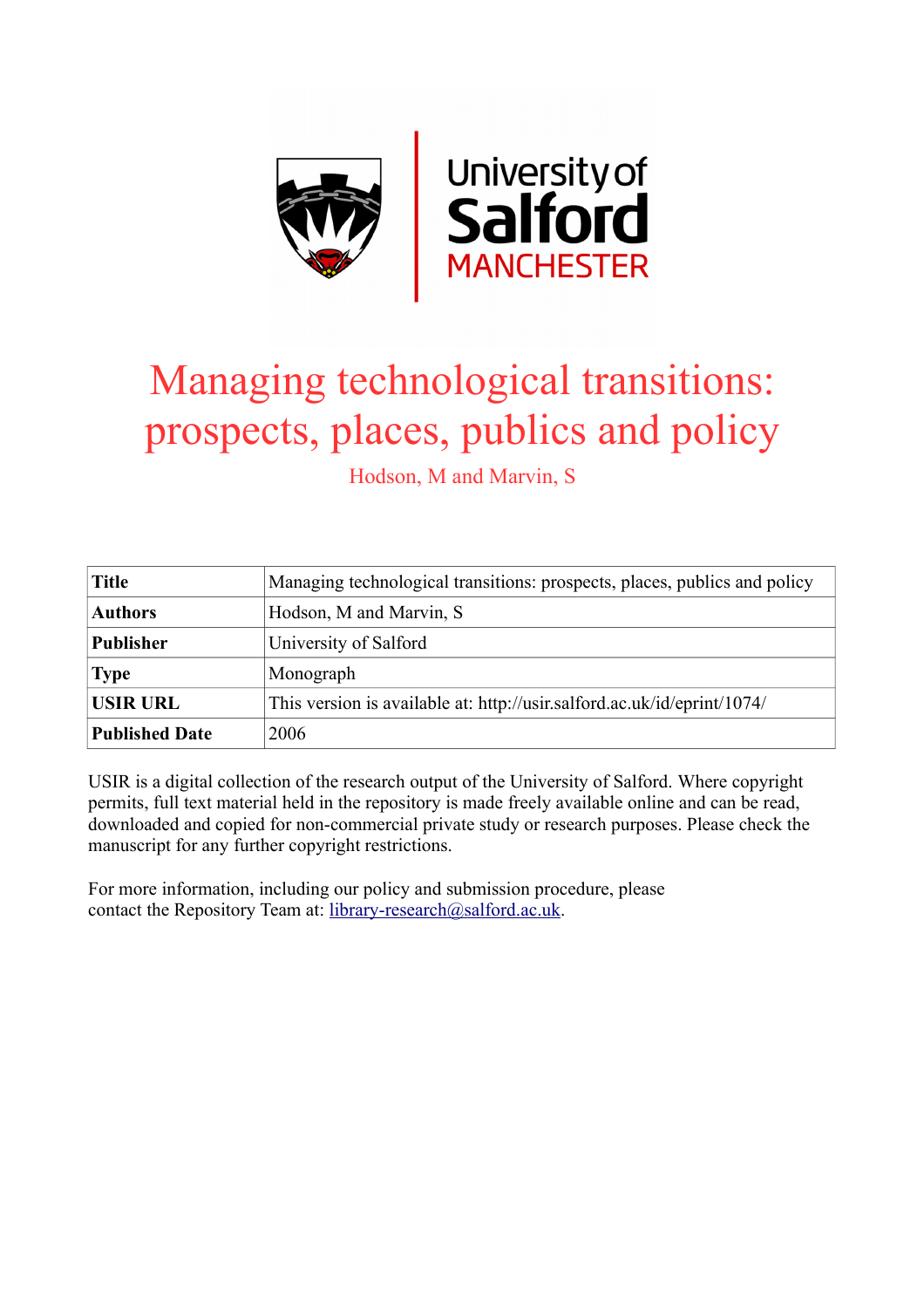

December 2006

# **Managing Technological Transitions:**

## *Prospects, Places, Publics and Policy*

Mike Hodson and Simon Marvin, Centre for Sustainable Urban and Regional Futures (SURF), University of Salford, Cube Building, 113-115 Portland Street, Manchester M1 6DW. Tel: +44 (0)161 295 4018. Fax: +44 (0)161 295 5880. E-mail: [M.Hodson@salford.ac.uk](mailto:M.Hodson@salford.ac.uk) [www.surf.salford.ac.uk](http://www.surf.salford.ac.uk/)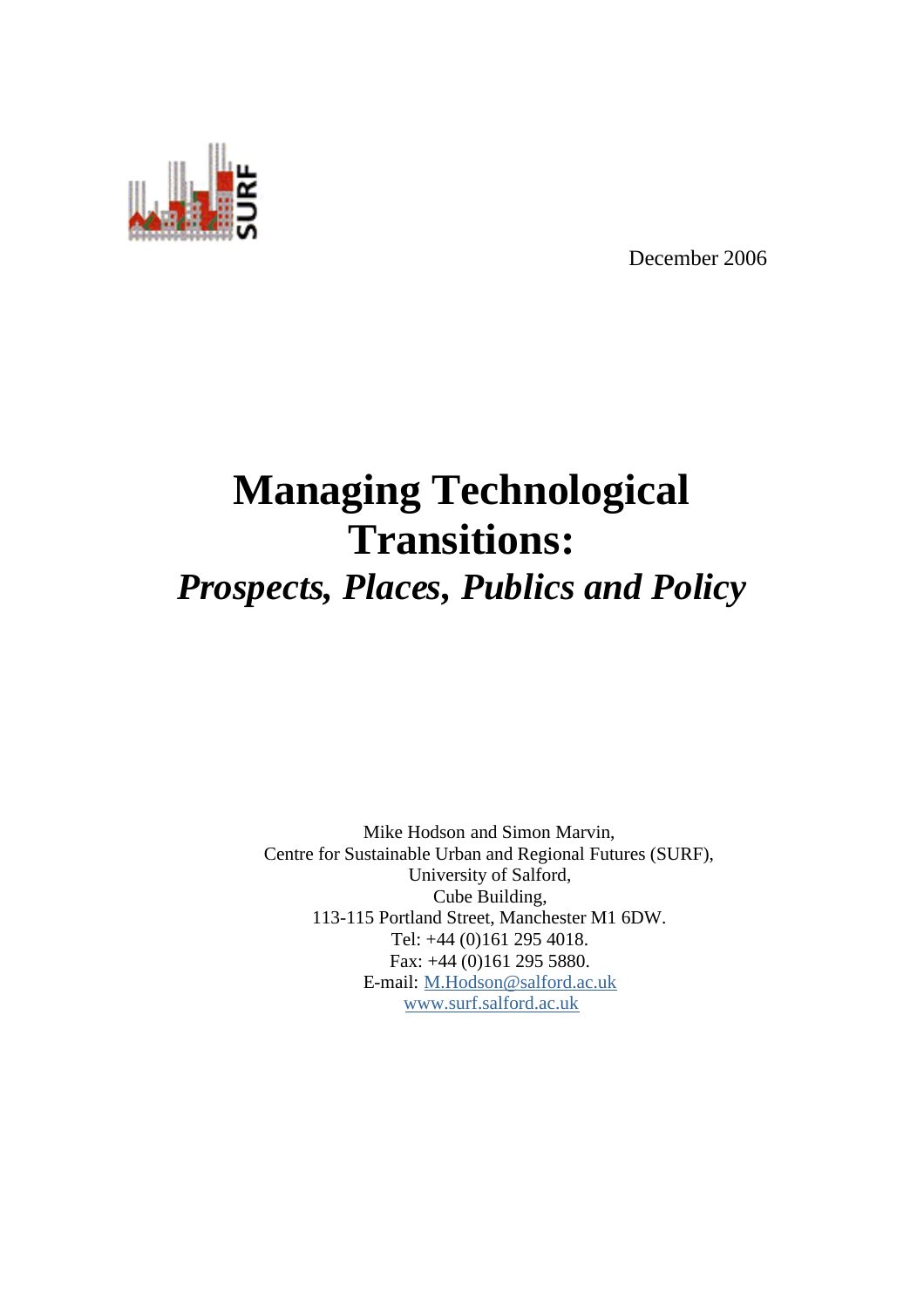### **Contents**

1. Introduction

#### 2. The Management of Transitions: the Importance of a Systemic Focus

- 2.1 Introduction
- 2.2 Can transitions be managed?
- 2.3 How are transitions conceptualised?
- 2.4 What are the key transitions phases?
- 2.5 What are the key shortcomings of transitions approaches?
- 2.6 Summary

#### 3. Transitions and Place: Understanding the Role of Cities and Regions

- 3.1 Introduction
- 3.2 Competitive cities and regions and governance of innovation
- 3.3 Sensitising technological transitions to cities and regions
- 3.4 Mediating between cities/regions and technological transitions
- 3.5 Summary

### 4. Shaping Transitions: Understanding and Broadening Participation in **Transitions**

- 4.1 Introduction
- 4.2 Disconnections of transitions, 'publics', place and power
- 4.3 Developing a conceptual framework for analysing publics and transitions
- 4.4 Implications of the framework
- 4.5 Summary

#### 5. Comparing UK Policy with Transitions Management: The Case of Hydrogen

5.1 Introduction

- 5.2 Rationale for the Framework 'The threat of the race'
- 5.3 Producing the Framework 'Outsourcing Hydrogen Strategy'
- 5.4 Responses to the Framework– 'more demonstrations rather than strategy'
- 5.5 Issues
- 5.6 Summary

6. Conclusions

#### Figure 1 Technological Transitions: landscape, regime and niche

Figure 2 Transition Contexts

Figure 3 Representing Linear Innovation

Figure 4 Six Hydrogen Chains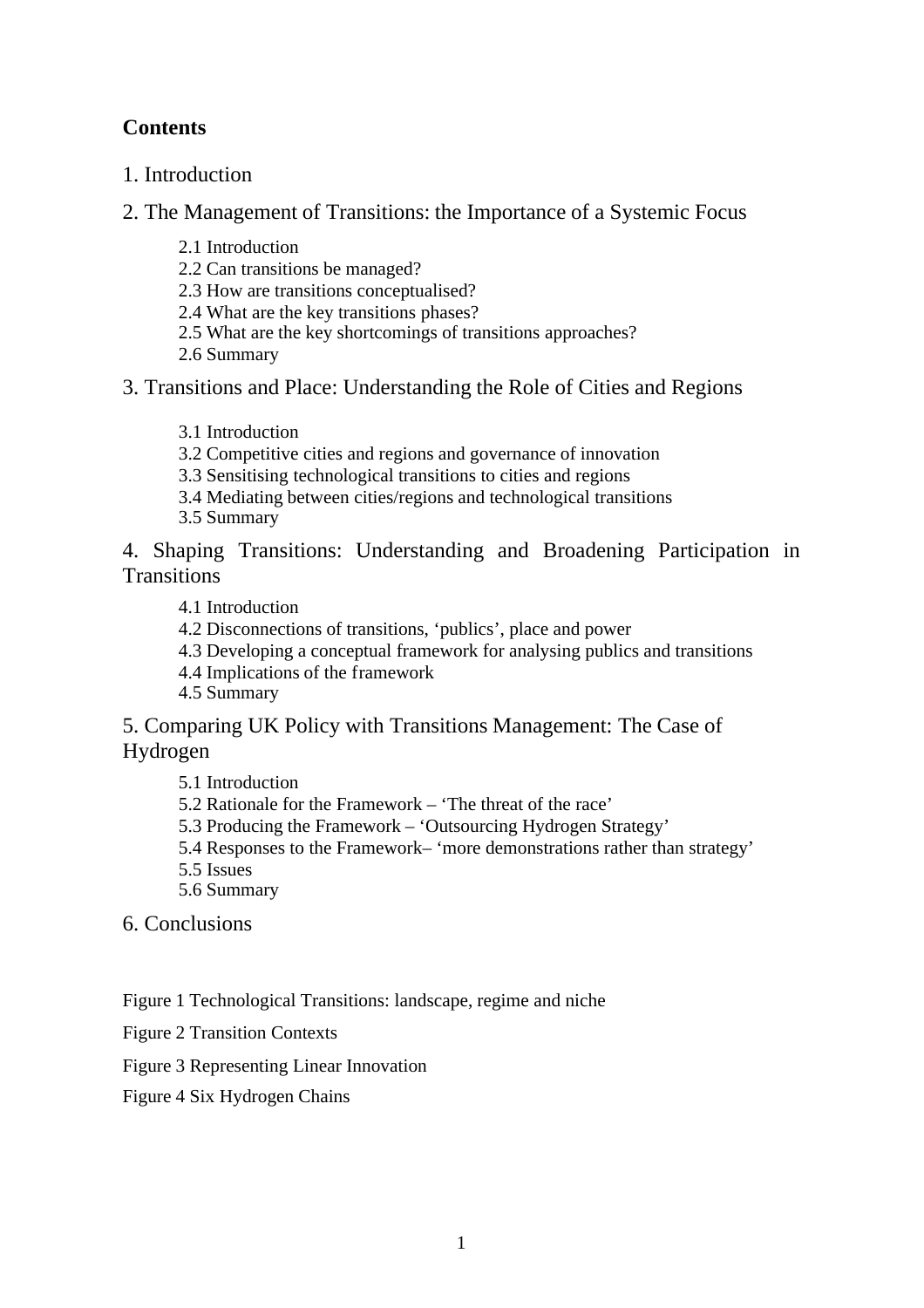#### **1. Introduction**

Transition management (TM) approaches have generated considerable interest in academic and policy circles in recent years (Kemp and Loorbach, 2005; Rotmans and Kemp, 2003). In terms of a loose definition, a 'transition can be defined as a gradual, continuous process of structural change within a society or culture' (Rotmans et al, 2001, p.2). The development of TM, much of which has occurred within the context of the Netherlands, may be seen as a response to the complexities, uncertainties and problems which confront many western societies, in organising 'sustainably' various aspects of energy, agricultural, water, transport and health systems of production and consumption. Problems such as pollution, congestion, the vulnerability of energy or water supplies and so on are seen as systemic and entwined or embedded in a series of social, economic, political, cultural and technological relationships.

The systemic nature of many of these problems highlights the involvement - in the functioning of a particular system and any subsequent transition - of multiple actors or 'stakeholders' across different local, national and international scales of activity. With this in mind, such problems become difficult to 'solve' and 'solutions' are seen to require systemic innovation rather than individual or episodic responses. The point being that 'these problems are system inherent and… the solution lies in creating different systems or transforming existing ones' (Kemp and Loorbach, 2005, p.125).

In this paper we critically engage with and build upon transitions approaches to address their 'applicability' in the context of the UK. In doing this the paper addresses the prospective potential of transitions approaches, but also their relative neglect of places and publics. Through developing an argument which addresses the strengths and 'gaps' of transitions approaches we also analyse the resonances and dissonances between three themes – cities and regions, public participation and national hydrogen strategy – in the transitions literature and the UK policy context.

The paper is structured in five sections:

 Section 1 critically engages with transitions management by reviewing the key concepts, claims and shortcomings of the approach.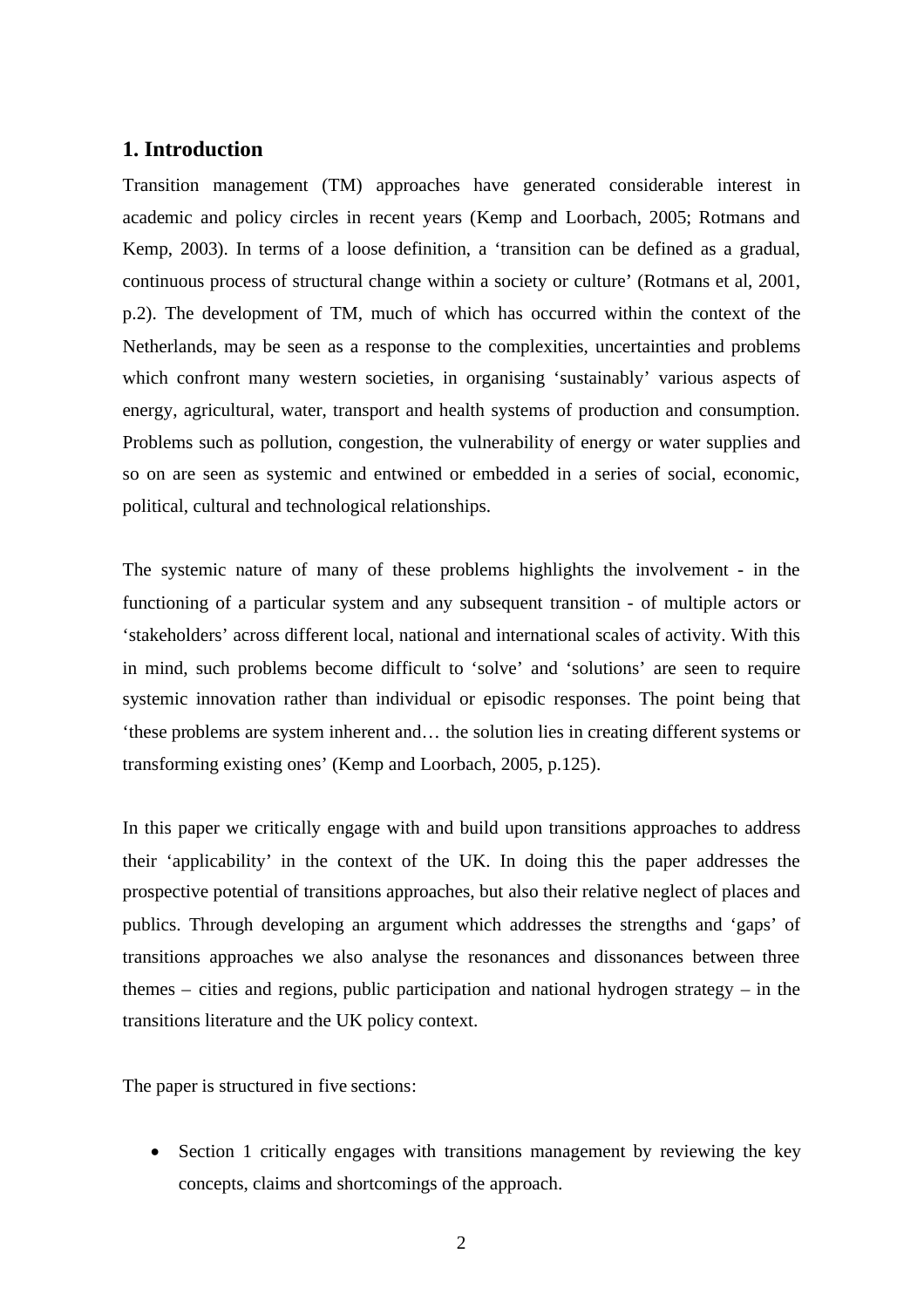- Section 2 examines the omission of place in transitions approaches and begins a process of addressing this 'gap' by developing a conceptual and empirical understanding of cities and regions in transitions.
- Section 3 examines the relative neglect of publics in transitions approaches and develops a framework for broadening participation in managing transitions.
- Section 4 takes the key themes from previous sections and analyses the 'fit' with UK policy through the example of the development of A Strategic Framework for Hydrogen Energy in the UK.
- Section 5 concludes by summarising key research and policy implications.

#### **2. The Management of Transitions: the Importance of a Systemic Focus**

#### **2.1 Introduction**

System innovation focuses on radical societal change and acknowledges a requirement, in the 'long-term', for a multiplicity of forms of innovation. The interdependencies inherent in systems may require innovation in terms of processes of production and consumption and, as such, innovation in technologies, institutional configurations, new organisational forms, new forms of knowledge and reflection on the (changing) role of government and policy. System innovation does not preclude system improvement. This is important to note as:

'Transition management tries to utilize the opportunities for transformation that are present in an existing system. It joins in with ongoing dynamics instead of forcing changes. Transition management also implies refraining from large-scale investment in improvement options that only fit into the existing system and which, as a result, stimulate a "lock-in" situation' (Rotmans and Kemp, 2003, p.20).

The point here is that both radical societal change and unfolding change within existing systems are 'needed for sustainability'. Having said this and acknowledging in many ways that 'the goal of sustainable development has been accepted' the background to the development of transition management is predicated on 'a paucity of concepts and tools to work towards it' (Rotmans and Kemp, 2003, p.6).

This becomes a particular issue in contexts of liberalised, privatised utility and infrastructure provision, where the potential for numbers of vested interests and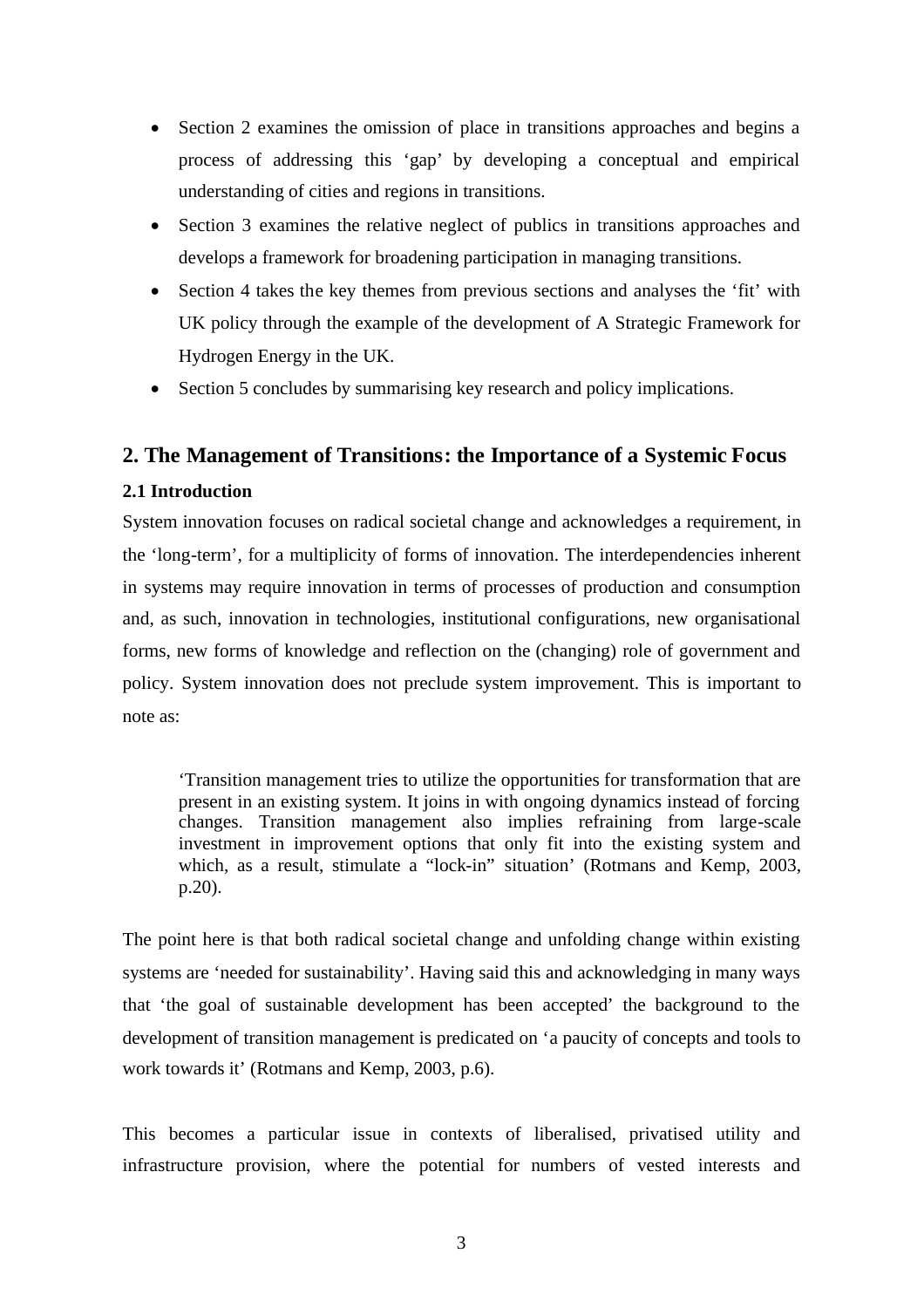stakeholders is increased. This multiplicity and variety of stakeholders involved in a given existing system is an important focus in understanding the *transition from*, but also informs the shaping of *transition to* where the issues of how potential alternative system transitions develop 'are characterized by processes of variation and selection, by a variety of new ideas and techniques of which many "die", and only a few will "survive" and grow out into large-scale developments' (Rotmans and Kemp, 2003, p.14).

Leading proponents of TM suggest a general definition which acknowledges the longterm, multi-stakeholder, iterative, processual and stepwise steering of transitions, claiming:

'Transitions are transformation processes in which society changes in a fundamental way over a generation or more. Although the goals of a transition are ultimately chosen by society, governments can use them to bring about structural change in a stepwise manner. Their management involves sensitivity to existing dynamics and regular adjustment of goals to overcome the conflict between longterm ambition and short-term concerns' (Rotmans et al, 2001, p.1).

The complexity and interconnectedness of different aspects of transitions are highlighted:

'A transition can be described as a set of interconnected changes, which reinforce each other but take place in different areas, such as technology, the economy, institutions, ecology, culture, behaviour and belief systems. A successful transition is a spiral that reinforces itself, driven by multiple causalities and co-evolution. A pre-requisite for transitions to happen, is that several developments in different domains at different scale-levels come together to reinforce each other' (Rotmans and Kemp, 2003, pp.9-10).

The rest of this section therefore focuses on the following issues: first, can transitions be managed; second, how transitions are conceptualised; third what are the key transition phases? And finally what are the key shortcomings of transitions approaches?

#### **2.2 Can transitions be managed?**

A question that arises from advocating or highlighting systemic transitions is: are such transitions manageable? This, of course, depends on what we mean by 'manageable'. Given the acknowledgment of systemic problems, the uncertainty about how to 'solve' such problems and the timescales involved, tight management to achieve a specific goal is not what underpins transitions management, rather the emphasis is on *steering* transitions.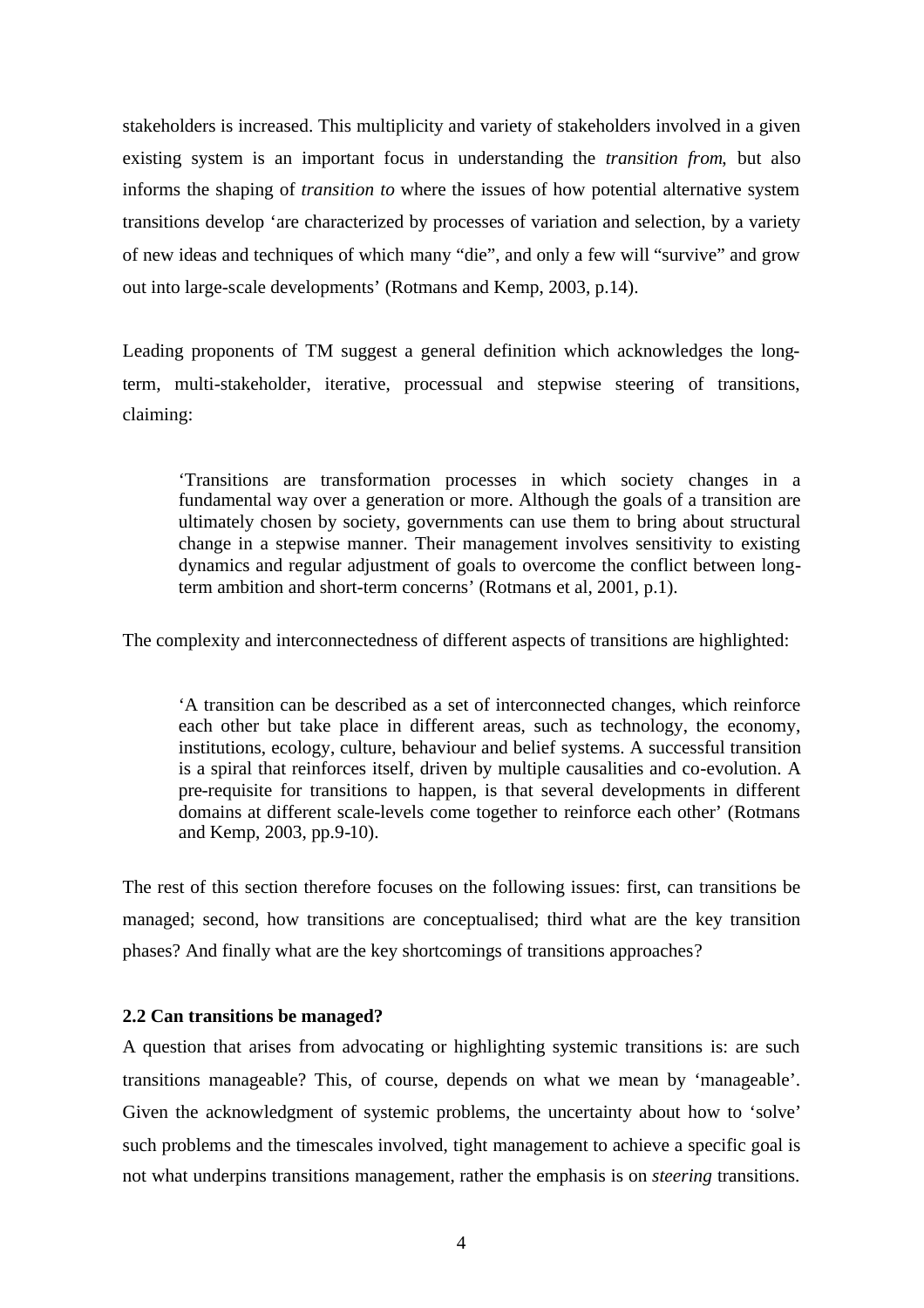That is to say, transitions 'cannot be managed in the classical manner of full control and supervision, due to the fundamental uncertainties and many surprises on a transitional pathway. However, transitions can be managed in terms of influencing and adjusting: a more subtle, evolutionary way of steering' (Rotmans and Kemp, 2003, p.15). Transitions with an emphasis on sustainability thus focus on environmental, economic and social aspects which are predicated on a 'basic steering philosophy…of *modulation,* not dictatorship or planning-and control' (Kemp and Loorbach, 2005, p.132, original emphasis). The 'how' of steering or modulation we will come to in the next section, but we can highlight five key aspects and insights from TM (see Rotmans et al, 2001, p.8; Kemp and Loorbach, 2005) that strategically underpin the steering approach:

The first of these situates short-term policy within the framework of longer-term thinking and ambitions rather than specific goals. This acknowledges the incrementalism of transitions but situates stepwise movements within a wider framework.

The second point highlights the multi-level or multiscale focus of transitions, the emphasis on multiple domains and the multiplicity of different actors involved. An important example of multiple domains can be seen in the area of different departmental policy agendas. TM emphasises a focus on 'connecting' these domains but given its loose notion of control, dialogue and unfolding learning offers the potential for the maintenance of departmental agendas.

Thirdly, the focus on the two issues above places an emphasis on learning and processes of learning-by-doing and doing-by-learning. It highlights that the role of policy in systemic innovation requires ongoing iteration between 'problems', policy interventions, existing systemic contexts and the possibilities of system innovation. A key facet of TM is thus around ideas of anticipation, learning and adaptation. The fourth issue highlights the importance, raised above, of a dual focus on system innovation and improvement. The final point being that such an approach to confronting uncertainty keeps a large number of options open.

This relationship between the short-term and the long-term means that transitions have both content goals and process goals. In the short-term, policy actions and interventions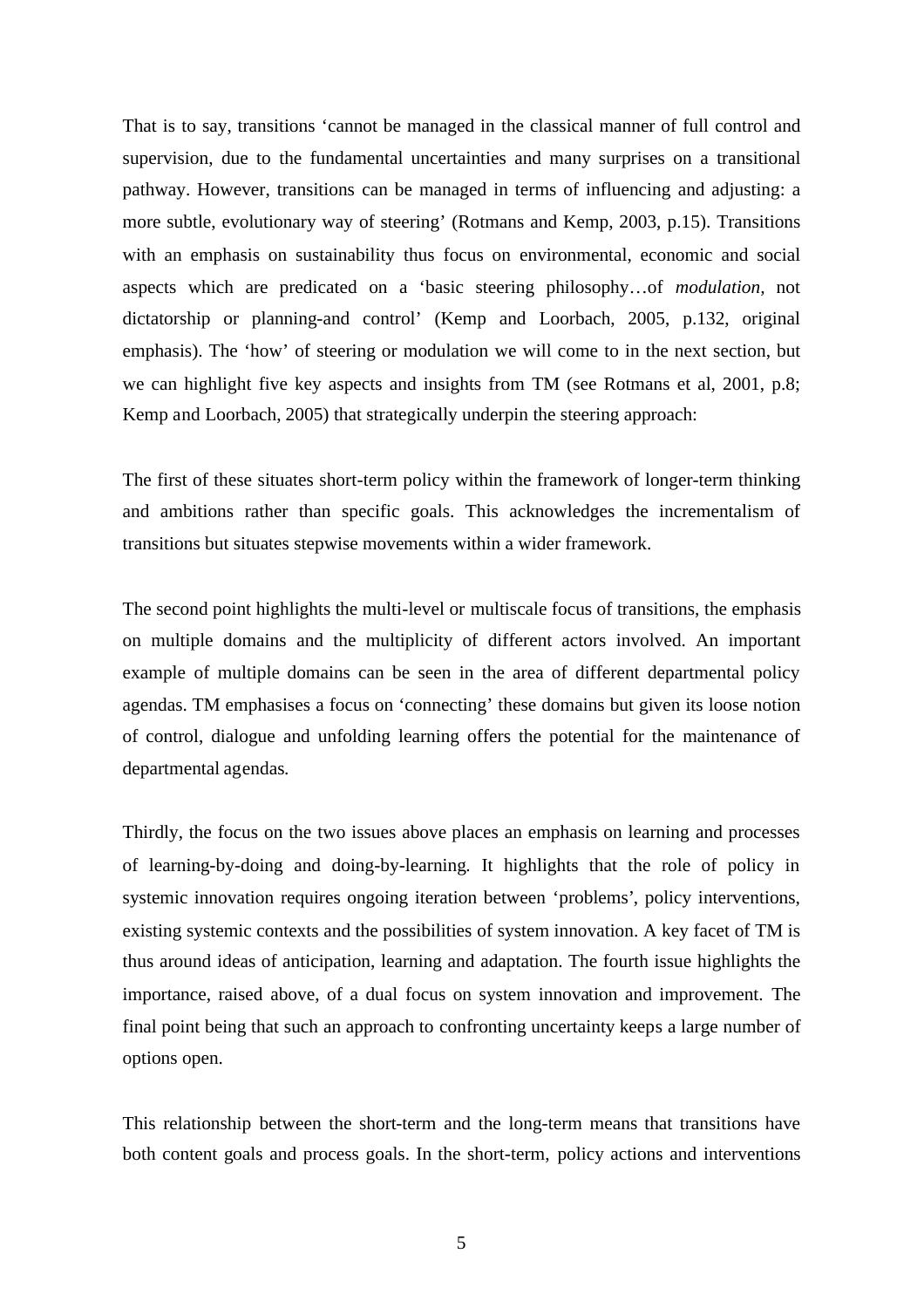become assessed in terms of immediate targets or in respect of their contribution to the overall longer-term transition. A set of longer-term societal goals steer and are steered by processes of anticipation, learning and adaptation, which are crucial to linking up shortterm measures to a long-term framework.

This highlights that the role of government must be seen in relation to this two-fold – content and process – approach. In terms of content, there is a role for government in 'realiz[ing] certain content objectives such as CO2 reduction…and to make sure that the process of variation-selection is working well' (Rotmans et al, 2001, p.12). The process role is really about 'creating the conditions' within which transition processes can occur. Having said this, the role of government will be different at different points or 'stages' of the transition (we will return to the issue of stages). This is to acknowledge: 'The role of government in transition management is thus a plural one: facilitator-stimulator-controllerdirector, depending on the stage of transition' (Rotmans et al, 2001, p.11). This obviously asks bigger questions about how transitions are conceptualised and occur.

#### **2.3 How are transitions conceptualised?**

In conceptualising transitions the ideas of levels and phases become important. Focusing on levels, transitions approaches highlight a multi-level approach on three interconnected levels, landscape, regime and niche, through which the aim is to address not only the '*creation* of technology, but also its diffusion and *utilisation*' (Geels, 2004, p.898, original emphasis).

The 'nested' levels (see Figure 1) of landscape, niche and regime 'are not ontological descriptions of reality, but analytical and heuristic concepts to understand the complex dynamics of sociotechnical change' (Geels, 2002a, p.1259). This being the case the concept of landscape is important in seeking to understand the broader 'conditions', 'environment' and 'pressures' for transitions. The landscape operates at the macro level and focuses on issues such as political cultures, economic growth, macro economic trends, land use, utility infrastructures and so on (Geels, 2002b, p.369).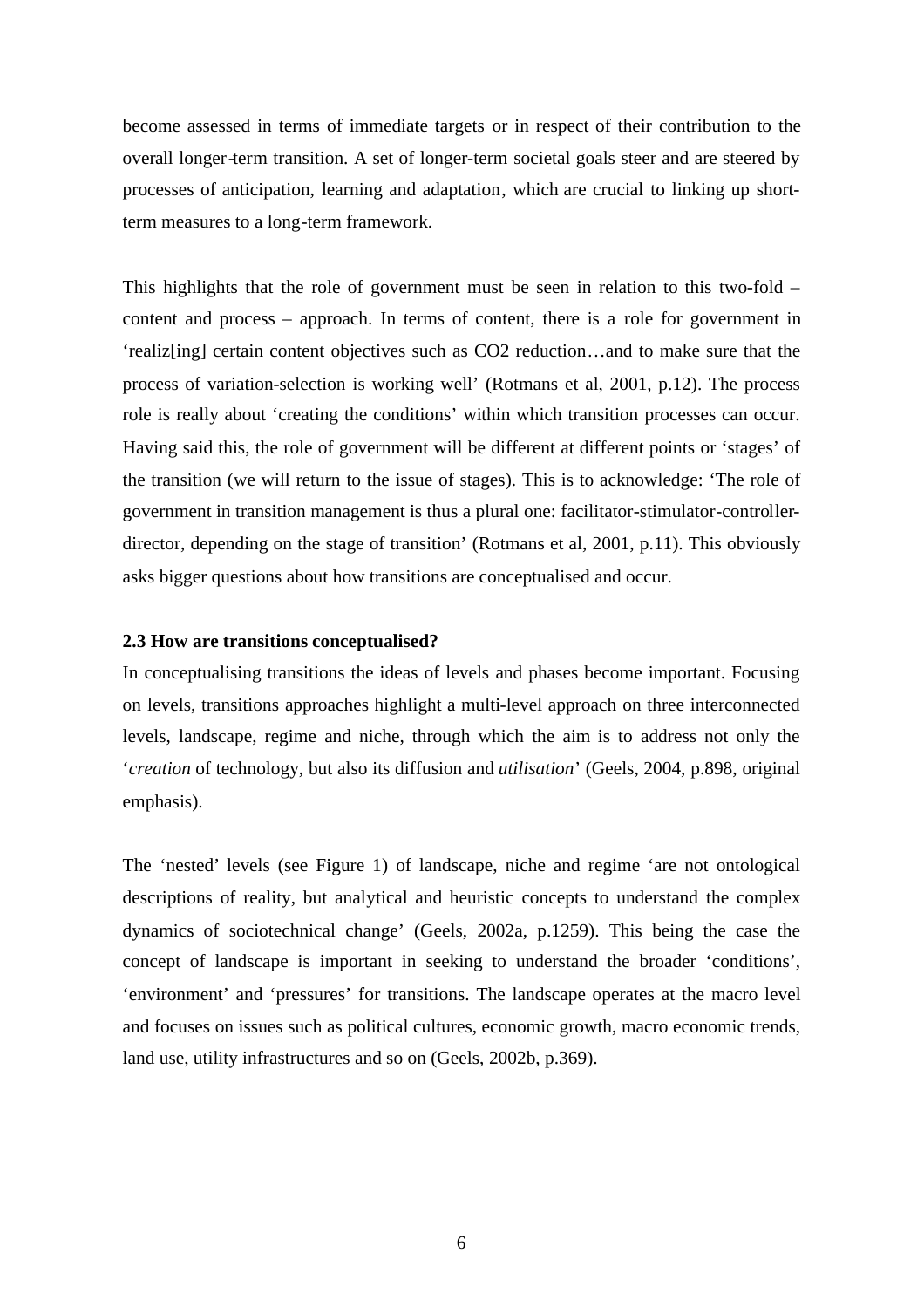**Figure 1 Technological Transitions: landscape, regime and niche**



*Source: Geels 2002a*

The concept of regime, which operates at the meso level, relates to existing or incumbent technologies being intertwined within a configuration of institutions, practices, regulations and so on, where configurations impose a logic, regularity and varying degrees of path dependencies on technological change. Regime is defined as: 'the whole complex of scientific knowledge, engineering practices, production process technologies, product characteristics, skills and procedures, established user needs, regulatory requirements, institutions and infrastructures' (Hoogma et al, 2002, p.19).

The emphasis on regimes highlights the enablement and constraints on new technologies breaking through whereby incremental evolutionary change may be more likely than 'revolutionary' change:

'Such reconfiguration processes do not occur easily, because the elements in a sociotechnical configuration are linked and aligned to each other. Radically new technologies have a hard time to break through, because regulations, infrastructure, user practices, maintenance networks are aligned to the existing technology' (Geels, 2002a, p.1258).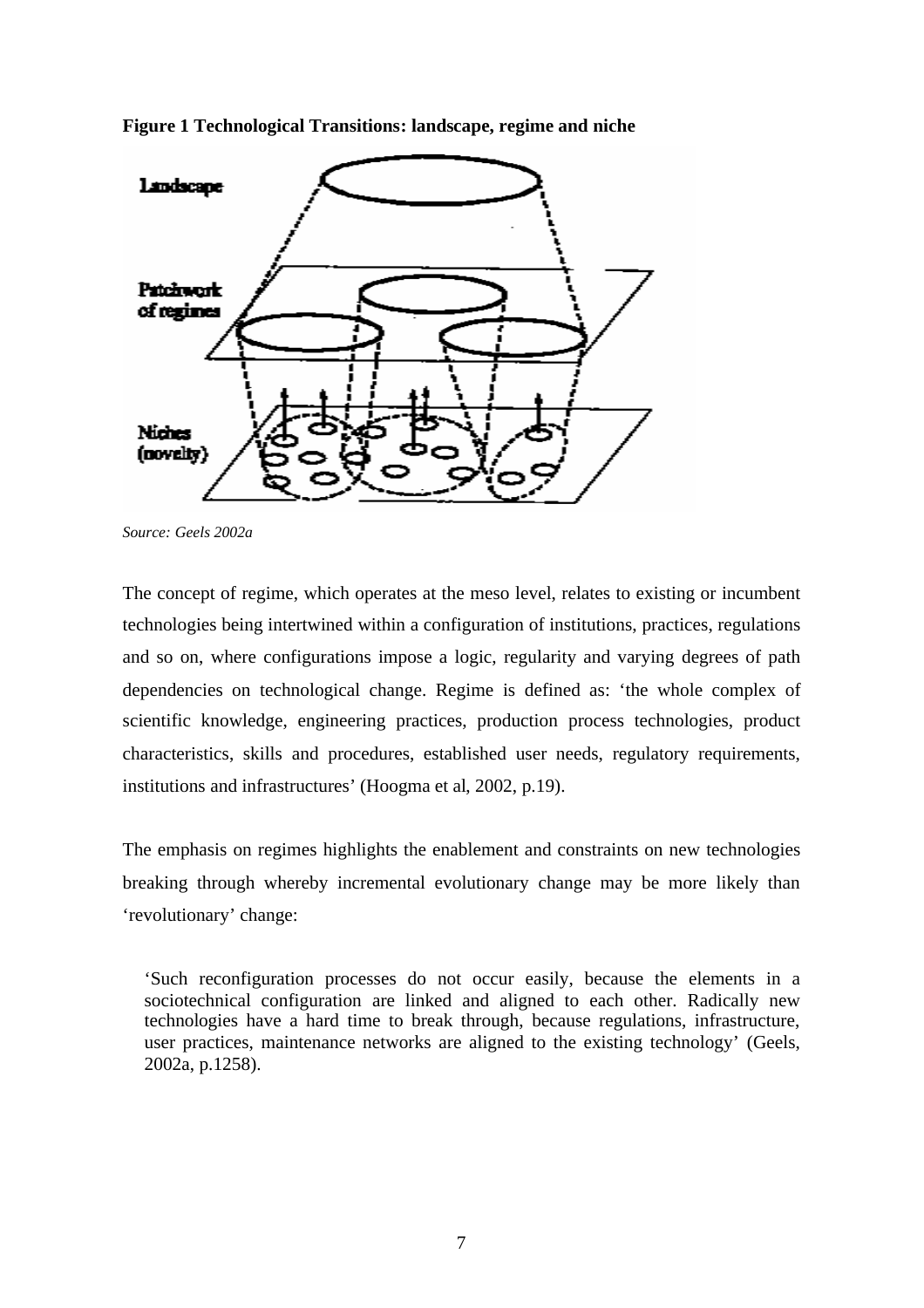Regime we may see not only as interrelated in the nested hierarchy of levels but also through patchworks of related regimes (Geels, 2002a, 2002b), including, for example, science regimes, policy regimes, technological and product regimes, etc (Geels, 2004).

The idea of socio-technical niches, which operate at a micro level, is one of '"protected" spaces in which actors learn in various ways about new technologies and their uses' (Geels, 2002b, p.365), where innovation and processes of learning by trying keep alive novel technological developments which otherwise may be 'unsustainable'. The concept of a niche provides a basis for addressing an appreciation of the circumstances within which we might understand the development of radical innovations where initially 'commercial viability might well be absent. [For example] The first applications of electricity at world fairs, theatres and public events had symbolic value; they brought excitement' (Hoogma et al, 2002, p.25). This requires 'special conditions created through subsidies and an alignment between various actors' (Geels, 2002b, p.367).

This necessitates a premise on highlighting the promise and expectations of hitherto 'unproven' technologies where to 'get the new technology on the agenda, actors make promises and raise expectations about new technologies' (Geels, 2002b, p.367) where these promises 'are especially powerful if they are shared, credible (supported by facts and tests), specific (with respect to technological, economic and social aspects), and coupled to certain societal problems which the existing technology is generally not expected to be able to solve' (Geels, 2002b, p.367).

The constitution of networks and the expectations of a technology they present is important in the creation of niches where a variety of possible radical innovations are generated. In seeking to go about generating activities in support of these developments niches may be seen as spaces for network development and learning (in some ways) 'protected' from the regime:

'In the niche model, lock-in and path dependency assumptions are relaxed. Various technological options can co-exist over a long period, precisely because of the existence of niches requiring other functionalities…Niches may also persist because actors such as firms and governments act strategically by keeping certain options alive which might be important for future competition or other broader societal goals' (Hoogma et al, 2002, p.26).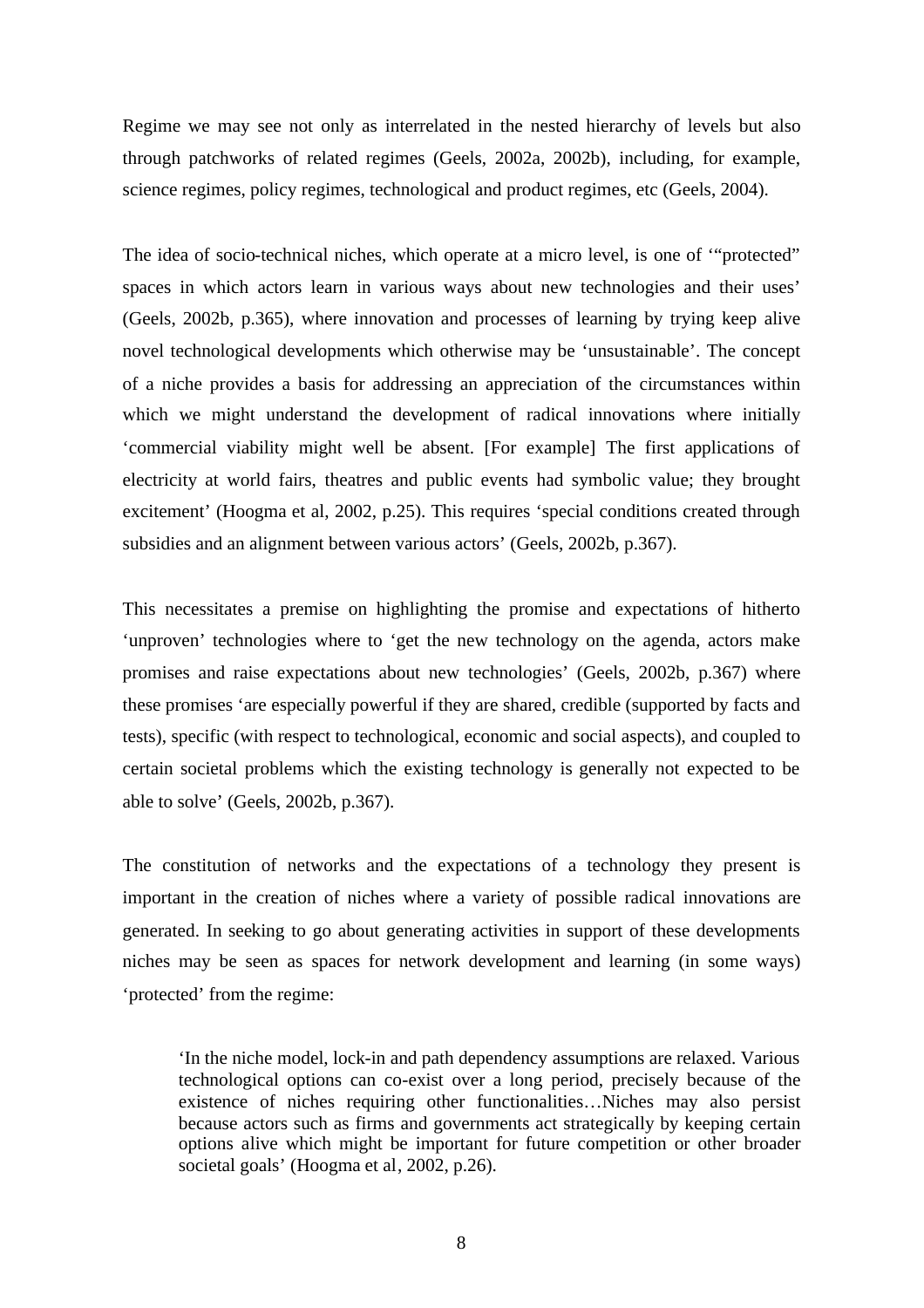There is a difference in relative emphasis in TT approaches with some focusing more on the regime in terms of transitions and incremental developments (Geels, 2002a), more so than earlier work focusing on radical innovations by (Kemp, 1994). Technological transitions are premised not on radical regime shifts but through 'stepwise process of reconfiguration' (Geels, 2002a, p.1272).

Regime shifts may take place over a considerable period of time. Geels (2002a, p.1262) points out that TT involves the linking of 'multiple technologies' and that the use and development of innovations in different domains and contexts see a cumulation of niches – an important mechanism in gradual regime shift. Early linkages between niche and regime may rely on 'link up with established technologies, often to solve particular bottlenecks' (Geels, 2002a, p.1271). There is an important focus on ideas of technological add-on and hybridisation where existing and new technologies 'form some sort of symbiosis' (Geels, 2002a, p.1271; see Raven, 2006).

The TT approach highlights the importance of the nested interrelationships of wider landscape 'environments', the stability and interrelationships of regimes and the innovative possibilities of niches. It outlines a way of thinking about the relationships, resources and practices, including technologies, institutions, skills, etc, which sustain existing configurations and regimes but also addresses processes of adapting and evolving such a regime in relation to 'pressures' for, and contexts of, new technological possibilities and innovations through processes of branching, add-on and hybridisation. But how does this process unfold across time?

#### **2.4 What are the key transitions phases?**

Transition concepts operate at multiple-levels but also across phases, or stages, and thus periods of time. We can distinguish four transitions phases (Rotmans et al, 2001, p.3). These are:

1) 'A predevelopment phase of dynamic equilibrium where the status quo does not visibly change'. This places an emphasis, analytically on the regime and the constraints that regimes place on future developments. The emphasis is on the regime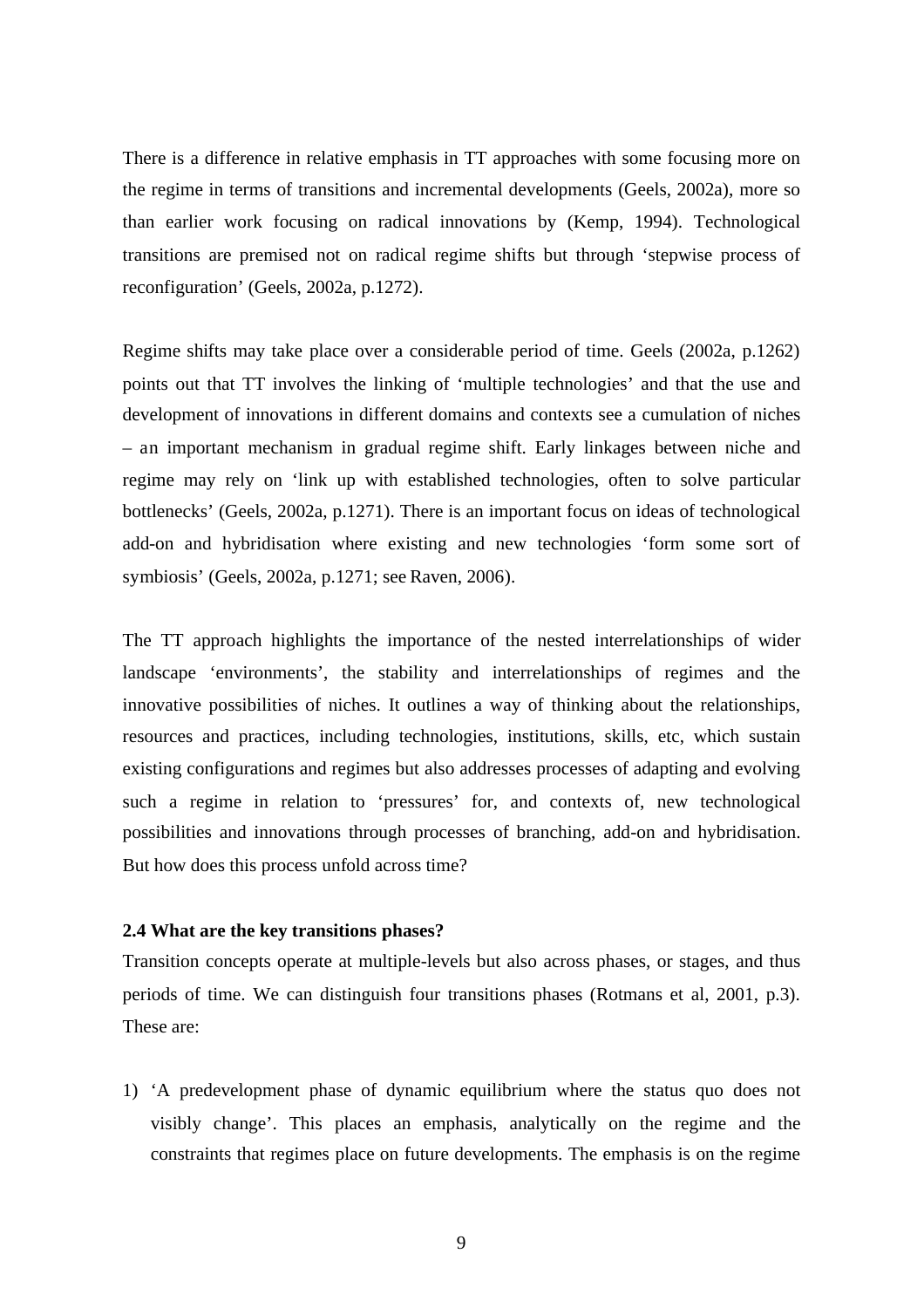maintaining the conditions which allow existing technologies 'to work' whilst seeking to improve existing technologies as a means of confronting the potential of new technologies.

- 2) 'A take-off phase where the process of change gets under way because the state of the system begins to shift'. 'Take-off' is informed by a 'modulation' of micro- and macrolevel factors, including niche levels innovations and macro-level worldviews. The claim is that micro-level developments can inform macro-level views and vice versa (Rotmans and Kemp, 2003, p.12).
- 3) 'An acceleration phase where visible structural changes take place through an accumulation of socio-cultural, economic, ecological and institutional changes that react to each other'. In this respect there is a central focus on the regime, which changes through processes of 'self-examination' in responses to pressures from niches or landscape.
- 4) 'A stabilization phase where the speed of social change decrease and a new dynamic equilibrium is reached'. Following acceleration and a period of rapid change the stabilisation phase sees a slowing down as a new regime has developed. Although there is a degree of stabilisation, the equilibrium could potentially 'accommodate the seeds of change for another transition' (Rotmans and Kemp, 2003, p.12).

In undertaking transitions, across different phases, Jan Rotmans and colleagues outline five key steps to take (Rotmans et al, 2001, pp.8-10). These are:

The first step is the setting of a 'transition objective', which is not rigid but is more about sketching the ambitions and aspirations of a multiplicity of actors (seen widely rather than as narrowly technological) involved. The focus on the aspirational rather than on tight and rigid objectives is an acknowledgement that the transition objective informs a process of re-evaluation and adjustment over time.

The second step focuses on 'transition visions', where long-term visions inform the formulation of short-term objectives and the evaluation of existing policy. The production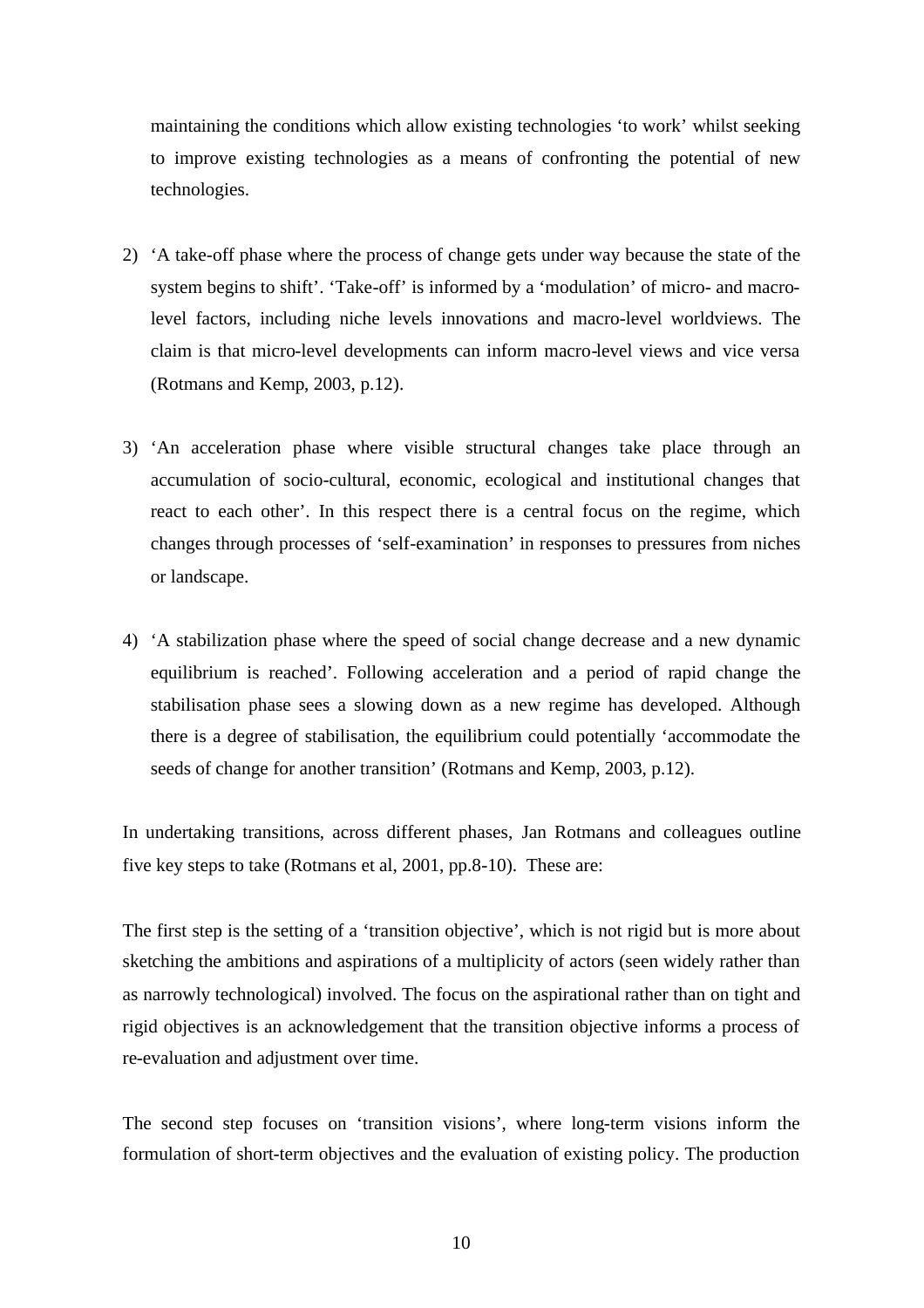of visions is an important 'participatory' process used to engage, inspire and mobilise social actors. As part of a long-term process the transition visions and the goals encapsulated in them are subject to evaluation and modification over time.

The third step is the production of 'interim objectives' as part of a process of the reformulation of objectives over time. Through 'backcasting' from long-term objectives the development of interim objectives then link shorter-term interim measures to longterm objectives.

A fourth step focuses on actors' in transitions 'evaluating and learning' around process and content through 'development rounds', particularly in relation to set interim objectives, where both transition processes and content are evaluated over time and the lessons learned articulated through a series of questions (Rotmans et al, 2001, p.10). This of course raises multiple crucial issues, including: the experiences of those involved in such processes; it raises the issue of the dominance of certain actors in such processes, the exclusion of others and also whether other forms of 'participation' could be usefully drawn upon.

This relates to a (vague) final step -'creating popular support'- where processes of 'participatory decision-making helps to create support for policies', through bottom-up 'local experimentation with new technologies', 'education' through 'the prudent introduction of new technology in suitable applications' and drawing on 'top-down' and 'bottom-up' techniques to take 'advantage of the heterogeneity of society, mobilising support and problem-solving activities' (Rotmans et al, 2001, p.10).

#### **2.5 What are the key shortcomings of transitions approaches?**

In a thoughtful contribution to this debate Frans Berkhout and colleagues (2003; Smith et al, 2005), whilst acknowledging the strengths of transitions approaches and having a broad sympathy with them, highlight seven issues:

First, by offering largely descriptive accounts, which focus on retrospective accounts of socio-technical transitions, there becomes a degree of inevitability, or a teleological understanding, 'whereby tentative, mobile and elastic socio-technical configurations are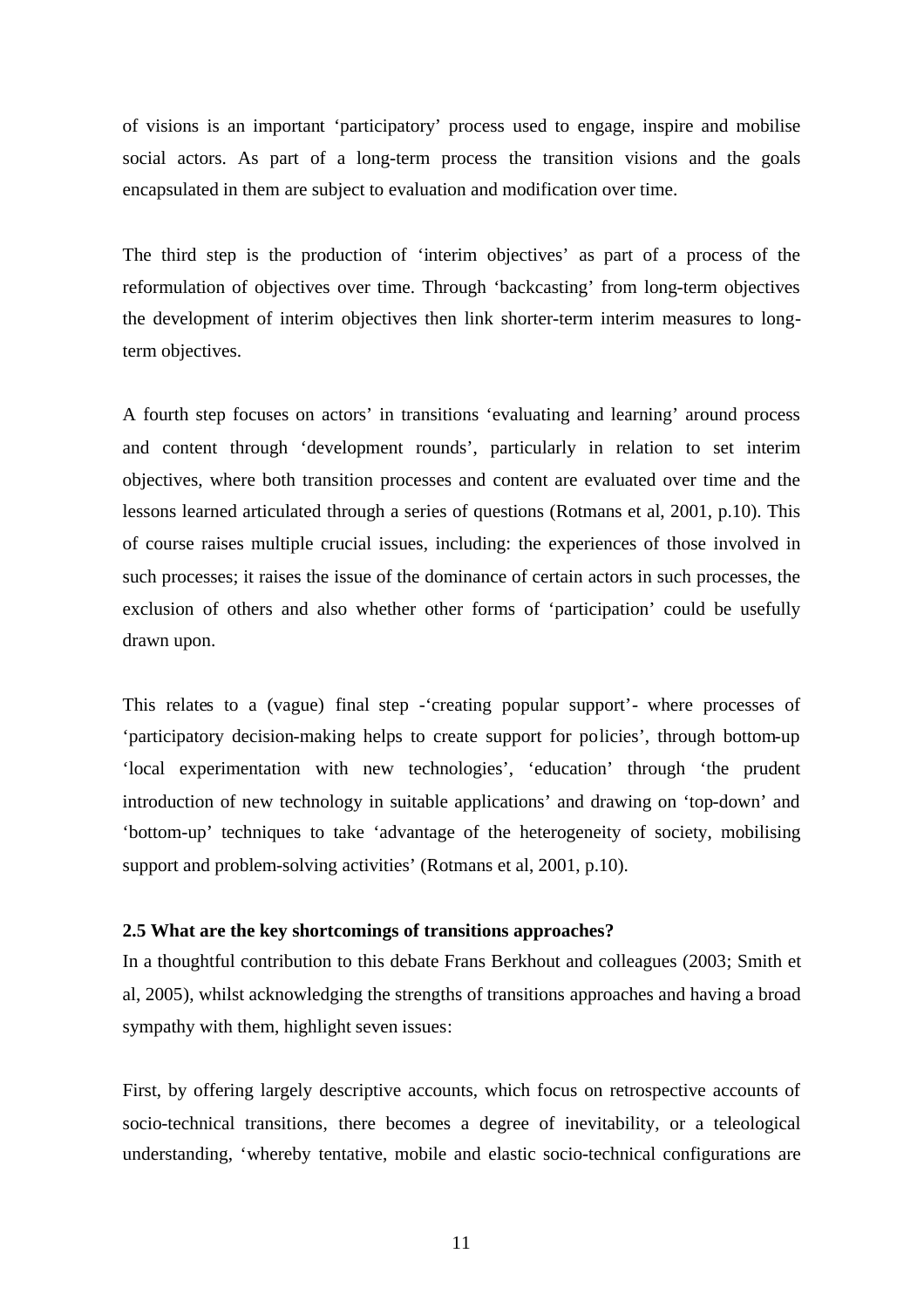seen to lead inexorably, through a cumulative sequence of stages, to lasting and increasingly large-scale changes in a socio-technical regime. In practice, very few local configurations developed in niches are successful in seeding regime transformation' (Berkhout et al, 2003, p.7). With this in mind, Berkhout et al suggest the issue of why some niches inform regime changes whilst others fail should be a focus of research activity.

Second, Berkhout et al claim an over-privileging of the role of the niche in transition activity pointing out that an overemphasis on the niche reduces and simplifies the conditions of regime transition. This, then, leads, to another suggestion for further research which focuses on the 'underlying processes of regime change' in a variety of contexts (Berkhout et al, 2003, p.8). This relates to a set of ambiguities in transition accounts in understandings of the relationship between the niche and regime where there is a limited understanding of how niches could be 'harnessed' in 'purposive' transition management.

Third, wider landscape pressures in terms of demographic changes or economic reform can impinge directly on incumbent regimes. This, according to Berkhout et al, highlights an important emphasis on macro-level processes, for example of government policy and public opinion, influencing regimes rather than regimes influencing landscapes.

A fourth issue is a degree of ambiguity between transition concepts and empirical levels and also with key transition concepts. The point here is that there are often inconsistencies between the two issues with:

'What looks like a regime shift at one level may be viewed merely as an incremental change in inputs for a wider regime. Or alternatively, a regime shift at a lower empirical level might be seen as a niche activity with regime transforming potential within a higher-level regime' (Berkhout et al, 2003, p.9).

Fifth, there are also problems with the idea of a vision. The suggestion being that there 'appears to be no necessary correlation between the character of a particular guiding vision and the scale of the ambitions that are actually realised' (Berkhout et al, 2003,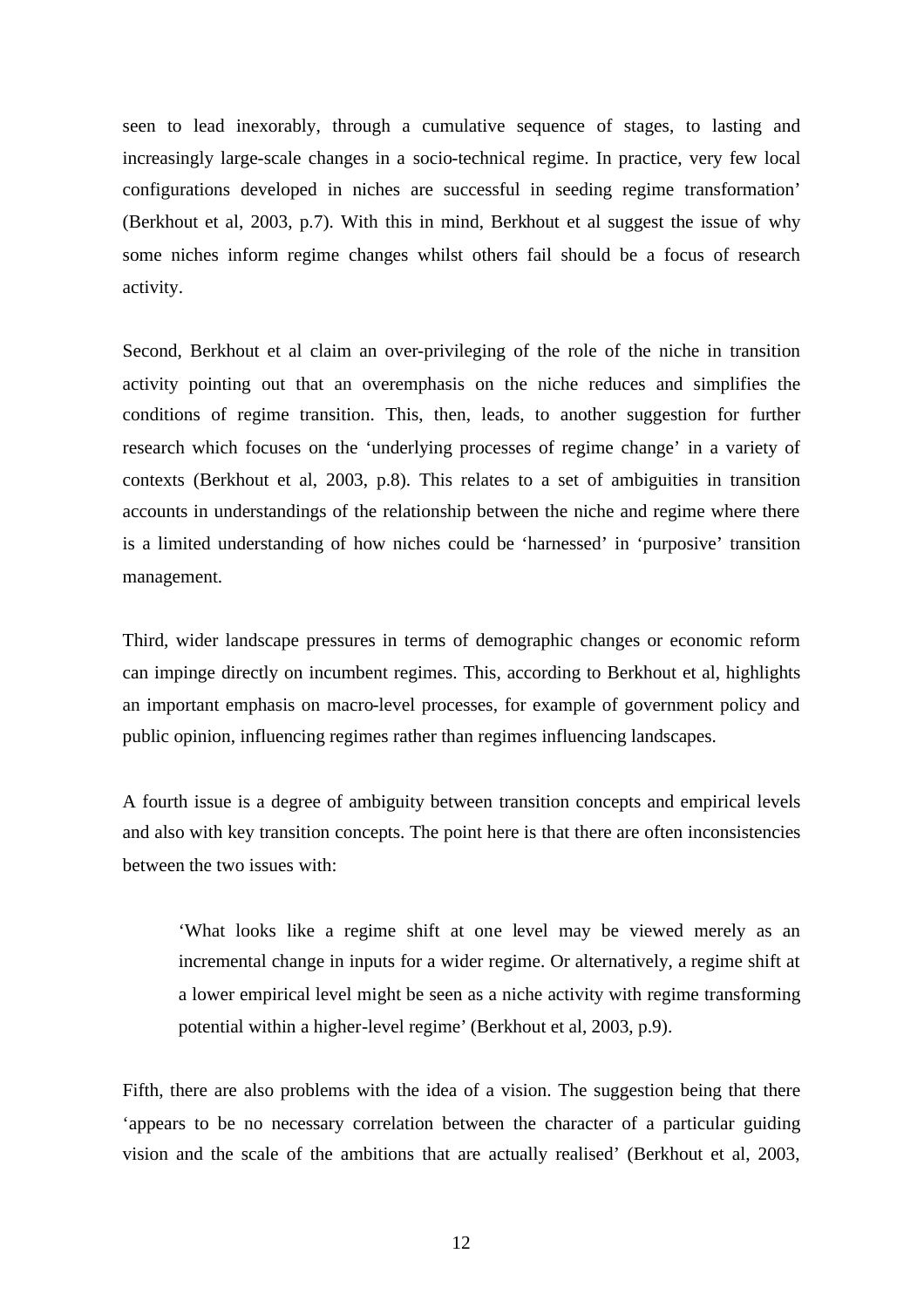p.12). Furthermore, key questions of who becomes involved in the production of these visions, whom they 'represent' and whose objectives are favoured are unclear.

Sixth, this question of who becomes involved also relates to the role of 'the public' in such processes, where although we have a sense of configurations within niches, regimes and between the two the transitions literature says little about engaging a variety of diverse social actors (Berkhout et al, 2003).

Finally, this, then, relates to what is often seen as a shortcoming of transitions approaches – the motivations, negotiations and unfolding aspects of actors in transitions – even amongst key transitions authors (Rotmans et al, 2001, p.15). One can think back, here, to the development of normative visions and the degree of problematisation that was often lacking from transitions accounts in dealing with this issue and raises the possibility for such processes to become a focus of research. The processes through which visions are produced requires a focus on whose views inform such visions, and importantly who is excluded, underpinned by what forms of expectations and aspirations as well as resources, through what mechanisms or foras were they negotiated, with what forms of dissent and compromise? But it also provides a way-in to thinking about a series of other issues about not only who becomes involved, but from what context (regime or niche), and in terms of spatiality at what scale, and at what point in a process and in what ways?

Following from this, Berkhout et al outline three particular aspects of transitions approaches with which they make contention. The first of these is to question the view that regime change begins in niches and works upwards and thus underplays the role of landscape pressures on regimes. Second, they are univalent in that they underplay issues of power and overplay consensus, intention and choice in the face of potentially multiple social actors and expectations. The final point, that they are unidimensional, claims that transition approaches often underplay differences in transition contexts and the balance between historical contingency and human agency (Berkhout et al, 2003).

With this mind, Berkhout et al propose an emphasis on regime change which acknowledges the multilineal, multivalent and multidimensional. In doing this they highlight that addressing the context of the regime in transition processes opens up the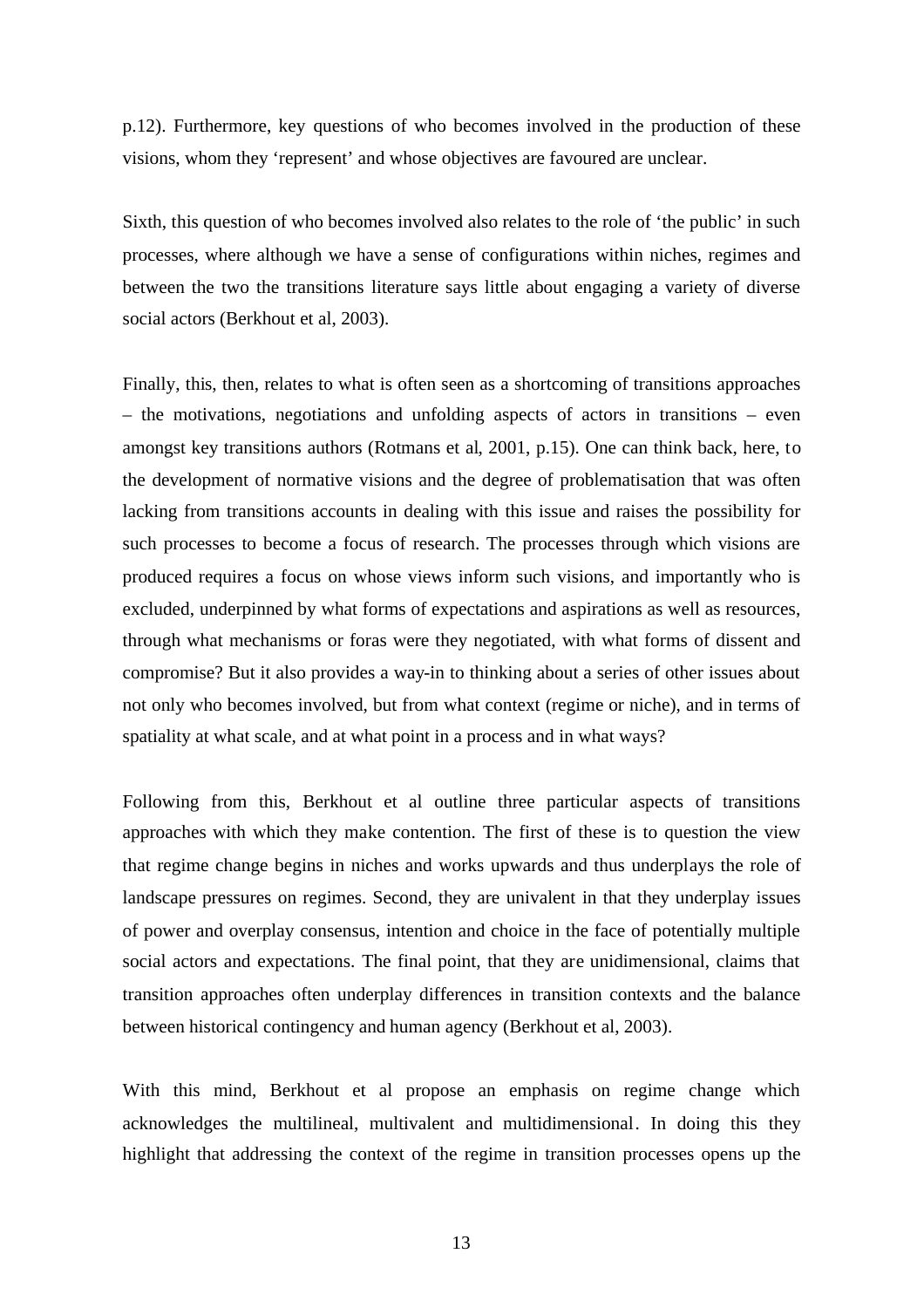possibilities for understanding *a variety of transition pathways*. Moving from an overprivileging of the niche as the predominant pressure on the regime to also thinking about the role of other regimes and the landscape in exerting pressures (the combination of topdown and bottom-up pressures) on incumbent regimes raises questions about how incumbent regimes transformations can be understood. Adaptive capacity refers to the collective capacity of the regime to recognise, respond to and influence regime transformation. In addressing the relationship between contexts of regime transformation and transformation processes, Berkhout and colleagues highlight the importance of two sets of issues:

- The extent to which regime transformation is intended or the outcome of historical processes (in effect the balance of the relationship between structure and agency); and
- The extent to which the pressures on the regime are responded to through resources and relationships incumbent within the regime or co-opted from outside the regime.

In mapping these two sets of issues along vertical and horizontal axis (see Figure 2), Berkhout and colleagues are able to characterise four 'ideal types' of transition contexts as a means of thinking about regime changes. The four are:

- 1) Endogenous renewal is characterised by highly co-ordinated responses of incumbent regime actors to perceived pressures on the regime, drawing upon endogenous or incumbent regime resources. The consequences of endogenous actors and resources informing regime change is that such change tends to be incremental;
- 2) Re-orientation of trajectories Berkhout and colleagues point to regimes which encounter radical re-orientation, either from inside or outside the regime, not through the radical reconfiguring of regime relationships in anticipation of pressures on the regime but through what they term a 'shock' or a radical shift through a 'conjunction of a series of uncoordinated technological opportunities, changes in market regulation and obstacles facing alternatives' (Berkhout et al, 2004, p. 69);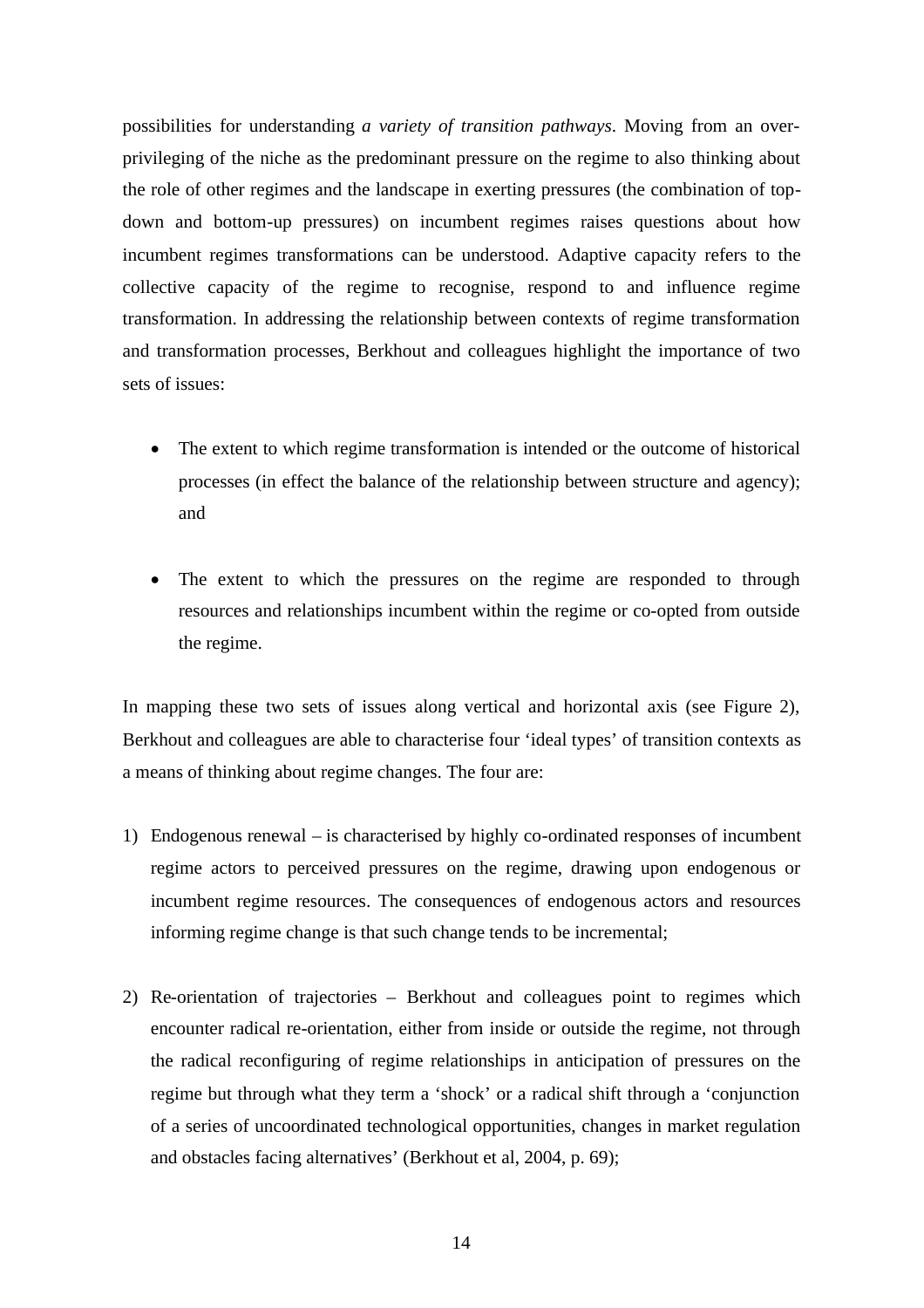- 3) Emergent transformations appear to demonstrate an autonomous logic and occur through uncoordinated pressures for change and responses external to the incumbent regime; and
- 4) Purposive transitions demonstrate a strong degree of intention in pursuing regime transition but largely involving actors and resources from outside the regime.

#### **Figure 2 Transition Contexts**

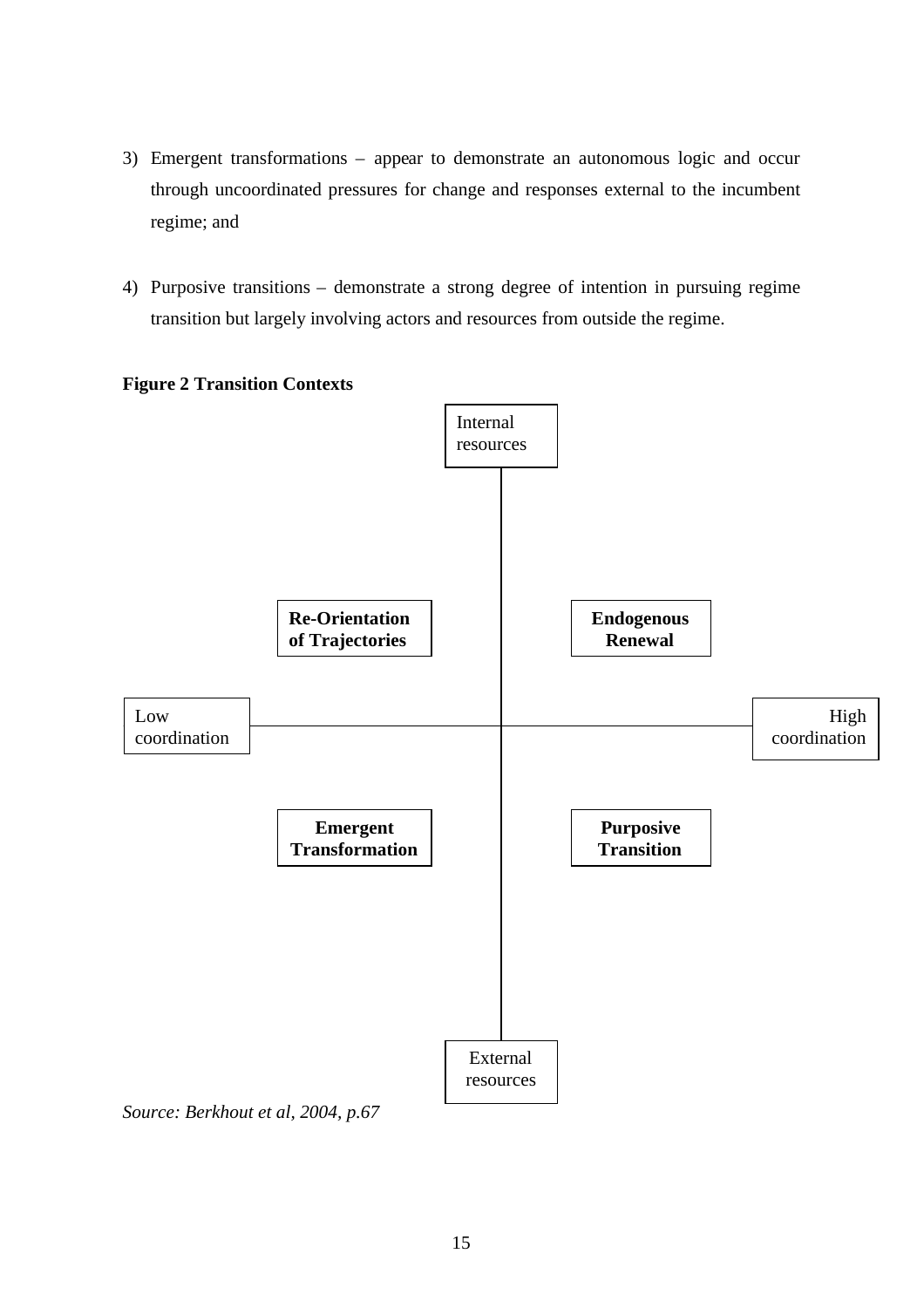#### **2.6 Summary**

The main benefit that the work of Berkhout and colleagues brings to transitions approaches is to acknowledge that context matters. The key point being that pressures for change within a system originate both within and outside a regime and the critical issue is to understand how differing social interests adapt to such signals. Consequently: 'there emerges a clear need for greater acknowledgement and understanding of *different transition contexts*' (Berkhout et al, 2003, p.18, emphasis added). However, the transitions literature says little about the 'where' of different contexts; it offers a limited sense of place. It is this issue that we now turn our attention.

#### **3. Transitions and Place: Understanding the Role of Cities and Regions**

#### **3.1 Introduction**

Thinking about different transitions contexts opens up questions about the role of place in transitions. Although we are sympathetic to technological transitions' commitment to a multi-level analysis and its insights into managed socio-technical change we have also struggled to conceptually and empirically understand the role of cities and regions in transitions. Are cities and regions simply convenient sites within which niches are developed? Or do cities and regions actively seek to pull down and make relevant landscape pressures in their distinctive local contexts? This then begs the questions of whether cities and regions can establish their own regimes within which niches and transitions are able to exist?

We can only find ways of addressing these questions by stepping outside the TT framework to look at the implications from more critical approaches to technological change that specifically address the urban and regional. The 're-emergence' of the city and region raises critical issues of how we think about the relations between place and transitions.

While the multi-level approach is useful in understanding the distributed nature of technological transitions our critical concern is that institutions, social interests and knowledge are often assumed to be 'out there' (Geels 2004, p.902). Place is implicit within the three fold division of landscape, regime and niche. Only within the niche is the notion of place more explicit as some sort of bounded, experimental local context. We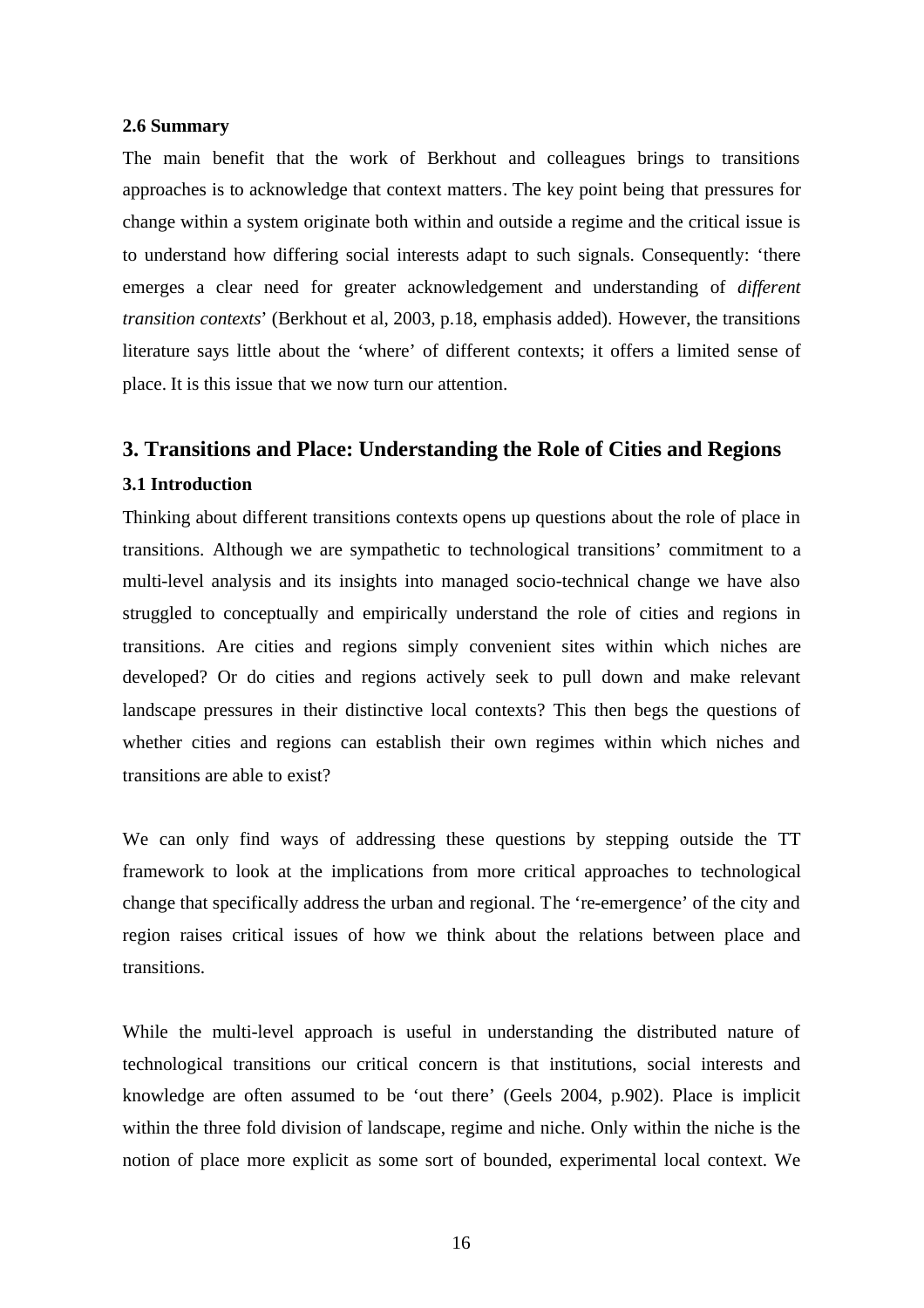argue that TT would clearly benefit from an appreciation of 'multi-level governance' and the politics of scale in understanding attempts to shape transitions in place. Key to this is the development of a conceptual framework that permits us to analyse the entangled relations and interactions of governance at different scales which inform potential transitions. This is particularly significant in times of increased 'globalisation' and neoliberalism, where the changing role of the state and issues of multi-level governance raise a whole series of issues not only about how we might think about the city and region but also the interrelationships between regions, the local, national and supranational. How do we understand cities and regions through multi-level governance in relation to place-based shaping of technological transitions?

#### **3.2 Competitive cities and regions and governance of innovation**

Critical to understanding these shifts are changes in the international economy, through the reconfiguration of national and international financial and political institutions (see Aglietta, 1979) over the last three decades that have generated neo-liberal pressures for increased 'competitiveness', 'entrepreneurialism' and 'innovation'. This raises issues related to both governance and technology, in particular the changing role of the nationstate is important, where we are seeing a shift from the Welfare State to a Competitive State (Jessop, 2002; 1994). The competitive state, has a 'concern with technological change, innovation and enterprise and its attempt to *develop new techniques of government and governance to these ends*' (Jessop, 2002, p.96, emphasis added). Consequently new configurations of governance create and respond to increasing international economic competitiveness through encouraging (particularly technological) innovation at different scales. These structural shifts have three significant implications for our understanding of cities and regions in technological transitions:

The first of these is to highlight the pervasiveness of notions of 'competitiveness' and the ways in which this is manifest in wider 'pressures for' city and regional transformation through science, technology and innovation. A closely aligned development in the UK context has been the establishment of Regional Development Agencies (RDAs), in 1999, and many of their local and regional *economic* governance concerns around competitiveness. This emphasis on narrowly defined features of economic governance has also become a central concern of many local authorities (see Fuller et al, 2004). What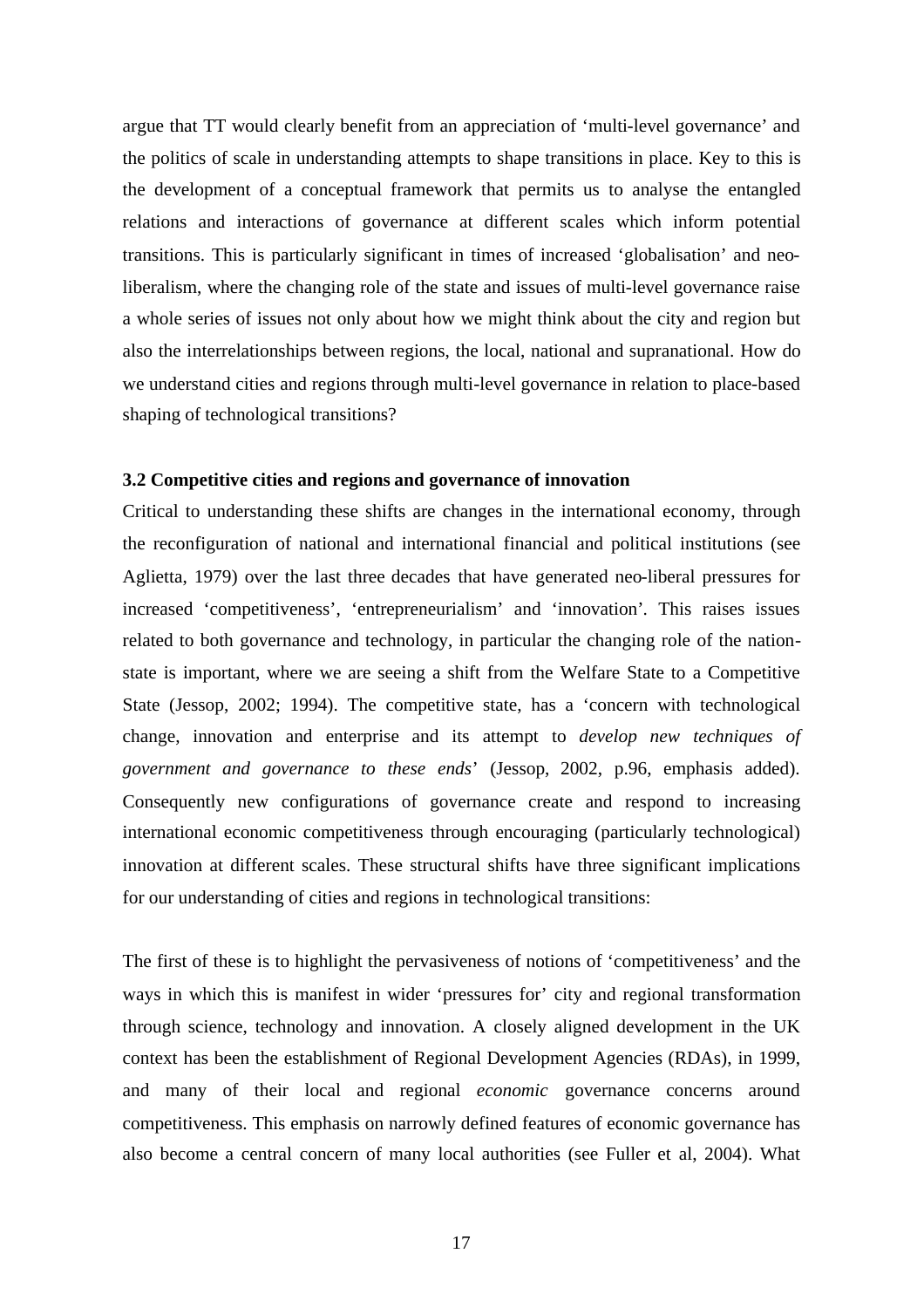often follows is *an institutionalisation of 'permanent innovation'* (Lovering, 1999), predicated on the pervasiveness and 'naturalisation' in government and policy circles of the virtues of particular forms of neo-liberal competition, a 'race' for competitiveness and a constant search for transformation at the urban and regional scale. Cities and regions develop positions on technological potentials to position themselves in the 'global race' for economic competitiveness.

This leads to a second point, that city and regional analyses need to take account of a *complex interplay of relationships at various political scales*. Critically, this requires 'an appreciation of the complex geometry of power and the political and cultural struggles through which societies assume their regional shape' (MacLeod and Jones, 2001, p.670). A focus on the 'endogenous' city and region and 'creating the conditions' for city and regional socio-technical innovation often ignores what drives city and regional economies and in doing so underplays the differential economic and political positions of places and the wider role of the nation-state in devolving responsibility (but not power and resources) for technology and innovation strategies to city and regional development (Ward and Jonas, 2004). Cities and regions are differentially positioned within existing social, political and economic relations that delimits their capacity to shape technological transitions.

Finally, cities and regions are clearly constructed in an unfolding and structured set of social, political and economic relationships. Importantly new technology and innovation is both a product of, and produces political pressures for, institutional change. Seeing the city and regional level as merely responding, as reactive, ignores specific relationships informing a city and regional response but also ignores attempts to shape relationships across space with a variety of, for example, national, supranational, and other city and regional government departments and agencies. This highlights the importance of seeing city and regional development in relation to technological transitions not only through the lens of 'endogenous' institutional interrelationships, but also in terms of the influence of, and relationships with the nation-state. *Cities and regions actively and strategically work both internally and externally in developing the resources, networks, and relationships to actively shape technological transitions.*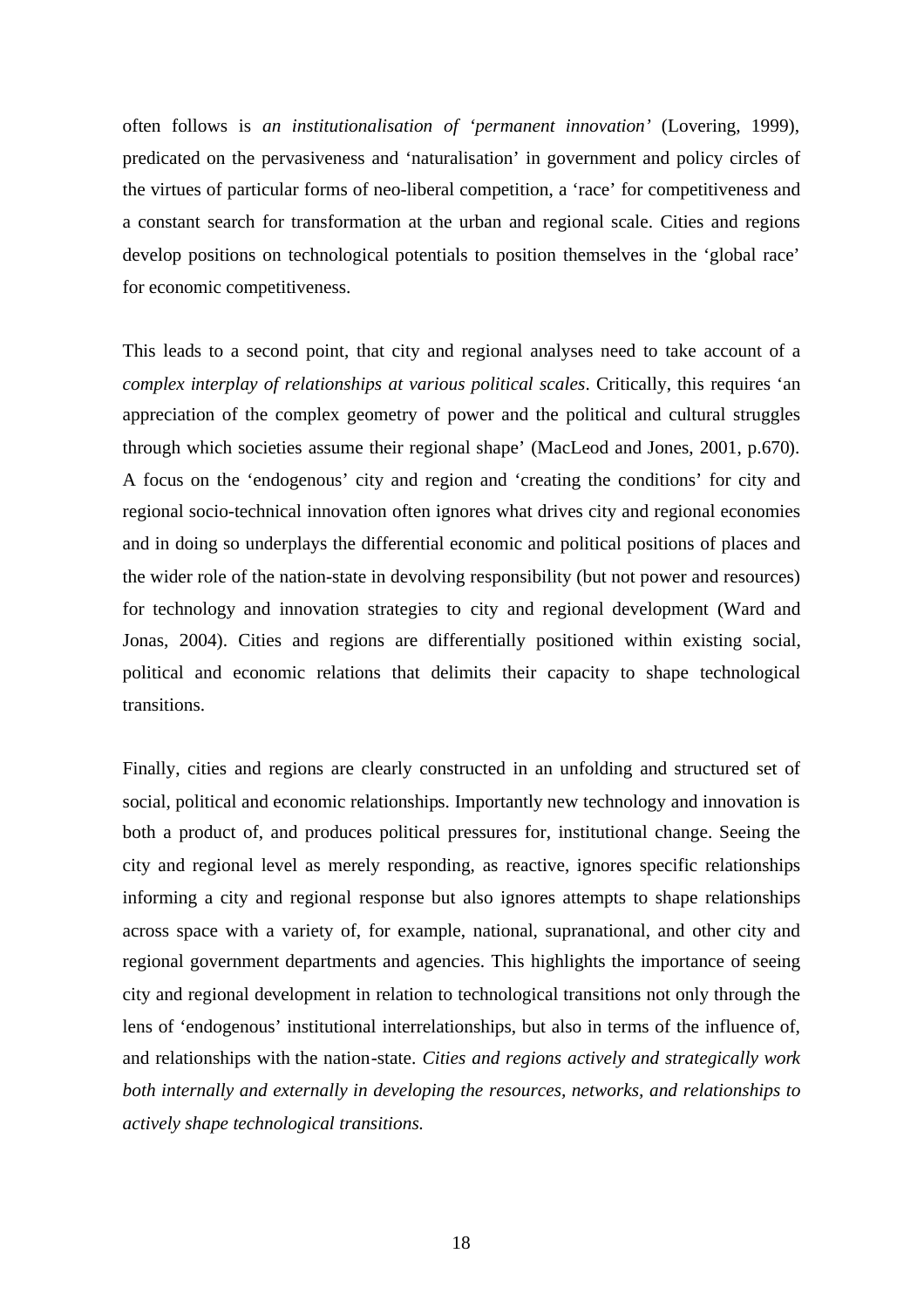There has, as we have highlighted, been much discussion of 'entrepreneurial' and 'competitive' cities and regions. By contrast there has been a relative neglect of issues of environmental governance in the politics of scale and state restructuring literature (Bulkeley, 2005). This begs questions about both environmental governance and how issues of sustainability are addressed in the literature. This is particularly pertinent in view of the increasing array of environmental commitments, developed in international forums, which are 'managed' at sub-national levels, raising questions about how these environmental aspects are incorporated into urban governance (While et al, 2004). The claim is made (Bulkeley, 2005, p.889), despite some devolution downwards from the national state of environmental responsibilities, that it is questionable whether the rescaling of environmental governance can be understood 'in terms of the same dynamic' which underpinned the reconfigured relationships between state, economic governance and a politics of scale. Yet, issues of urban sustainability have often been conceived of locally in technocratic terms, thereby, ignoring contestations involved in producing understandings of urban sustainable development across multiple scales (Evans et al, 2001; Bulkeley and Betshill, 2005). This is particularly important given the predominance of discourses of urban entrepreneurialism. The intuitive sense of the relationship between economic and environmental governance is one of a paradox. Yet there is an issue about how any tensions between the two are managed and understood and questions about how we understand urban governance relationships in respect of economy and environment.

One way of thinking about this as a 'sustainability fix' has been proposed, 'which is intended to capture some of the governance dilemmas, compromises and opportunities created by the current era of state restructuring and ecological modernization' (While et al, 2004, p.551). In this sense environmental issues are not seen as counter to issues of growth but as a means 'to safeguard growth trajectories' through the 'selective incorporation of ecological goals in the greening of urban governance' both as a means of managing ecological dissent or pursuing new accumulation strategies (While et al, 2004, pp.551  $\&$  554). An urban sustainability fix focuses attention on these tensions and issues in relation to a variety of cities.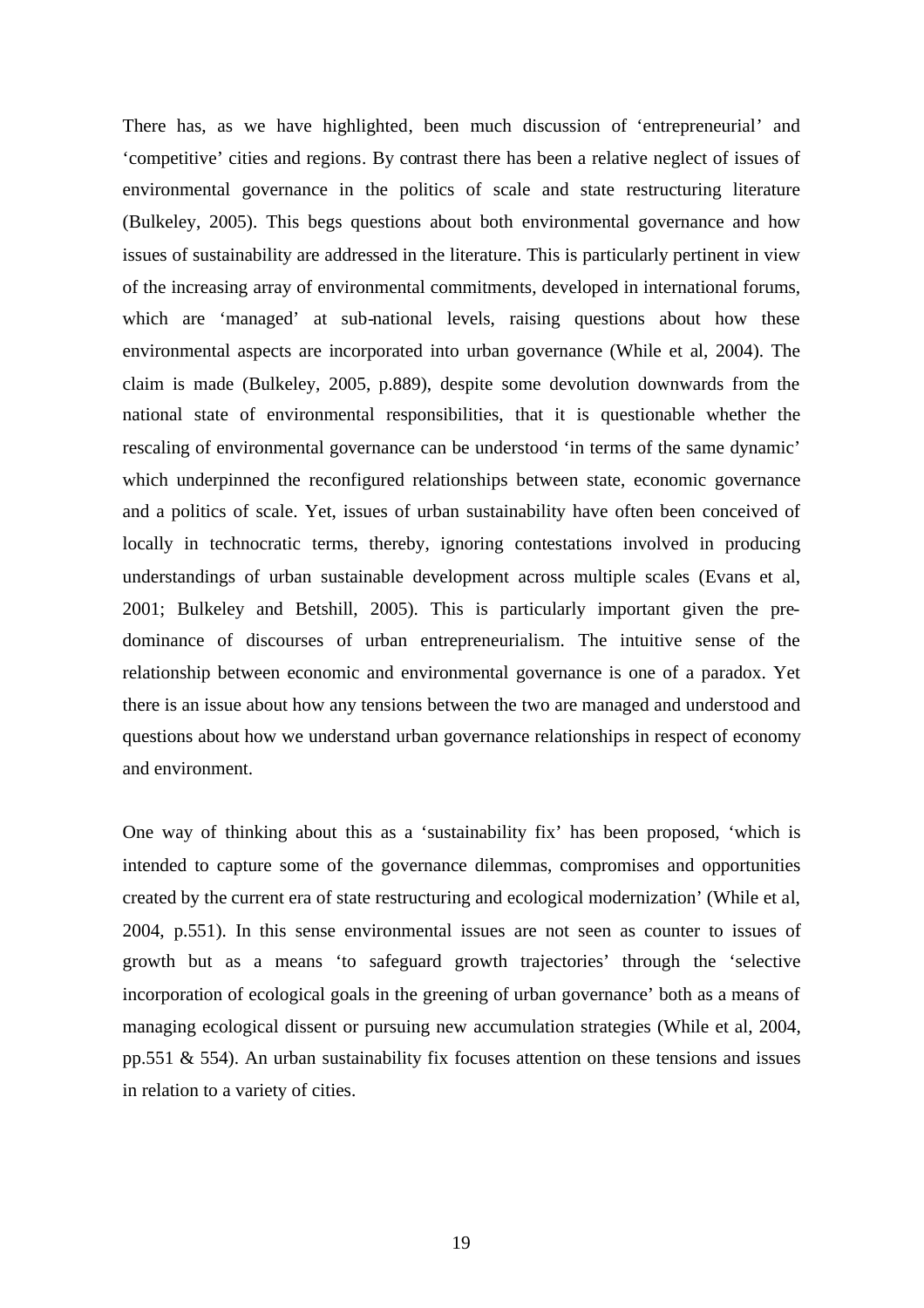In this respect attributions to 'sustainable development' may not only be used to inform the entrepreneurial and economic re-imagination of cities but also as an attempt to 'neutralize environmental opposition' (While et al, 2004, p.554). What this view of the tensions and negotiations between economic and environmental aspects of urban governance highlights is that 'nature' and the 'urban' are not divorced but 'produced through complex processes of "glocalization" and entangled in myriad flows of capital, things and people' (Keil, 2003, p.729).

In summary then, pressures for, and tensions between, economic, environmental and technological changes and activity inform the re-articulation of places through a series of relationships of institutions and individuals but these are predicated on (particular readings of) history, and prior trajectories that rely on processes of adaptability and reflexivity. *In this respect cities and regions' role in transitions is linked to their capability to adapt and transform through reconfiguring and adjusting urban and regional institutions of governance to technological transitions.* The key question this raises is: what are the implications of this analysis of the re-emergence of cities and regions for our understanding of technological transitions?

#### **3.3 Sensitising technological transitions to cities and regions**

A 'multi-level governance' approach allows us to re-focus on three sets of issues that are currently weakly conceptualised and understood within existing TT approaches (see for instance the sympathetic critique by Berkhout et al, 2003).

First, there is the issue of the dominance of normative visions - a key step in transition processes - and the degree of problematisation often lacking from transitions accounts. For Berkhout et al this highlights the univalent nature of transitions approaches, especially the overplaying of consensus and the underplaying of power relationships. The critical insight from the 're-emergence of cities and regions' is the prevalence of particular visions perhaps most powerfully embodied in the notion of the race for technological progress and economic competitiveness. This means that the processes through which visions are produced requires a focus on whose views inform such visions, and importantly who is excluded, underpinned by what forms of expectations and aspirations as well as resources,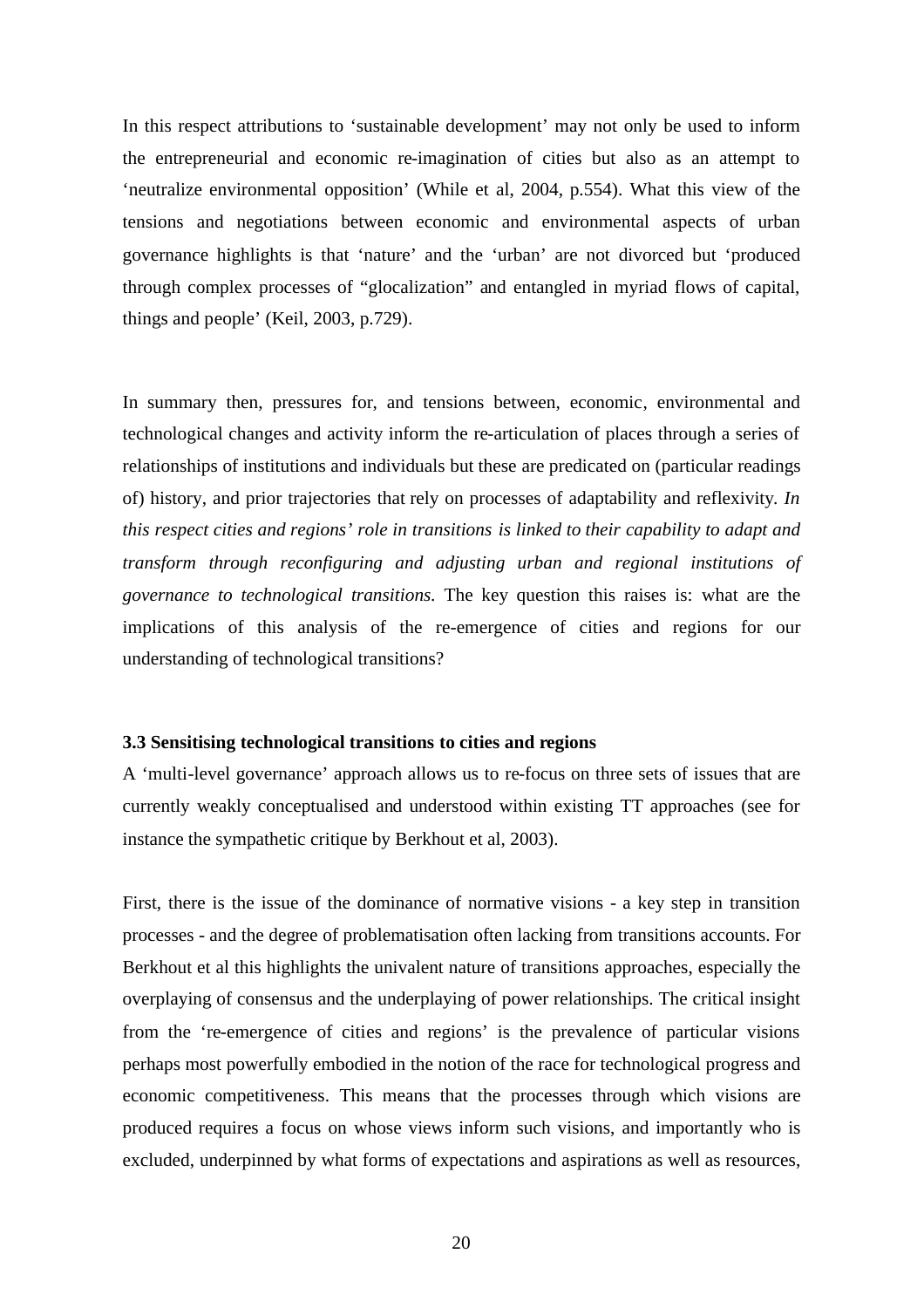through what mechanisms were they negotiated, with what forms of dissent and compromise?

This, second issue, then, relates to what is often seen as a key shortcoming of transitions approaches – understanding the motivations, negotiations and unfolding relations of actors in transitions. Even amongst key transitions authors (Rotmans et al, 2001, p.15) there is recognition that:

'Research must first be carried out into so-called systems of interaction. Attention must be paid to the social and material context of interaction, and processes of coevolution'. (Rotmans et al, 2001, p.15).

Working through cities and regions allows us to look more critically at processes of interaction across scales in a way which can acknowledge differential positioning, power relations and varying capacities and potential for adapting local contexts. This brings the suggestion that: 'contemporary urban regions must be conceived as pre-eminently "glocal" spaces in which multiple geographical scales intersect in potentially highly conflictual ways' (Brenner, 1999, p.438).

Finally, it also adds to our understanding of the role of government in 'creating the conditions' for transitions. Although the nation-state is still important so also, increasingly, are various other levels and scales of governance which are related often in complex and different ways in various contexts. In particular: 'in major urban regions throughout the EU, regionally scaled regulatory institutions are being planned, promoted and constructed as a means to secure place-specific locational advantages against' (Brenner, 1999, p.440). We increasingly need to acknowledge the role of city and regional scales in shaping technological transitions as part of a wider devolution of responsibility, but not necessarily powers, to reshape the technological and economic competitiveness of places.

In summary the reinsertion of cities and regions provides a way of conceptually understanding three key insights from Berkhout and colleagues' work, namely: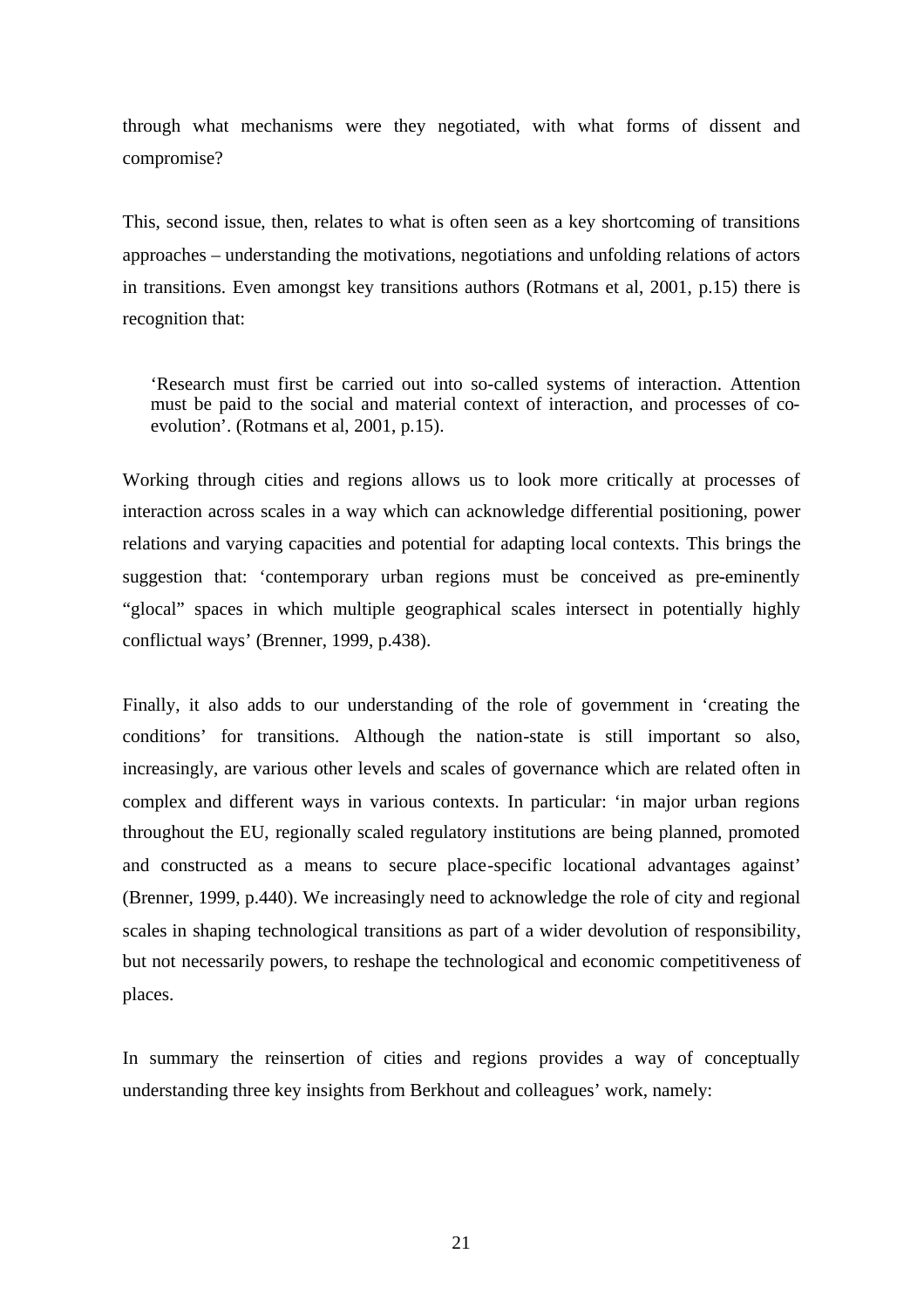- 1. The negotiated and potentially conflictual nature of visions of the future through technological transitions;
- 2. The related limited understanding of processes of interactions in transitions; and
- 3. The role of government in 'creating the conditions' for transitions.

This relates to our starting point that the transitions approach says little about the role of place. This, we suggest, should be rectified due to the 're-emergence' of the city and regional scale in purposively shaping technological transitions.

#### **3.4 Mediating between cities/regions and technological transitions**

With the increasing responsibilities devolved to cities and regions to shape technology and innovation, specialist network intermediaries are being developed within places to shape technological transitions. These intermediaries are usually cross-sectoral in composition, network based (rather than bi-lateral), with a focus on a broad technological sector (rather than a single technology) and can be characterised as transition managers within a particular local context. There are two key sets of activities that characterise their work.

The first is the work involved in developing place-based images of technological transitions. Intermediaries develop *an* understanding of existing city and regional contexts (either from 'within' or 'outside' the city and region) and they position themselves between technological possibilities and local contexts to re-think city and regional contexts through technological transitions. In doing this, they identify (multiple) points of intervention within existing and new systems of provision (between systems of production and consumption). In the language of transitions they develop a 'vision' of a transition of the city or region which takes (a particular) account and attribution of city or regional history and outlines a vision of transition. In short, intermediaries attempt to manage the (ongoing) production, transmission and reception of the vision of transition.

Visions are important media in *mobilising and shaping expectations* and commitment around transitions and offer *prospective views on the form, features, functions and benefits of technologies in relation to domains of application*. The purpose of visions and the goals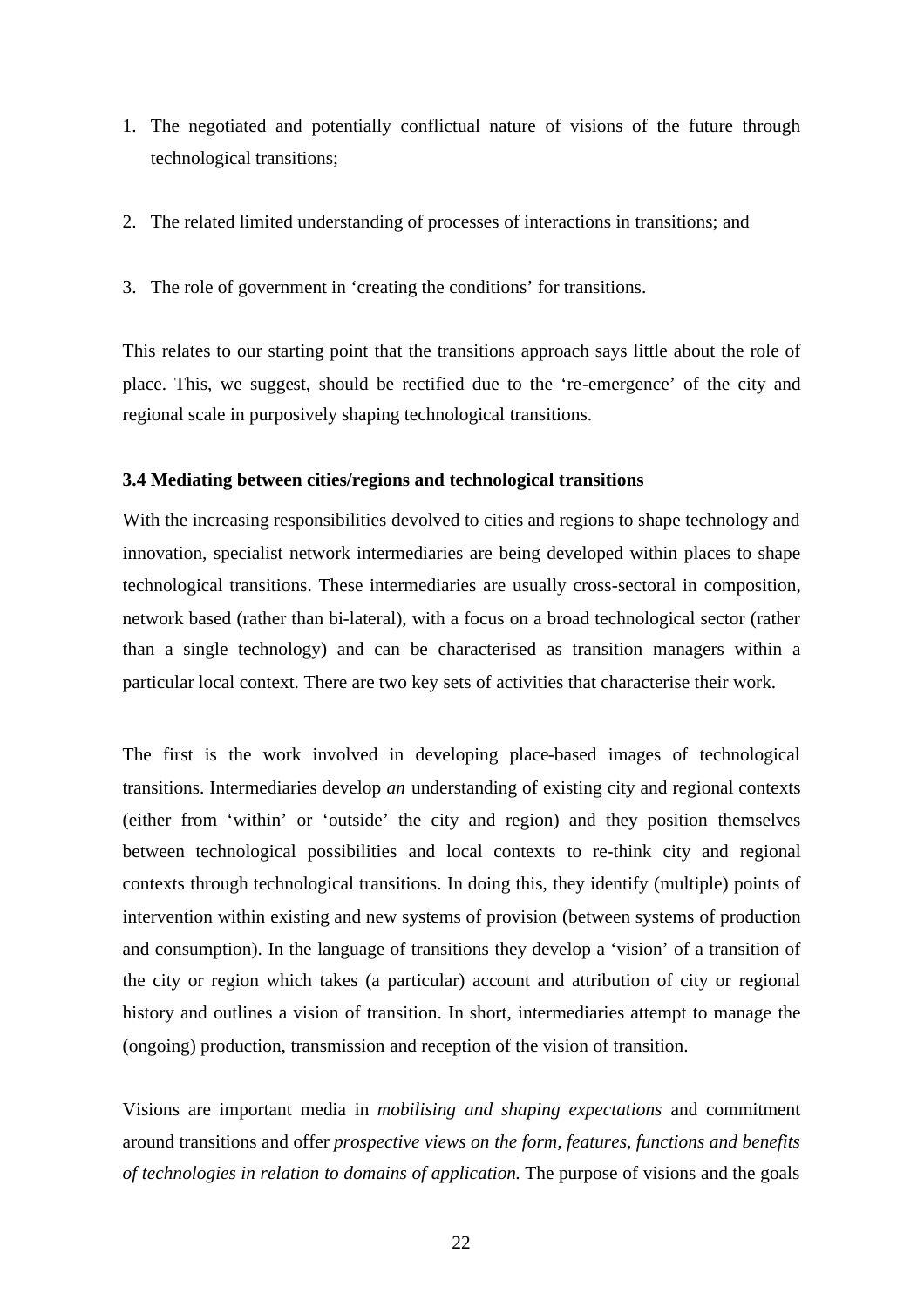they outline provide a focus through which networks can be built, gaining commitments to participate, orientating the actions of potential participants and constituencies, and in persuading potential participants of the desirability of transition (see Russell and Williams, 2002, pp.60-1). Visions are not fixed and will change over time with the variety of social interests who become involved.

The second role is in the governance of place-based transitions. Intermediaries build social networks of actors who either position themselves favourably in relation to the debate or whom are positioned by the intermediary. These actors can operate at various scales (local, national, international scales) and may be public or private, governmental or nongovernmental. The potential involvement of multiple actors needs acknowledgement that they are embedded in particular institutional settings with associated institutional enablement and constraints, and views of the city or region, in pursuing their expectations (i.e. they are not 'free agents').

This raises the possibility of a variety of expectations (see van Lente, 1993) of city and regional technological transitions from multiple institutional positions and the 'voices' that dominate. In short, intermediaries 'manage' processes and governance of city and regional transitions.

#### **3.5 Summary**

Our argument is that transitions take place in particular places and that places are differentially positioned in terms of their ability to inform transitions. The concept of systemic intermediaries allows us to address the extent to which particular places, here cities and regions, strategically shape technological transitions. In doing this, we suggest that understanding the early stages of transitions in particular cities and regions mean we address the following:

- 1. Outlining the vision that has been developed for a particular place-based transition.
- 2. But also to understand the negotiations of these visions:
	- i. The social actors involved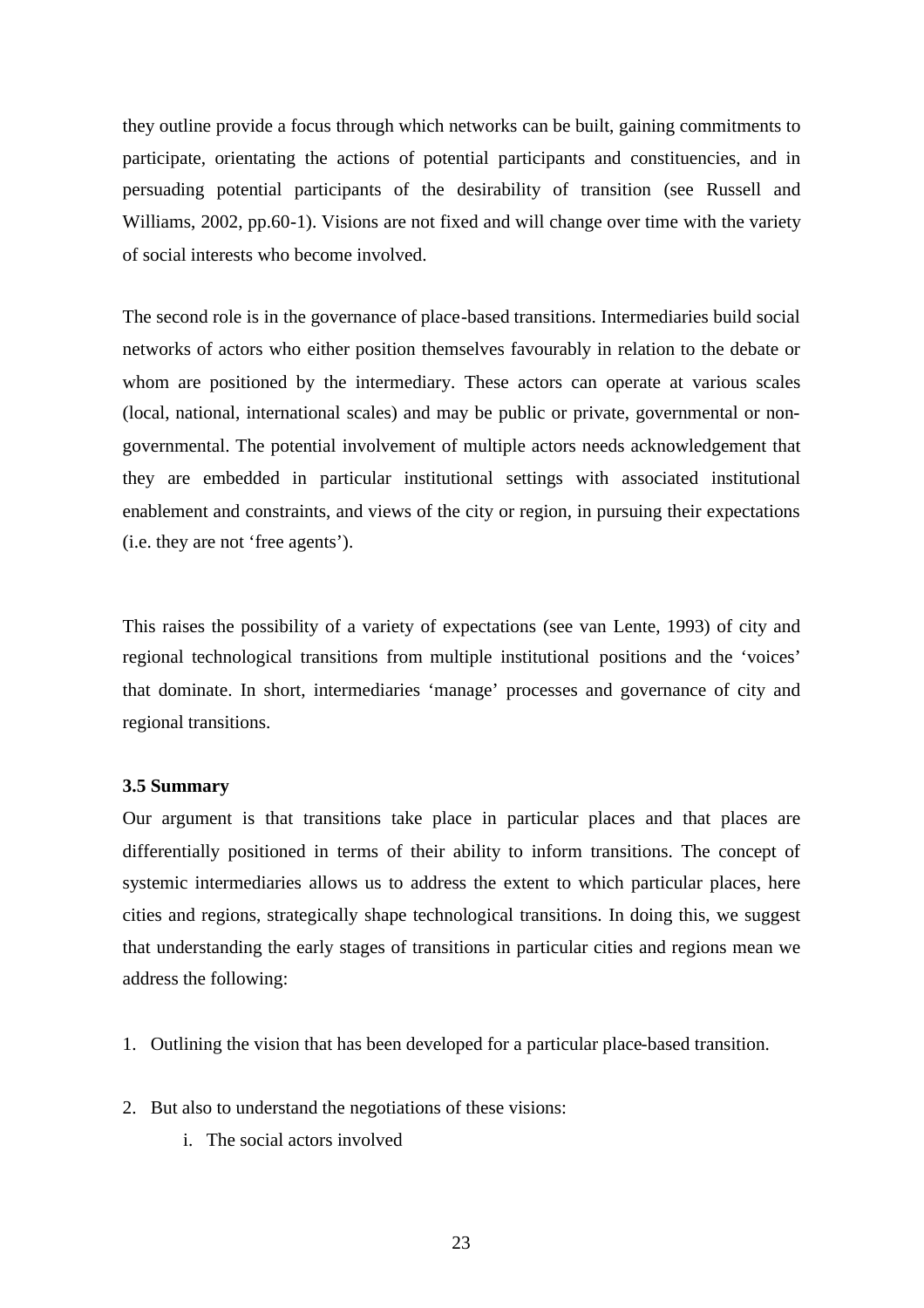ii. The expectations from different positions embodied in them - this requires a focus not only on 'endogenous' relationships within cities and regions but also on the 'exogenous' relationships with national government, private capital etc.

The step between 1 and 2 allows us to look not only at the vision but also the extent of any 'gap' between the vision and issues of capacity in relation to the extent to which cities and regions may shape (and be shaped by) transitions.

#### **4. Shaping Transitions: Understanding and Broadening Participation in Transitions 4.1 Introduction**

Although we are sympathetic to transitions approaches and their illumination of the possibilities for broadening 'participation' in 'managing' technological transitions, such approaches not only say relatively little about the places in which transitions take place and the role of different social interests in shaping the production of societal visions but they also say little about the wider role of 'publics' in transitions,.

Our concern primarily is that given the transition approach addresses understanding (and with shaping) systemic transitions in the socio-technical organisation of large scale systems and infrastructures the approach has a relatively narrow conception of users that focuses on the users of the approach and policy makers. The role of publics and wider societal engagement is not systemically considered within an approach that would often require 'publics'' involvement in transitions.

But if we are to move the debate forward we want to constructively engage with the role of 'publics' in relation to issues of place and power relationships that we have previously highlighted; via the development of an approach through which we can more productively analyse social-technical innovation, publics, place and power. In this section we, therefore, critically assess and positively contribute to wider debates around transitions by developing a framework through which 'public engagement' in local contexts can be connected to transitions debates. In doing this we address the interplay between 'public engagement', technological development and the local context of its (non-)appropriation. The context within which we address the role of 'publics' is one in which the dominant discourse of 'downstream' 'risks' and 'impacts' in technology assessment, which has been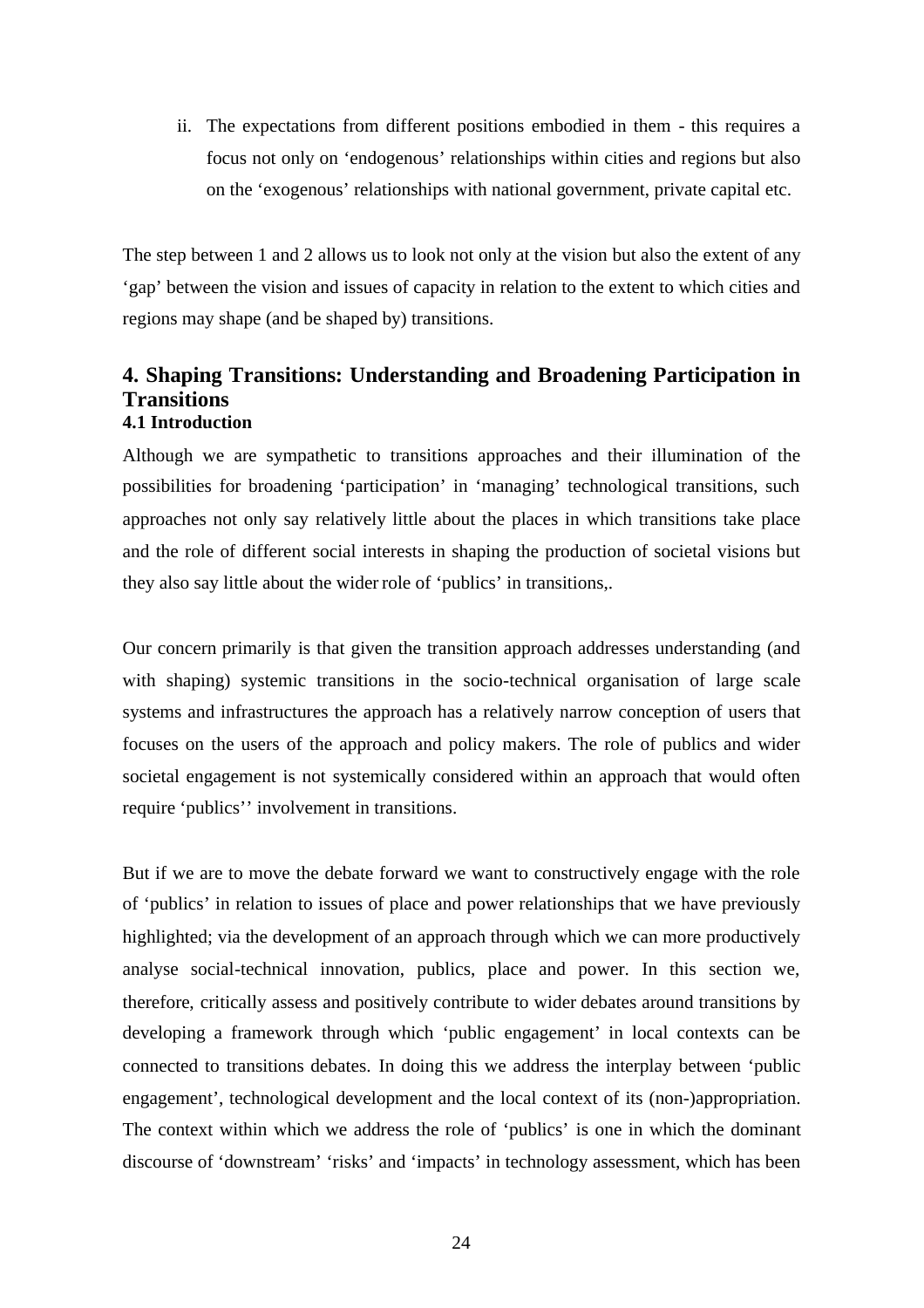dominant for many decades, is being challenged from a number of perspectives (see, for e.g. Schot and Rip, 1997; Wynne, 2005).

#### **4.2 Disconnections of transitions, 'publics', place and power**

In developing an understanding of the role of 'publics' in transitions in place we first of all consider the disconnections between publics, place and power in conventional transitions approaches. As we have previously pointed out, transitions approaches (Geels, 2004; 2002; Elzen et al, 2004; Rotmans et al, 2001) have developed a multi-actor, multi-factor, multi-level framework for exploring and interrogating socio-technical *systems* and in understanding the possibilities and constraints on systemic transitions. A key feature of the technological transitions literature is the development of a long-term vision which informs the formulation of short-term objectives and underpins evaluation of existing policy. In transitions approaches, the production of visions is an important participatory process used to engage, inspire and mobilise social actors. As part of a long-term process transition, visions and the goals encapsulated in them are subject to evaluation and modification over time (Rotmans et al, 2001).

There are, however, difficulties with this particular conceptualisation of a vision (see Berkhout et al, 2003). For instance there remain questions about 'who' becomes involved in producing transitions' approaches normative visions. The processes through which visions are produced requires a focus on 'whose' views inform such visions, and importantly 'who' is excluded, underpinned by what forms of expectations and aspirations as well as resources, through what mechanisms or foras were they negotiated, with what forms of dissent and compromise? This, then, relates to what is often seen as a shortcoming of transitions approaches – the motivations, negotiations and unfolding aspects of actors in transitions – even amongst key transitions authors (Rotmans et al, 2001, p.15).

Yet transitions approaches, however, do not explicitly say an awful lot about the role of 'the public'. As transitions approaches are predicated on multi-actor, multi-factor and multi-level aspects (Elzen et al, 2004) this is undoubtedly an important but challenging issue to address. Often when this 'gap' is noted and flagged-up by transitions researchers it is in terms of developing the transitions research agenda around understanding of the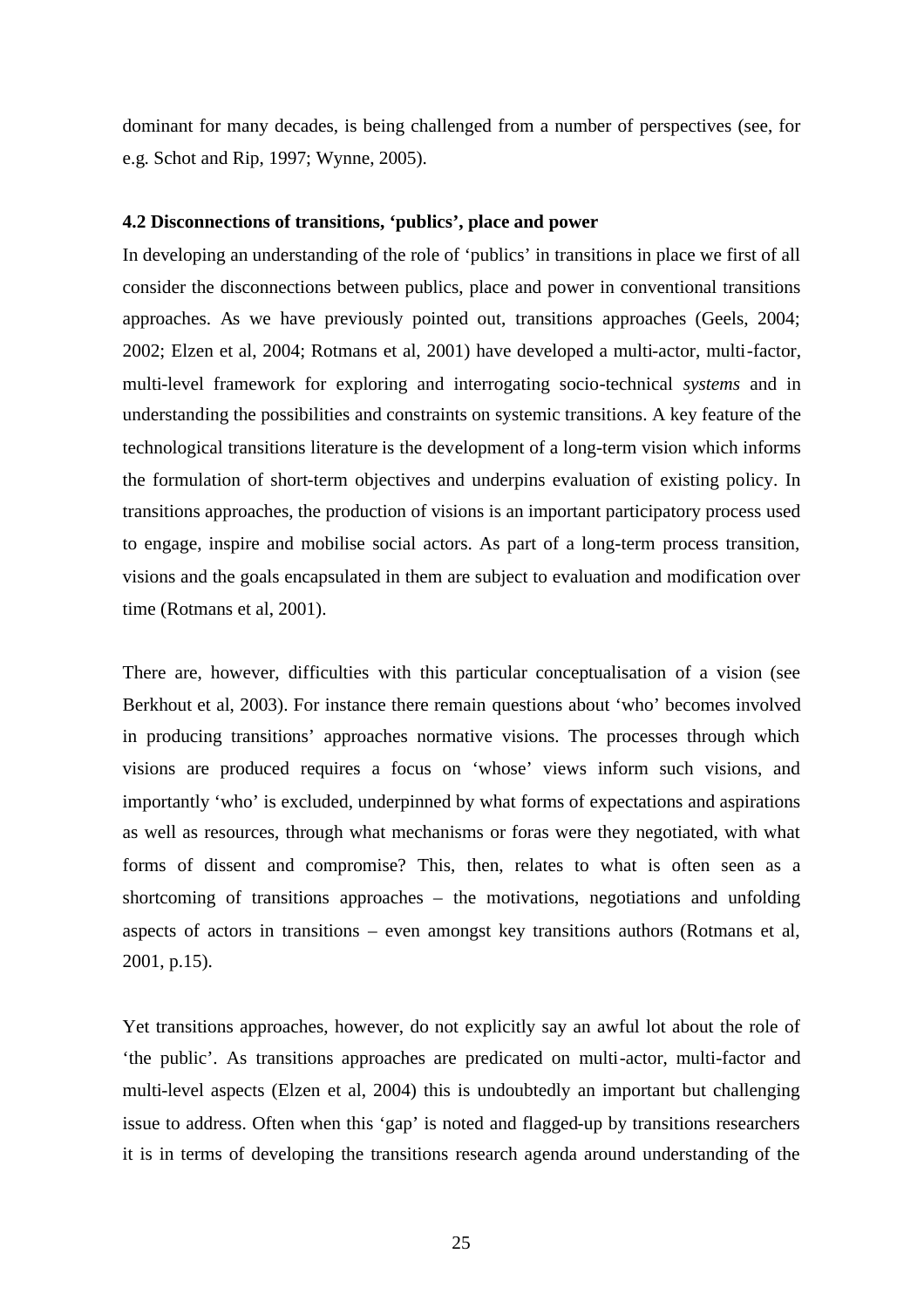role of 'users' (Elzen et al, 2004) and moves to 'explicitly incorporate the user side in the analysis' of technological change (Geels, 2004, p. 897). There has also been acknowledgement of the desirability of a focus on aspects of 'consumption and ways of life' (Elzen et al, 2004, p.283). A key figure in transitions approaches, Frank Geels (2004, p.901), acknowledges that '[t]echno-scientific knowledge has become more distributed over a widening range of actors (universities, laboratories, consultancies, R&D units in firms)', that '[c]ultural appropriation of technologies is part of consumption' (Geels, 2004, p.902), but that 'in many studies, markets and users are simply assumed to be "out there"' (Geels, 2004, p.902) and that it therefore necessary that we must pay more attention to interactions between actors (Geels, 2002).

But when we start to think about interactions between actors, the existing notion of 'users' is far too narrow. Critical to an understanding of systemic innovation and the possibility through transitions of fundamental shifts in the ways in which 'publics' conduct their everyday life, are questions about who, when, how, on what terms and in what ways 'publics' become involved in transitions. Transitions approaches imply significant shifts in the relationships between technology and society, and consequently the politics of how technological change is managed (Schot and Rip, 1997), in the widest sense of that term.

When addressing the challenges and consequences faced by, for example, systemic change in energy, water and mobility systems, Constructive Technology Assessment (CTA) an approach closely linked to transitions approaches, offers some pointers as to how we might think about the role of 'publics (see Schot and Rip, 1997; Schot, 2001; Genus,  $2006$ ),'.

Rather than 'assessing' 'black-boxed' technologies in terms of their 'impacts', CTA broadens out the assessment of technologies to focus on the design of technological developments and the 'participation' of non-technical experts in shaping technological development. This broadening of participants in technological development projects and the aspirations for dialogue should be viewed in the context of wider debates in recent decades around the 'decline' of trust in expert knowledge (e.g. Beck et al, 1994) and with the deficiencies of what has been termed the 'deficit model' (Wynne, 1991) of the process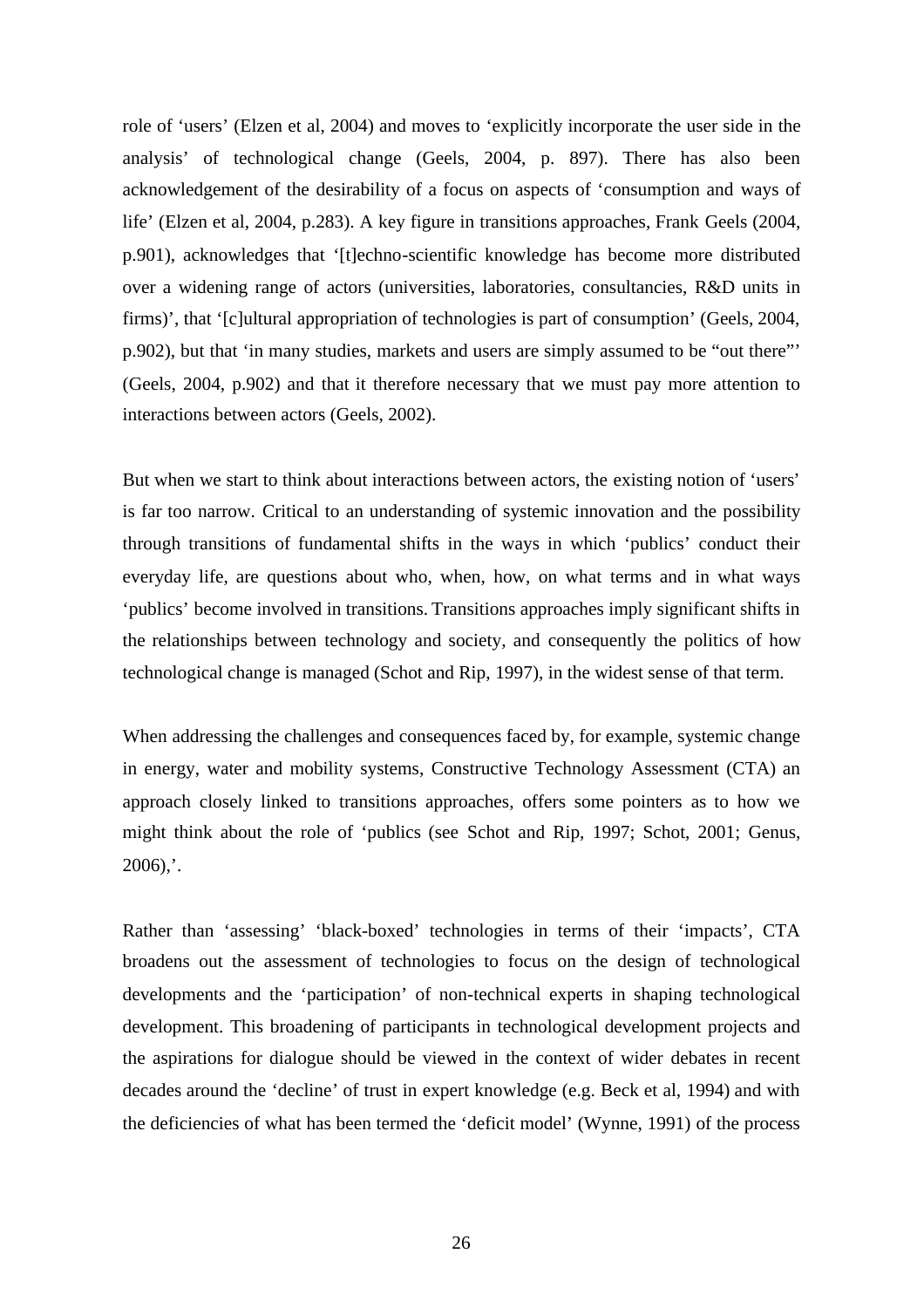of one-way expert-public science and technology communication predicated on notions of an ignorant public.

The move CTA makes is to bring technology developers together with 'interested parties' of policymakers, users and citizens to become involved in the design process. By contrast to traditional technology assessment approaches, which focus on the 'impact' of technologies, there is an important role for human agency across a range of interested parties. In particular there is an emphasis on the anticipations of the future consequences of technologies with the assumption that this encapsulates the values and interests of social actors from various different perspectives. These anticipations may be subject to change as part of an unfolding process and, thus, the reflexivity of various social actors becomes an important facet of CTA approaches, as does the interactions between social actors which underpin this and consequent social learning. Processually, there is an ongoing modulation of demand and supply issues through the interests of different social actors. In this respect there is not just an important contribution in terms of initial phases of design but also through demonstration projects and ongoing processes of social learning.

With a focus on an unfolding assessment of technologies through dialogue and interaction, CTA draws on various methods which are not specific to CTA, including: consensus conferences, scenario workshops, electronic consultation, public inquiries and citizens juries (Genus, 2006, p.14). In short:

'A basic tenet of CTA is that the design of technological development should be a broader, interactive process including a variety of societal actors in addition to technical experts. The effect of broadening the design process is that the designers', users', citizens' and policymakers' ideas and values are articulated quite early, and are negotiated and renegotiated throughout the course of the technology development process (which is itself a process of constant design and redesign). This will counteract the prevalent tendency to organize technology development in a basically linear fashion (from development, to market introduction, to regulation) and will allow for more continuous evaluation and modification of new technologies in the making' (Schot, 2001, p.41).

CTA undoubtedly has aspirations to move on from what Johan Schot suggests is the 'the current patter of technology management…[which] is to sponsor development and regulate application' (Schot, 2001, p.40). There are also significant potential benefits of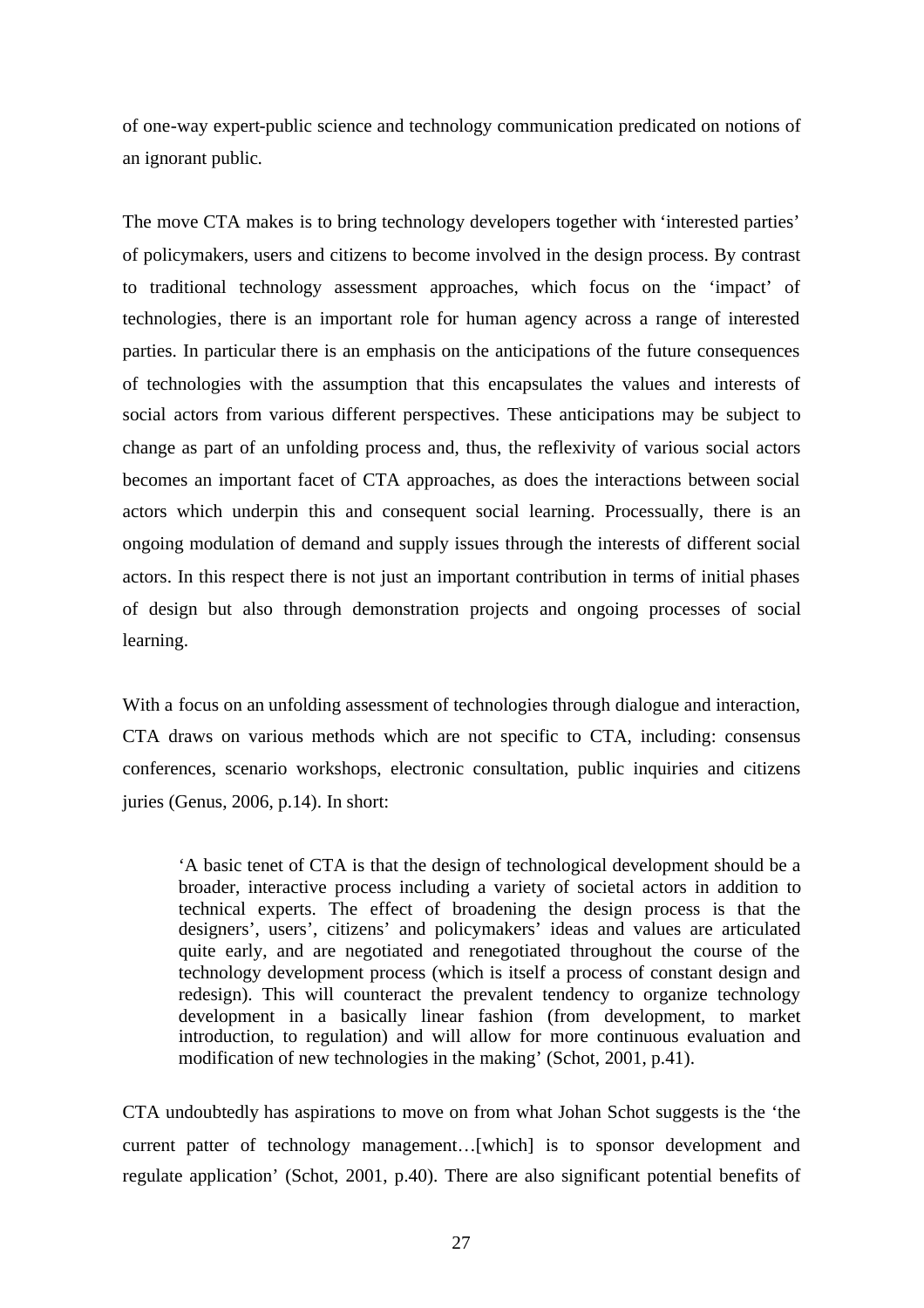debate, dialogue and the development of more 'socially robust' knowledge prior to the development of physical infrastructures and their associated sunk costs.

CTA does offer some significant and important insights that could begin to re-populate transitions approaches with its missing publics. But there are also four issues raised by CTA researchers that mean we cannot simply and uncritically import this approach into transitions approaches. First whilst CTA broadens out the possibilities to 'participate' in technology design this usually takes place after the decision to develop a technology has been made and, as such, focuses on the design of technology rather than issues of purpose prior to the business decision. Second, this begins to make visible hidden aspects of power relationships and structural concerns including issues of 'access' and resources (Genus and Coles, 2005) and, in particular, asks questions about who frames what, in CTA terms, is a focus on technology development? Third, if there needs to be a focus on who frames an issue there are also necessary concerns about what their expectations are and for what purpose is an issue framed in a particular way. Finally, there is importance in analysing the methods and processes via which these expectations are translated into action and through which attempts are made to engage others in negotiating and renegotiating expectations in processes of 'engagement' and 'participation'.

Consequently we argue that if we are to develop an approach to transitions that takes publics seriously then it is critical that we address the following four issues:

- The role of publics in framing visions of the future through technologicallyinformed change before they are closed.
- The issue of who frames visions of the future and with what expectations?
- The 'engagement' or 'participation' processes and methods in negotiating and renegotiating the future.
- The analysis of the relationship between vision and actuality and the lessons we can draw from this.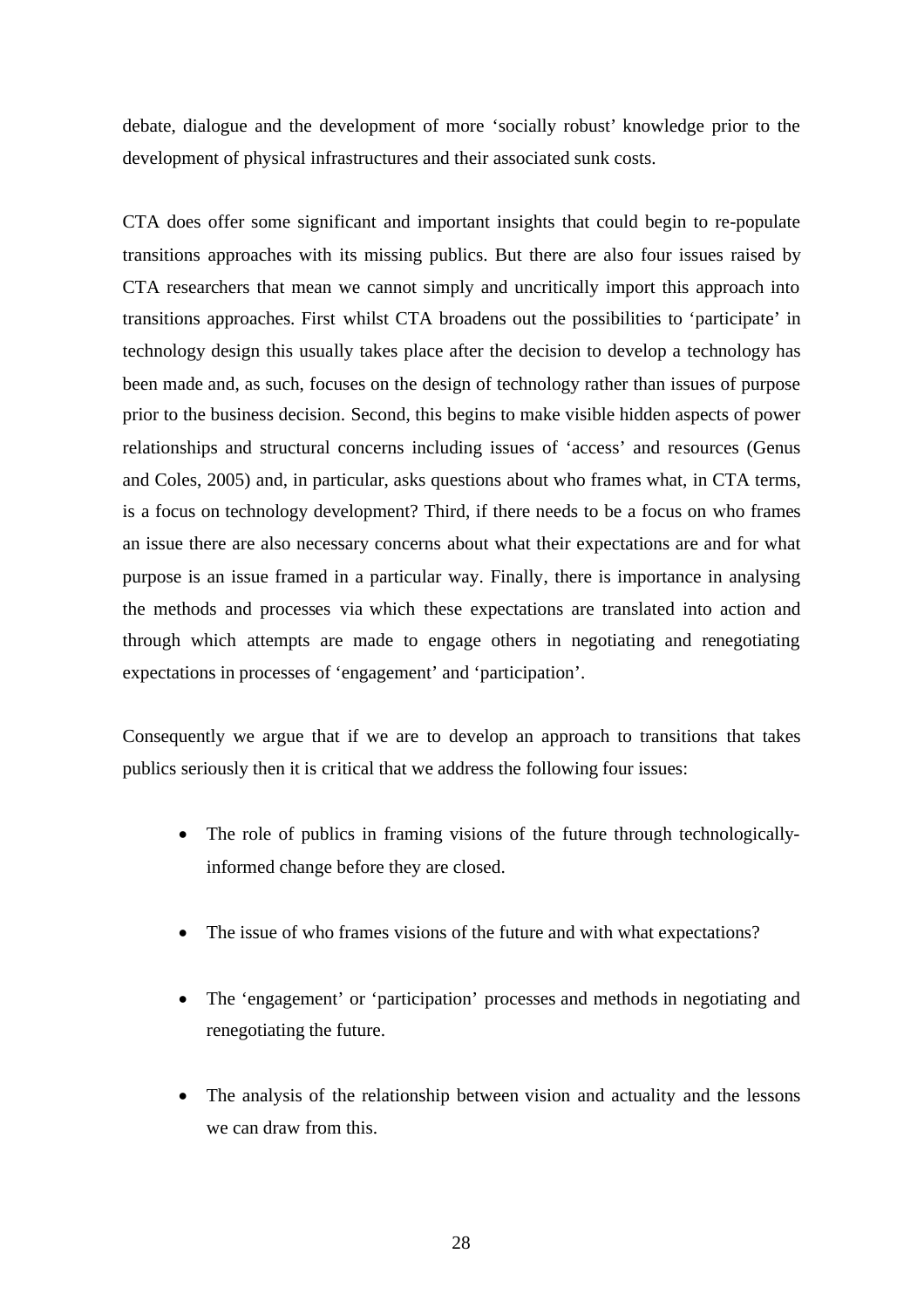#### **4.3 Developing a conceptual framework for analysing publics and transitions**

These four issues are now addressed by developing a framework for analysing the role of 'publics' in framing and translating into action technologically-informed visions of the future.

#### *Framing a vision of the future*

CTA highlights the critical importance of human agency, contingency and the possibilities of socially shaping technologies (Williams and Edge, 2000 [1996]; Mackenzie and Wajcman, 1999). But by focusing on the design of technologies after the business or policy decision has been taken to develop them, CTA then frames (see Goffman, 1974) technology development as 'designing in action' rather than addressing issues of the purpose of technological development (Wynne, 2005). Our argument is that in view of the challenges to the legitimacy of expert knowledge and the increasingly porous boundaries of scientific and technological knowledge production, the aspirations of CTA, whilst laudable aspirations, do not go far enough. Or to be more specific, they do not go far enough 'upstream' (see Wilsdon and Willis, 2004).

CTA in questioning the focus of technology assessment on 'impacts' does seemingly move some way upstream yet, through neglecting issues of purpose, still ultimately takes a focus on assessing impacts of technologies (see Wynne, 2005). Brian Wynne has pointed out that in terms of what is frequently claimed to be upstream engagement 'this radical apparent potential is compromised by deeper, less manifest cultural assumptions and commitments framing most such initiatives, and that these problematic foundations have yet to be identified, confronted and changed' (Wynne, 2005, pp.66-67). The key point for us here, if we think about Wynne's argument which he makes in the context of the upsurge in contemporary 'participatory' initiatives, is in terms of the ways in which CTA encourages dialogue after the business or policy decision has been made, which crucially:

'reflects an assumption that the public meanings, or issue definitions, are naturally and properly the sovereign domain of authoritative expert institutions, and that citizens have no capability or proper role in autonomously creating and negotiating such collective, and potentially more diverse, public meanings' (Wynne, 2005, p.67).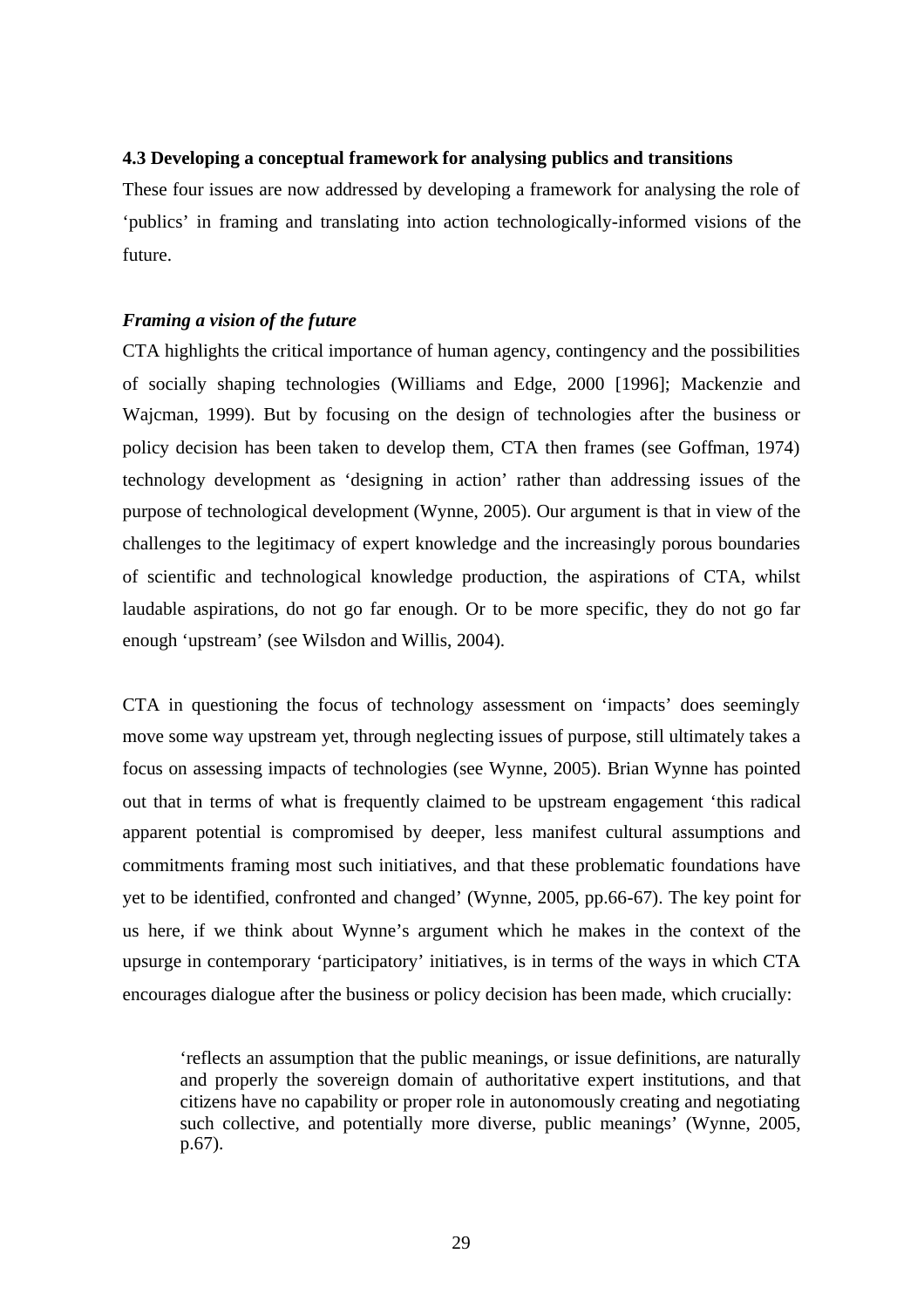If one thinks back to the guiding normative visions fundamental to the iterative process of steering transitions, this then suggests that diverse public meanings may be framed-out or closed-down at the earliest 'upstream' stages of the production of visions (Stirling, 2005). This is important as visions are important media in mobilising and shaping expectations and commitment around transitions (see Russell and Williams, 2002, p.60).

Visions have been used in the Science and Technology Studies literature to offer prospective views on the form, features, functions and benefits of technologies in relation to domains of application. In this sense, visions articulated at an early stage of development can be viewed as highly aspirational and be seen largely in terms of their symbolic representational articulation of a future rather than a material one (although this is not to neglect the material production and media of communication of the vision). In this respect visions are 'culturally anchored' (Borup et al, 2006) and offer particular characterisations of the future from the present, often invoking particular attributions of the past. The purpose of these visions and the goals they outline provide a focus through which networks can be built, gaining commitments to 'participate', orientating the actions of potential participants and constituencies, and in persuading potential participants of the desirability of transition (see Russell and Williams, 2002, pp.60-1). Although visions are not fixed and will change over time with the variety of social interests who become involved, the key point is that there is an issue of whether visions are initially articulated around narrow self-interests rather than in terms of a broader sense of societal purpose.

#### *Making-up a vision of the future*

The issue this raises is who, or which social interests became involved in producing this vision, with what expectations and with what views of particular 'publics'? The literature in the sociology of expectations (see Borup et al, 2006) offers a fruitful focus here, although we are necessarily selective in drawing on this emerging literature. In the early stages of framing and producing a vision of the future in relation to technological change – given the importance of visions in the subsequent mobilisation and shaping of expectations – the issue becomes one of articulating the variety (or otherwise) of expectations which inform the early stage production of a vision and importantly the ways in which these are communicated.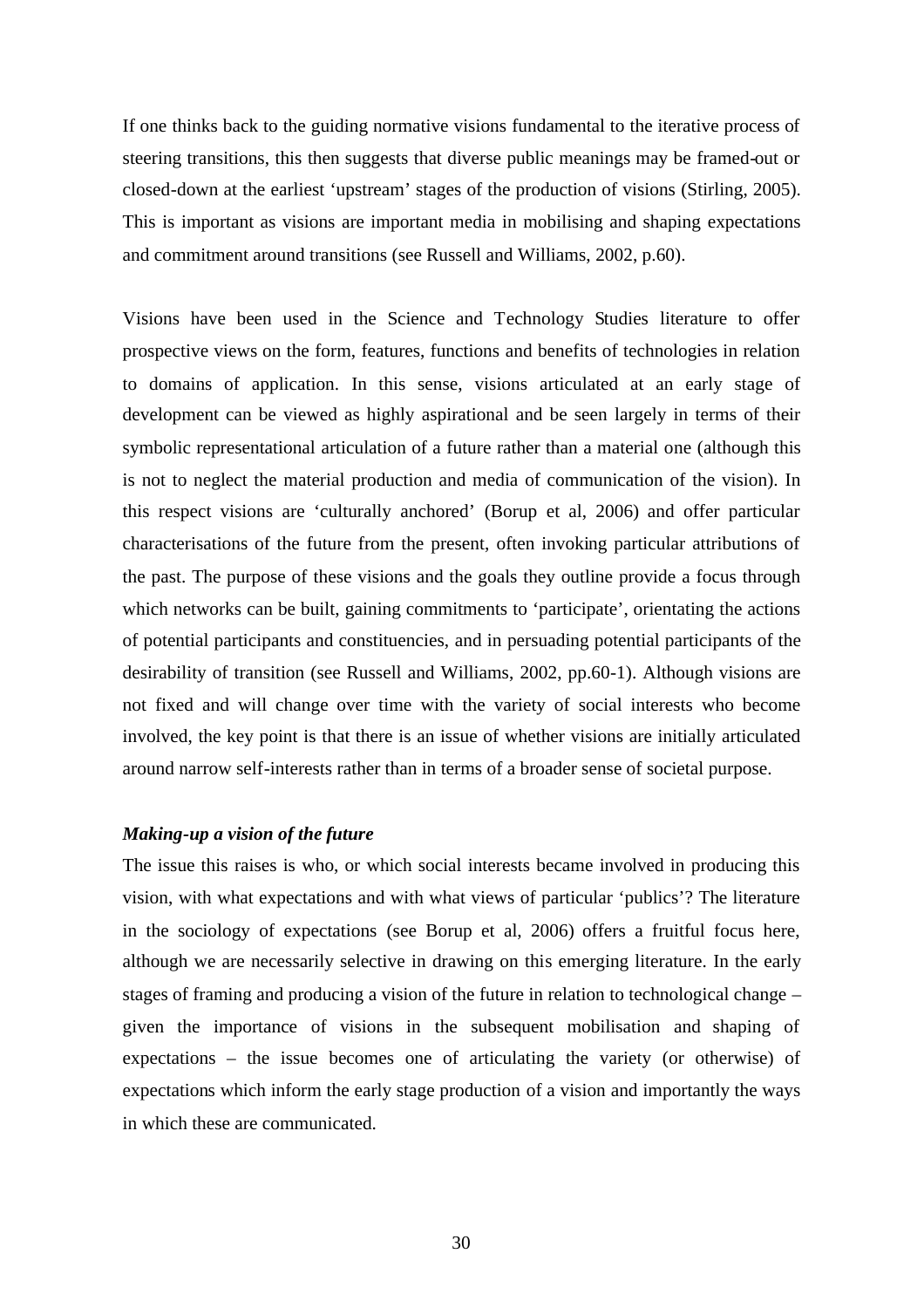In focusing on the social construction of visions, through the variety of expectations which inform this, we also acknowledge the differential capabilities and positioning of social interests to meaningfully engage in this process of framing the future. The degree of contestation and the breadth of expectations involved in producing a vision may be narrowly or broadly framed. The importance of whose expectations inform the early stages of a vision are that expectations are 'constitutive', particularly at the early stages of innovation, in defining roles, attracting interest and building mutually binding obligations (Borup et al, 2006). Additionally, and importantly in view of the spatial shortcomings of transitions approaches, there may also be a significant socio-spatial variability of expectations (Borup et al, 2006), from and of particular places.

Captured within these expectations, either implicitly or explicitly, are views of the relationship between those producing the vision of the future and 'publics'. This relationship can be seen in a number of ways, but it is useful here to highlight views of 'publics' and 'participation' in terms of Andy Stirling's conceptualisation of forms of 'participation' in the social appraisal of technology as normative, instrumental and substantive (2005, pp.220-222).

The first of these, the 'normative' approach, is underpinned by a sense of the democratic empowerment of citizens participating in decision-making around technological decisionmaking as 'the right thing to do' and 'an end in itself'.

Second, the 'instrumental' approach can be seen as 'a better way to achieve particular ends' from the strategic viewpoint of incumbent interests, through, for example, the extraction of strategic intelligence from 'participatory' relationships which may also be used in the presentation particular, already determined, decisions.

Finally, the 'substantive' view focuses on issues of the 'social robustness' of particular technological developments and possibilities in respect of the diverse potential array social knowledges, values and meanings and the ways in which appraisal is sensitive to differences in this respect and thus produces 'authenticity, robustness and quality in choices that actually result from appraisal' (Stirling, 2005, p.222).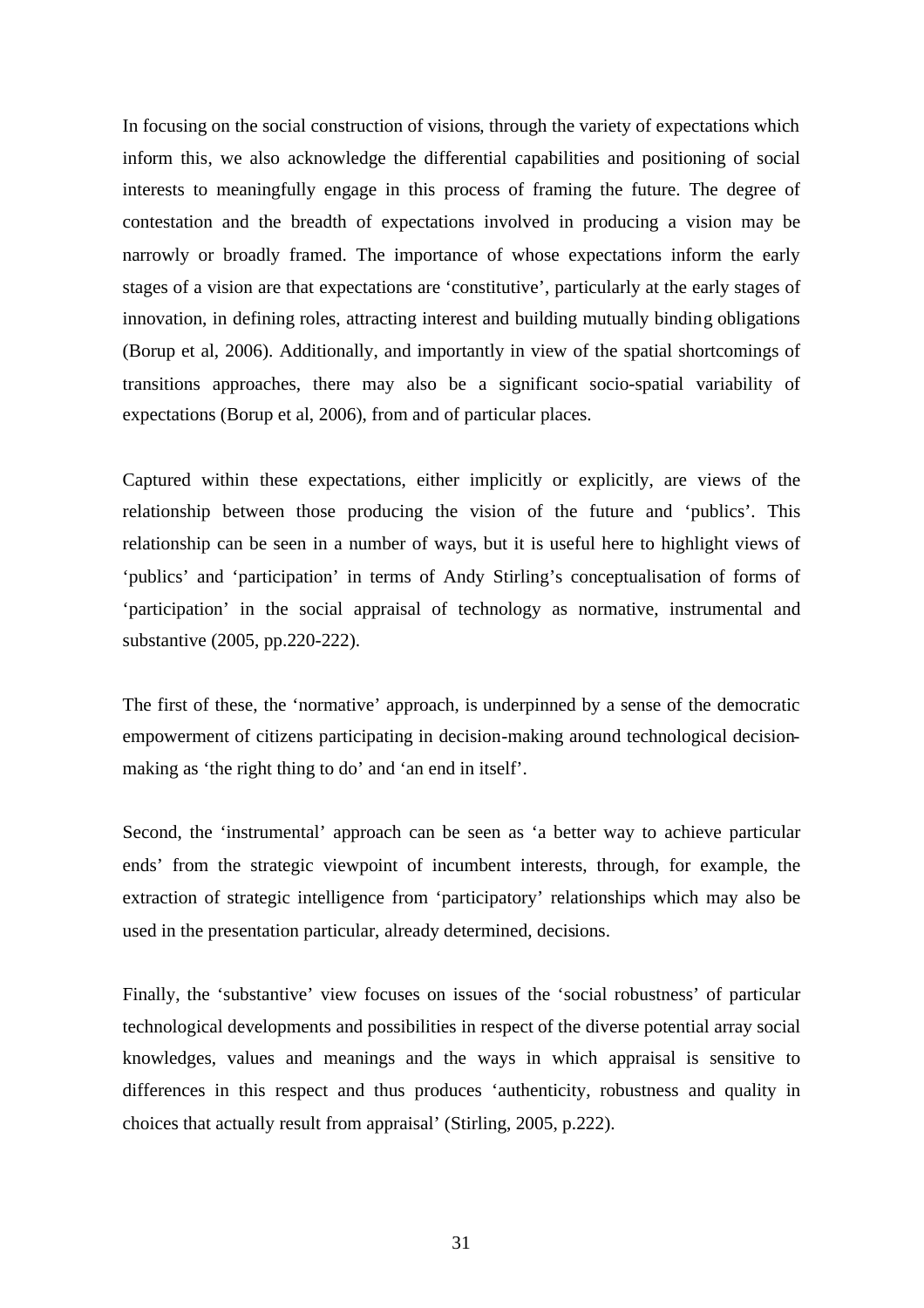## *(Re-)negotiating and materialising a vision through 'participation' and 'engagement' processes*

Rather than a neutralised or depoliticised view of processes of 'participation' and 'engagement', the expectations of particular social interests and the ways in which they are embodied in a vision of the future frames unfolding processes of the negotiation and renegotiation of the future. What is crucial to this is not only the symbolic construction of the vision and the expectations underpinning the vision but how these aspirations inform and translate materially.

Important here are the formal and informal processes of 'participation' and the methods mobilised. The types of methods that are mobilised, the questions asked, by whom, the timing of their mobilisation in terms of a socio-technical transition and the alignment of social interests and the concomitant resources they can draw upon highlights the politicised extent of 'participatory' methods which are often viewed as de-politicised and neutral. It also highlights, in terms of Andy Stirling's three-fold classification, possibilities to 'open-up' or 'close-down' (Stirling, 2005) processes of socio-technical innovation. In addition, with the upsurge of new 'participatory' methods, alongside the plethora of existing techniques and mechanisms, evaluating the role of participatory (engagement) methods becomes extremely confusing. Indeed what may or may not constitute participation has a long history (see Arnstein, 1969), with key concepts not particularly well-defined even taking into account the fruits of this long history (Rowe and Frewer, 2005). With this background in mind, views of what might constitute 'effective' public participation are not only unclear (Rowe and Frewer, 2004), but require a sensitivity but not a capitulation to the local context within which they are mobilised.

#### *Consequences: from vision to actuality?*

The issue, when moving from a vision and its production, through unfolding forms of participation in trying to translate a vision into action, and the issues that are raised by such processes and the extent to which the vision resonates with actuality or otherwise.

#### **4.4 Implications of the Framework**

This section has developed and demonstrated a framework for analysing the interplay between 'public engagement', technological development and the local context of its (non-)appropriation. We have developed a framework that attempts to re-connect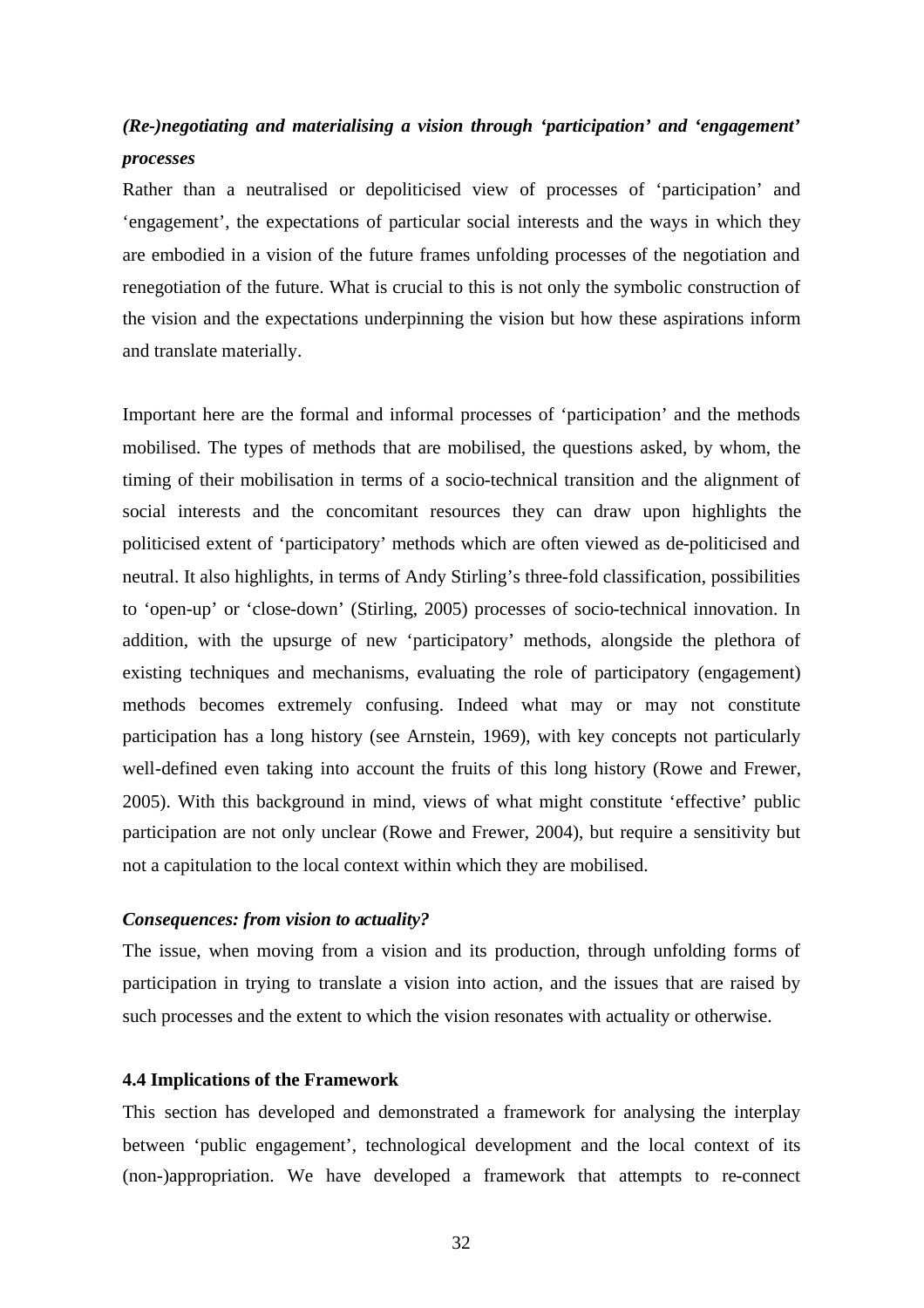transition approaches to the role of publics, the specificity of places and competing visions of socio-technical change. By sensitising transitions approaches to these issues we have attempted to develop transition perspectives in the following four ways.

First, we have highlighted the critical role and importance of symbolic and often highly partial visions of the future, in the present, through the development of technological change. Critically we need to understand how such visions are constructed, the degree of inclusivity, the assumptions that underpin their conception of socio-technical systems and the model of social change that is implied by that vision.

Second, we have demonstrated the potential variability and particularity of those social interests whose expectations inform a particular view of the future. Critically we need to understand who is involved in developing visions of technological transitions. Which social interests are involved in the construction of visions, who is excluded – either implicitly or explicitly - from the development of visions, and how socially robust and or inclusive are such visions as a consequences of the contingency and selectivity of their production.

Third, we have illustrated the potential consequences of these differences in the ways in which particular social interests, and their domination of power relationships, informs the negotiation and renegotiation of a vision of the future in its translation to practice. Critically this involves carefully tracing the unfolding of visions and expectations as they interact with unanticipated social interests that challenge or question the validity or social robustness of a vision.

Finally we highlighted that key lessons can be learned from processes of moving from Vision to Actuality.

#### **4.5 Summary**

The key issue, and focus for future research, thus becomes developing a better understanding of the interplay of vision, expectations, processes and methods in specific contexts. This call is not to be totally reducible or to capitulate to context but to develop sensitivity to context. In doing this, development of cases in particular contexts are not an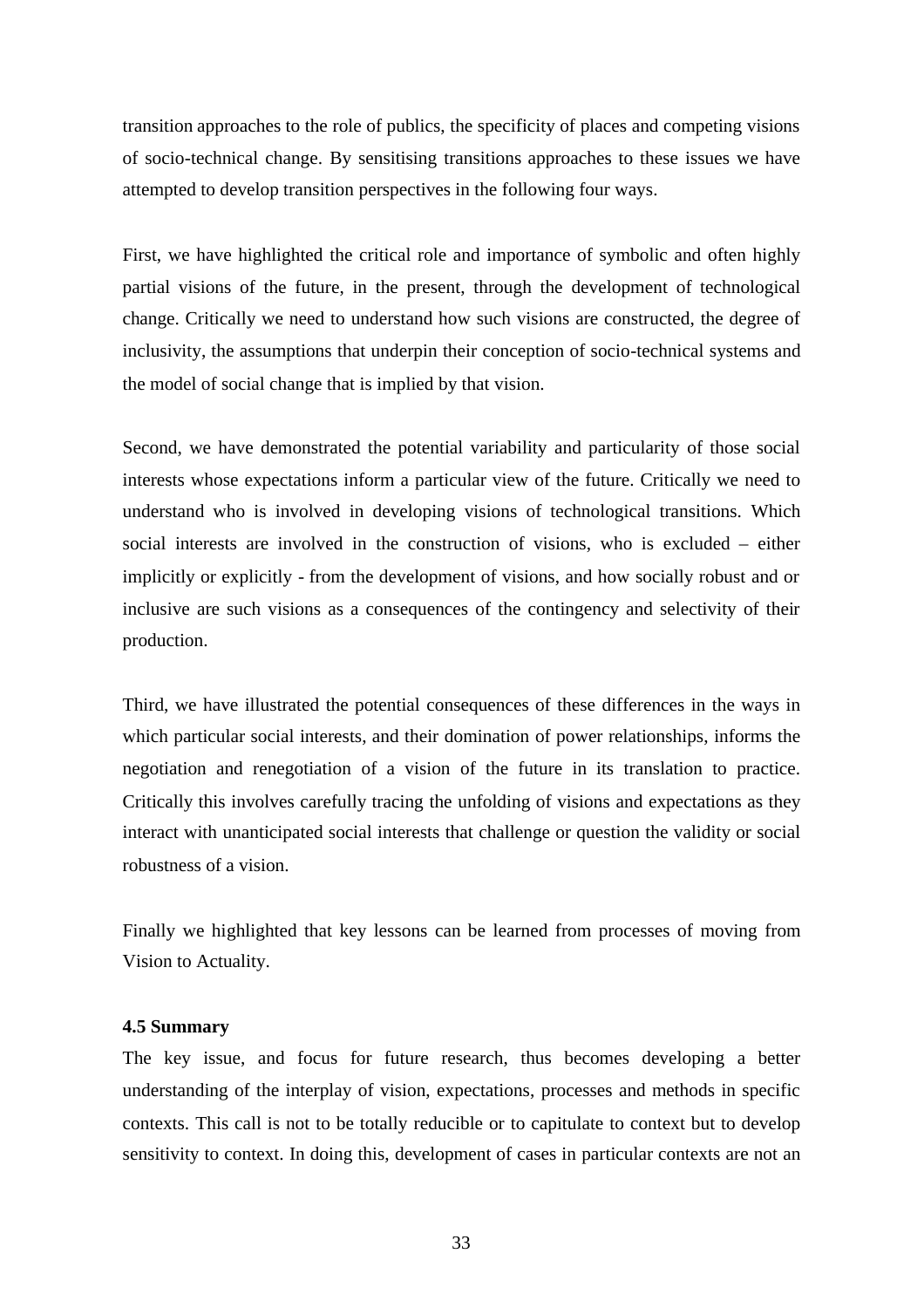end in themselves but should be used to inform comparison of patterns, trends and regularities. Through such a programme of work the transitions approach could begin to, more carefully and systemically, become sensitised and transformed to a wider politics of publics, place and expectations that recognises and works within differential and asymmetries of power.

## **5. Comparing UK Policy with Transitions Management: The Case of Hydrogen**

#### **5.1 Introduction**

The purpose of this section is to provide a short review of the UK national approach to hydrogen economy developments and to assess the resonances and dissonances with a technological transitions approach. The focus being: how does the transitions management literature match against current policy processes in the UK? We use a transitions approach as a way of trying to illuminate and understand how the development of a shift, move and evolution to a hydrogen economy is seen in Whitehall. We are not therefore arguing that the UK currently does or should use a transitions approach – rather we are trying to understand what sort of approach it does adopt when contrasted with a transitions management perspective

The key message of transitions approaches is that long-term systemic change can be shaped or managed. Transitions approaches, and critical engagements with these approaches, also highlight the complexity of relationships, scales and issues which figure in attempts to manage transitions. We use these insights to aid understanding of policy processes in the development of a national UK Strategic Framework for Hydrogen Energy. We characterise this through addressing three aspects of the process:

- 1) The rationale for creating a Framework;
- 2) The production of the Framework; and;
- 3) Responses to the Framework.

In addressing these issues, we undertook 10 interviews with policy and consultancy officials who had a 'close involvement' in the production of the Strategic Framework and we also analysed the Strategic Framework (E4Tech et al, 2004) and key policy documents.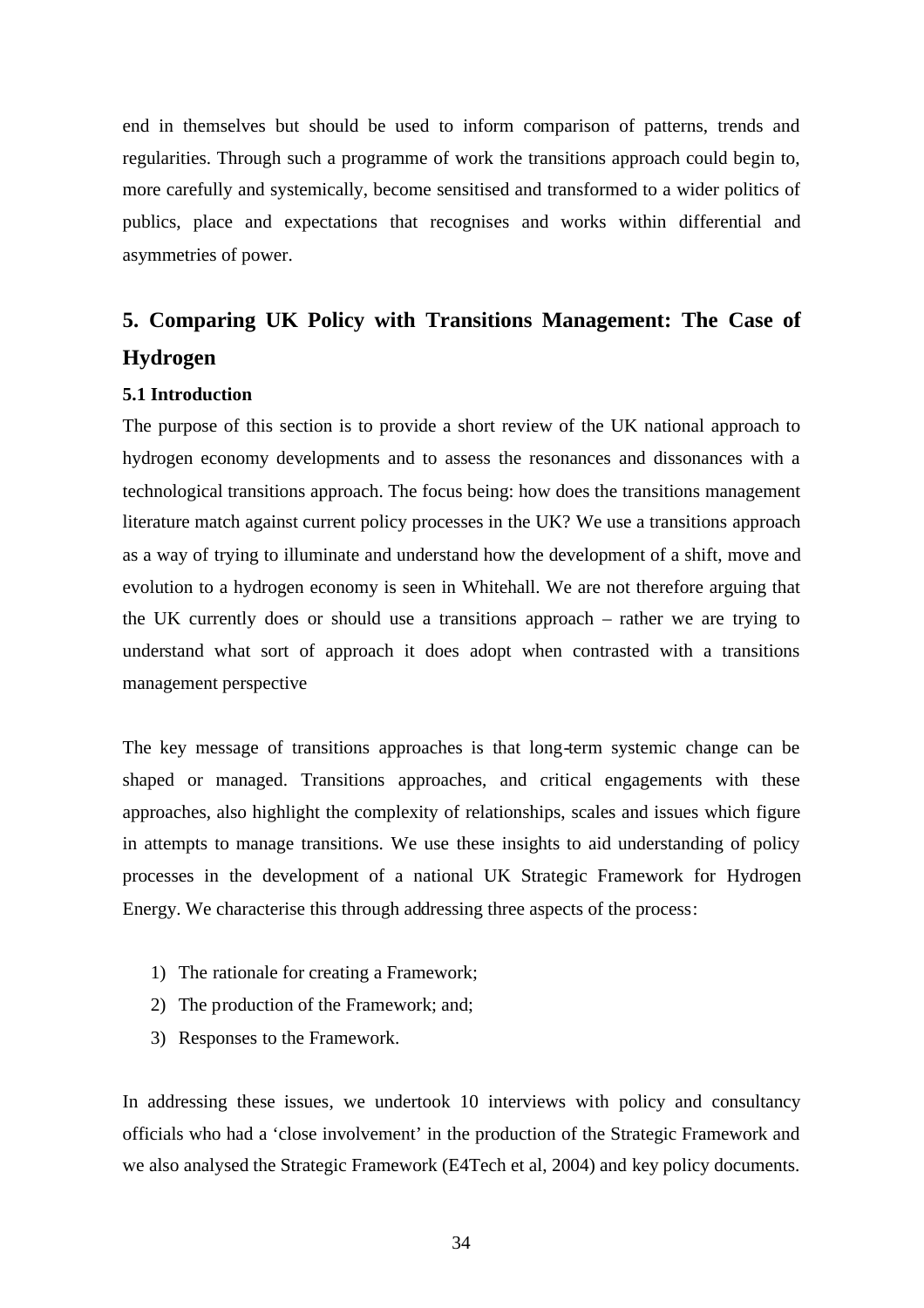#### **5.2 Rationale for the Framework – 'The threat of the race'**

Prior to the Framework, the policy context was dominated by a concern with 'not picking winners' as the government 'doesn't like to make big bets and doesn't have anything like the sort of funding that several other leading nations do in fuel cells and hydrogen'. Yet at the same time there was concern about the UK's absence from the 'international race for hydrogen' given the emergence of European, US and Japanese initiatives around the hydrogen economy. There was a degree of recognition that 'falling behind' in the 'race' 'required' action by government:

'at the time of kick off [of developing the Framework]…from a government perspective…they where very much exercised by the fact [other] governments seemed to be spending a lot more and doing a lot more and making a lot more noise, and I think that's probably…the single biggest thing that was exercising that [interest in the hydrogen economy]'.

At the 'kick-off' stage there was some potential recognition that transformation and the shift to a hydrogen future was potentially systemic. Underpinning this potentially systemic shift was an interest in the potential that hydrogen may offer as a replacement (or a hybrid) for the carbon economy. Yet this met with a recognition that in scoping out such a strategy the capacity and/or expertise to do this did not currently exist within Whitehall as one official stated: 'I think the problem is that it's still pockets of activity at the moment'. The limitations of capacity and expertise need to be viewed in addition to the cultural contexts encountered by many policy officials where 'thinking time' was restricted. As one official argued: 'we simply don't have the time to always have a coherent approach – what I am saying is there's not necessarily a lot of thinking time in developing grand policy strategies'.

The public policy role in managing transitions, in a context of 'not picking winners' and limited Whitehall capacity and expertise, underscored a UK view that: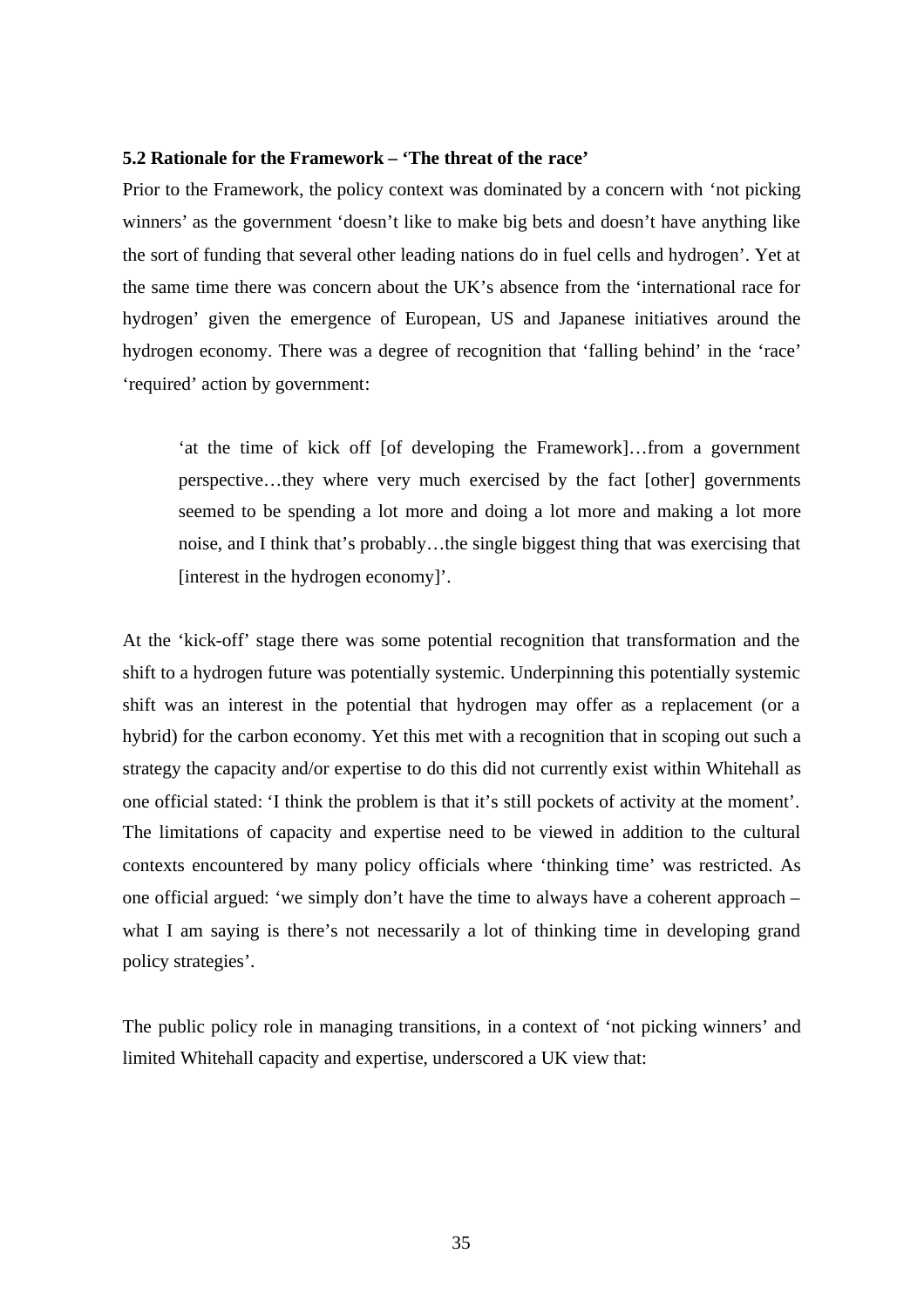'whilst public policy has a role we are currently really a catalyst society at the moment and the view is that we are helping early demonstrators to show that technology can be commercially viable'.

With these constraints – 'not picking winners'; disconnected governmental activities; restrictive capacity and expertise; limited 'thinking time'; and the view of the role of policy in the 'catalyst society' - as a context, the production of the Strategic Framework was outsourced.

## **5.3 Producing the Framework – 'Outsourcing Hydrogen Strategy - UK energy priorities'**

E4tech, Element Energy and Eoin Lees Energy, were commissioned, initially in autumn 2003, by DTI – which leads on hydrogen and fuel cells policy at central government level – to produce the Framework. Following the outsourcing of the work the consultants 'came inside' Whitehall and attempted to support various departments in working up a strategy which, given the limitations of resource, they would have been struggling to achieve. This included working within and across government departments - including Department for Transport, the Treasury, Department for Environment, Food and Rural Affairs, Foreign and Commonwealth Office and others - to develop an understanding of the contribution of hydrogen to UK energy priorities

The central question was, why is hydrogen interesting to the UK? The work was primarily framed in relation to the national energy debate and around related aspects of CO2 emissions reduction and national energy security. Within this context, there was a strong focus on identifying the applications that in the conceivable future would be able to contribute strongly to CO2 emissions reductions and national security of supply. The process from the consultants' perspective was 'driven from a national policy objective firstly because this is in effect a national intervention strategy'.

This emphasis was underpinned by a series of interviews and meetings with national officials across government departments and in 'trying to take government on the journey with us. We had a steering group that included [national officials]'. The focus was on engaging national policy officials 'because we didn't see this, at this stage, as being a "what does the industry need at this stage"…The needs of the industry are extremely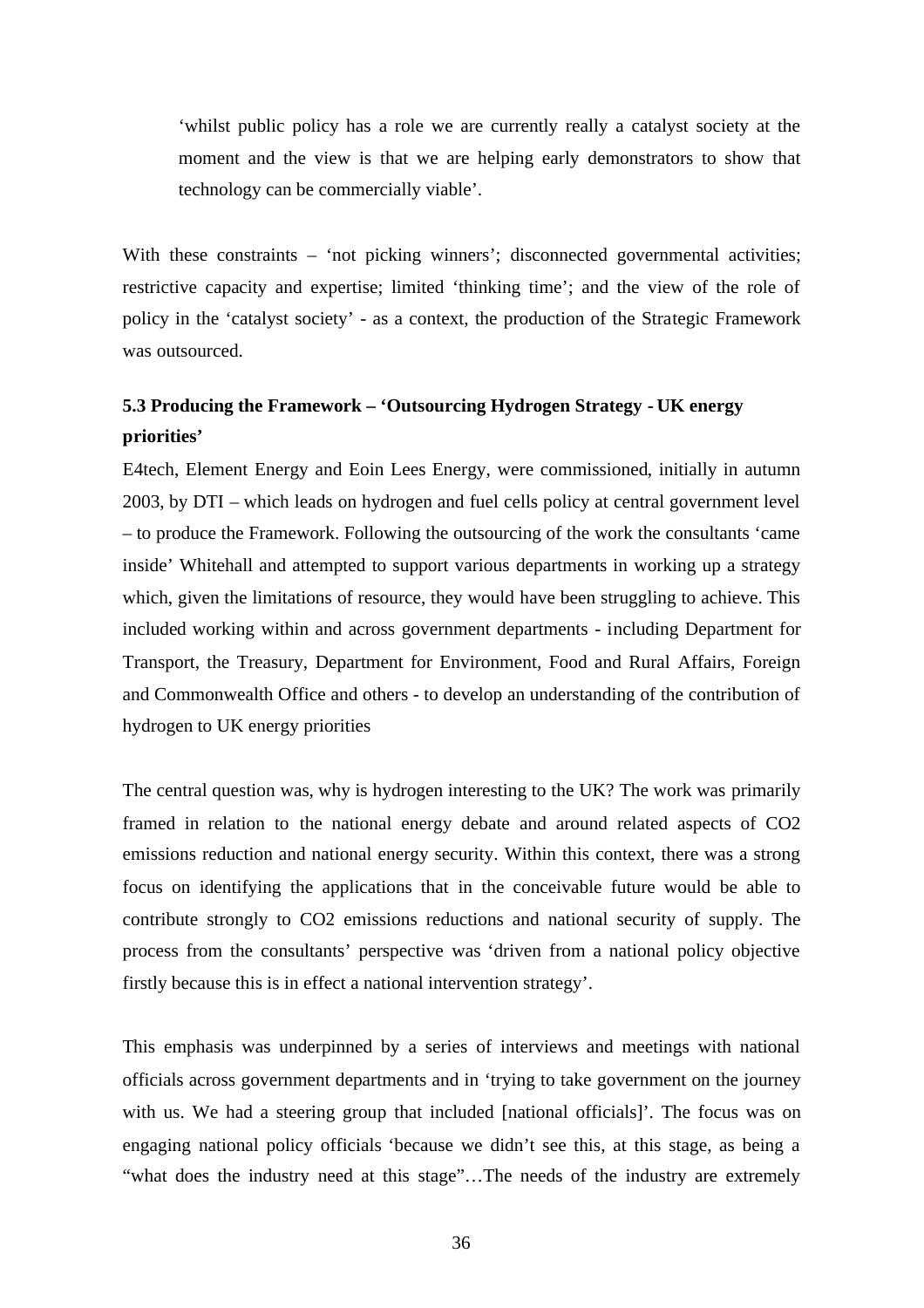relevant but at this stage we were to think…how does the UK engage in hydrogen economic activity with the maximum benefit?'

A linear model of innovation with some other 'inputs' along the 'innovation chain' (see figure 3) informed the development of the strategy where there was a strong sense of 'pulling the technology through', but given the context of the 'huge failure' of national leadership the Framework was designed to create a context rather than 'pick winners'. The language of linear innovation remained prevalent in discussions we had with national officials, who were often searching for 'mechanisms to help pull them [technologies] through towards deployment'. At the same time there was recognition that the linear model of innovation was discredited:

'And we certainly would try not to inculcate in the DTI, [in] government's mind that there is an innovation chain and you feed it in one end and commercialised products would come out the other. This is just visually convenient to do'.

14

#### **Figure 3 Representing Linear Innovation**



Five main areas of support are needed to develop hydrogen options for the UK

Source: E4Tech et al, 2004

The Framework's recommendations focused on five issues: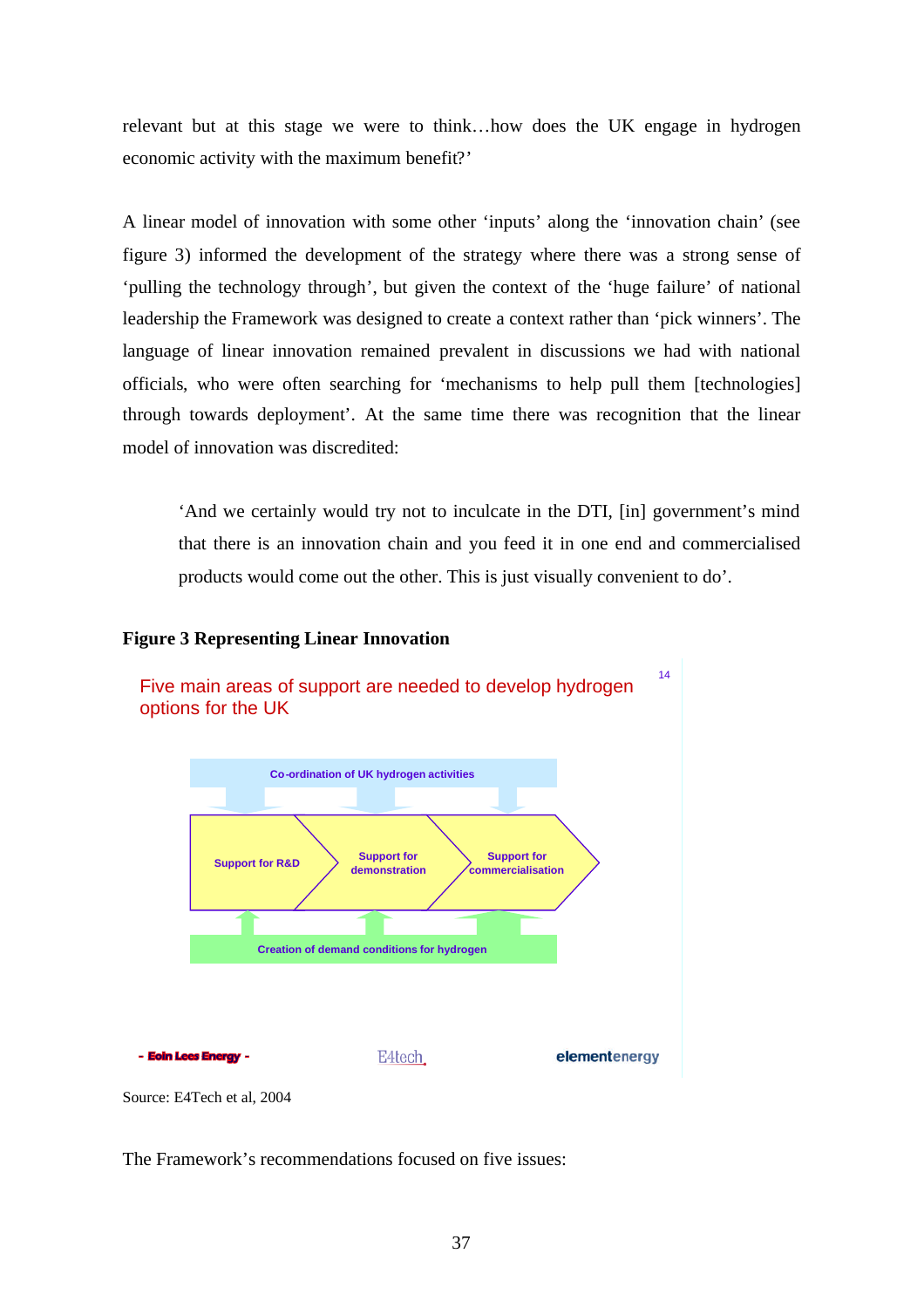- The development of six hydrogen transport chains (see figure 4).
- A co-ordination body a Hydrogen Coordination Unit (HCU) was needed for UK hydrogen energy activities.
- A UK hydrogen energy industry association was required to represent the commercial interests of the sector.
- Government action was needed to support hydrogen R&D, demonstration, commercialisation, and demand stimulation.
- R&D and demonstration activities needed to be coordinated by the HCU.

#### **Figure 4 Six Hydrogen Chains**

The six options require 17 areas to be addressed, 13 of which <sup>11</sup> are unique to hydrogen



Source: E4Tech et al, 2004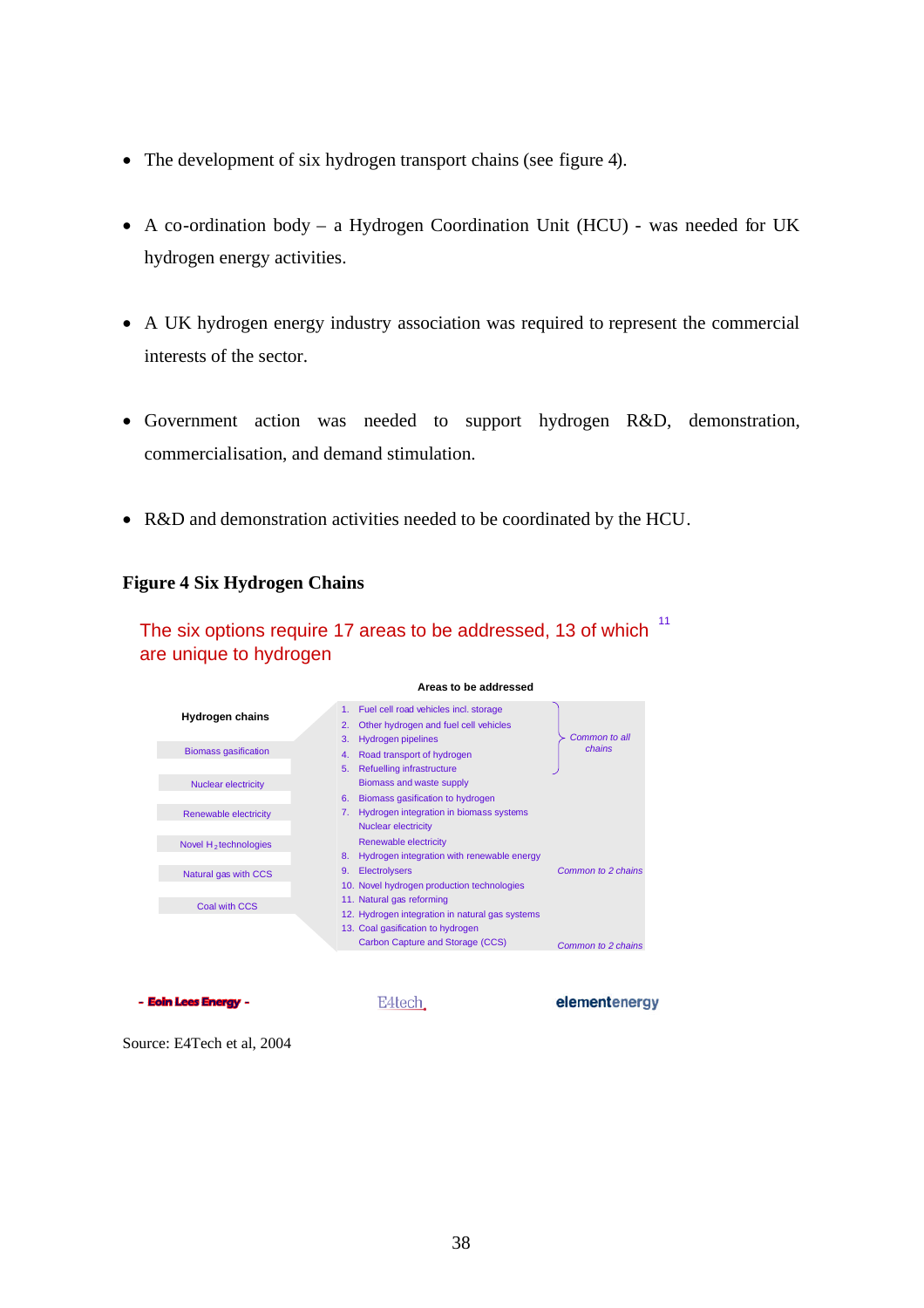## **5.4 Responses to the Framework and next steps – 'more demonstrations rather than strategy'**

It became apparent that the government's response was unlikely to match the hopes and expectations embodied in the Strategic Framework. Recognising this, in the stage just before the publication of the report there was both a public and private set of recommendations. What became apparent was that government was only going to provide limited resource and that this would be focused on more demonstration projects of which hydrogen could be a part.

First, there was a tension in action, between the transition frequently talked about to a lowcarbon economy, the issue of setting carbon targets but not 'picking winners' and maintaining a 'technology neutrality'. In short the response constituted, a 'light touch', 'market measures' approach to transition. However, in this policy context of 'not picking winners' the Framework was technology-specific (even though it could also be seen as generic – for example as a suite of hydrogen technologies). Within this context, therefore, hydrogen was but one option. When national officials were asked about how a hydrogen economy would materialise if there was a 'light touch' national approach, there was a frequent recognition of the need for a strong political leadership and that this leadership was in the regions (London was mentioned frequently as a key exemplar) and not in Whitehall!

Second, the response of more demonstrations, however, remained largely lacking in strategic underpinnings, where: 'there is concern that we fund niche projects that are going to remain niche projects'. Where one view in particular was that: 'hydrogen will happen in the areas where there is strong political leadership'. But where there is

'a great deal of blurred thinking about demonstrations… because I think people mix up technology-proving demonstrations…and market-awareness and stimulation type demonstration which is a totally different thing'. With the consequence that 'you need to be very, very clear about your objectives for demonstration'.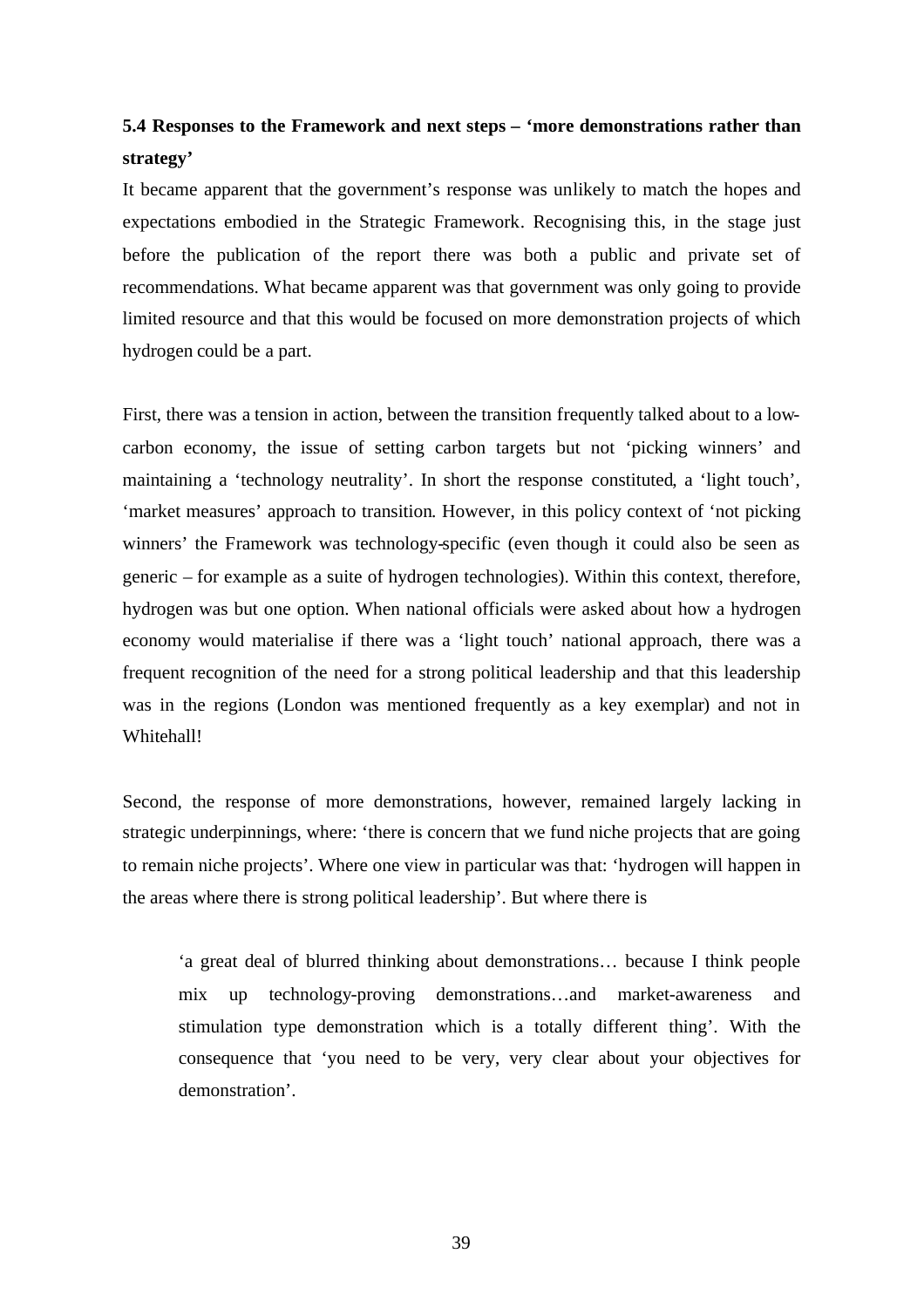Third, the co-ordinating role of the HCU offered the potential for addressing some of these issues and interrelationships strategically in relation to the six transport chains. Yet, despite the acknowledgement of the desirability of a HCU in the government's response there has been little progress in this respect.

Fourth, developing the six hydrogen transport chains (ironically in view of the focus on national security of energy) with the lack of a large British automotive manufacturer meant that 'partnerships' were needed with international car manufacturers. This highlights the centrality to policy of attracting foreign direct investment, but also that there was a sense from the officials we talked with that given this there was an 'outward facing' position where the issue of sub-national politics and agency was relatively underplayed. In discussions we had with officials, it was clear that there were few if any attempts to link the different parts of DTI, here the Automotive Unit to those other parts of DTI developing demonstrations. Overall, there was a sense of numerous sorts of disconnections, predicated on different aspirations from departmental positions and consequently limited 'join-up'.

Fifth, there was a strong sense from talking to policy officials that it was not for central government to provide leadership ('we only do the targets'). The consequence of this was that when officials talked about the development of a hydrogen economy they frequently referred to the role of London in hydrogen, through not only the CUTE fuel cell bus demonstrations in London but also via frequent reference to Ken Livingstone. This was part of a trend which emerged strongly in the interviews, where every time discussions took on a systemic transitions focus national officials distanced themselves from a role in 'delivering' this.

Sixth, not only was there frequent recourse to London but also to an intermediary organisation, Cenex. Cenex was the UK's Centre of Excellence for low carbon and fuel cell technologies. Its roles were numerous but importantly looked 'outwards': 'to actually showcase this UK expertise on an international stage'. This 'outward facing' focus was underpinned by Cenex's role in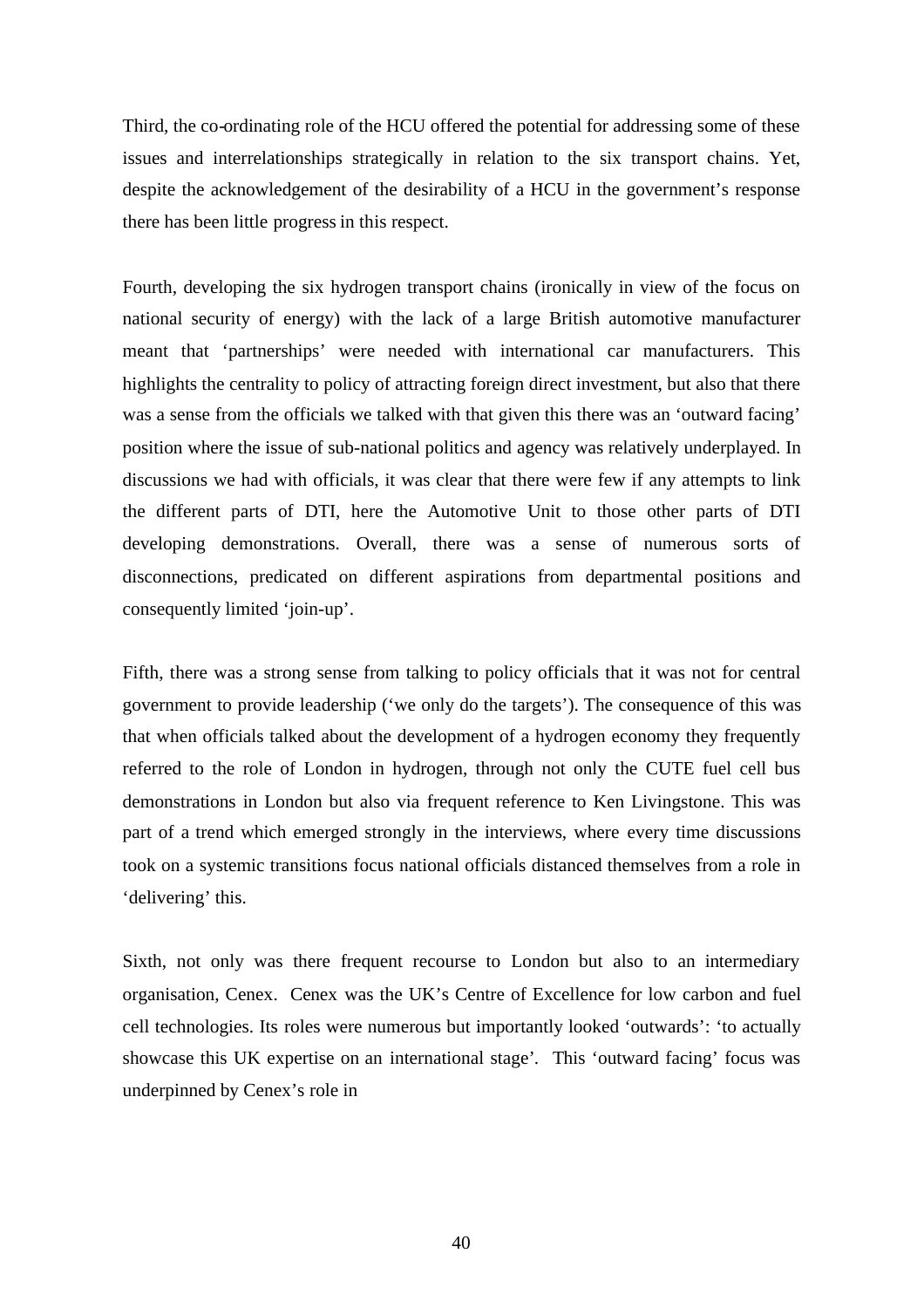'pulling together hitherto disparate actors and activities [where] we are not talking about traditional automotive suppliers. So we are looking at a whole new community and…they would be new entrants, there would be a lot of university spinouts. So we have got to try and engage these people, but we've also got to engage the industrial gas people, the energy sector and it involves a sort of crosssector working which is always difficult'.

Cenex's role was in trying to facilitate and build these 'new' supply chain relationships. The development of supply chains was seen as a means of attracting foreign direct investment in low carbon technologies, including hydrogen and fuel cells. There was an outward-facing 'showcase' function here but in doing this the supply chains would 'somehow, join up some of the regional activity…and then use Cenex to forge the relationships with the global automotive industry'.

Finally, a well understood and widely shared 'vision' of the transition to a future hydrogen economy was largely missing. The 'vision' was differentiated by departments but can be characterised by the differential role of various government departments in a linear model of innovation. Different government departments took a particular responsibility around research (OSI), between development and demonstration (DfT; DTI). The space between demonstration and deployment was largely abdicated by government and public subsidy and the leap required for a technology between demonstration and deployment was across what numerous national officials characterised as 'the Valley of Death':

'where the "Valley of Death" really occurs between the demonstration phase and the deployment phase because that's when the public subsidy tends to run out and we are expecting these things to go commercial'

#### **5.5 Issues**

Thinking about the multi-issue, multi-actor and multi-level approach to systemic transitions reveals a stark contrast with the linear, departmentalised and largely unsystemic government response to the Strategic Framework. Crucially: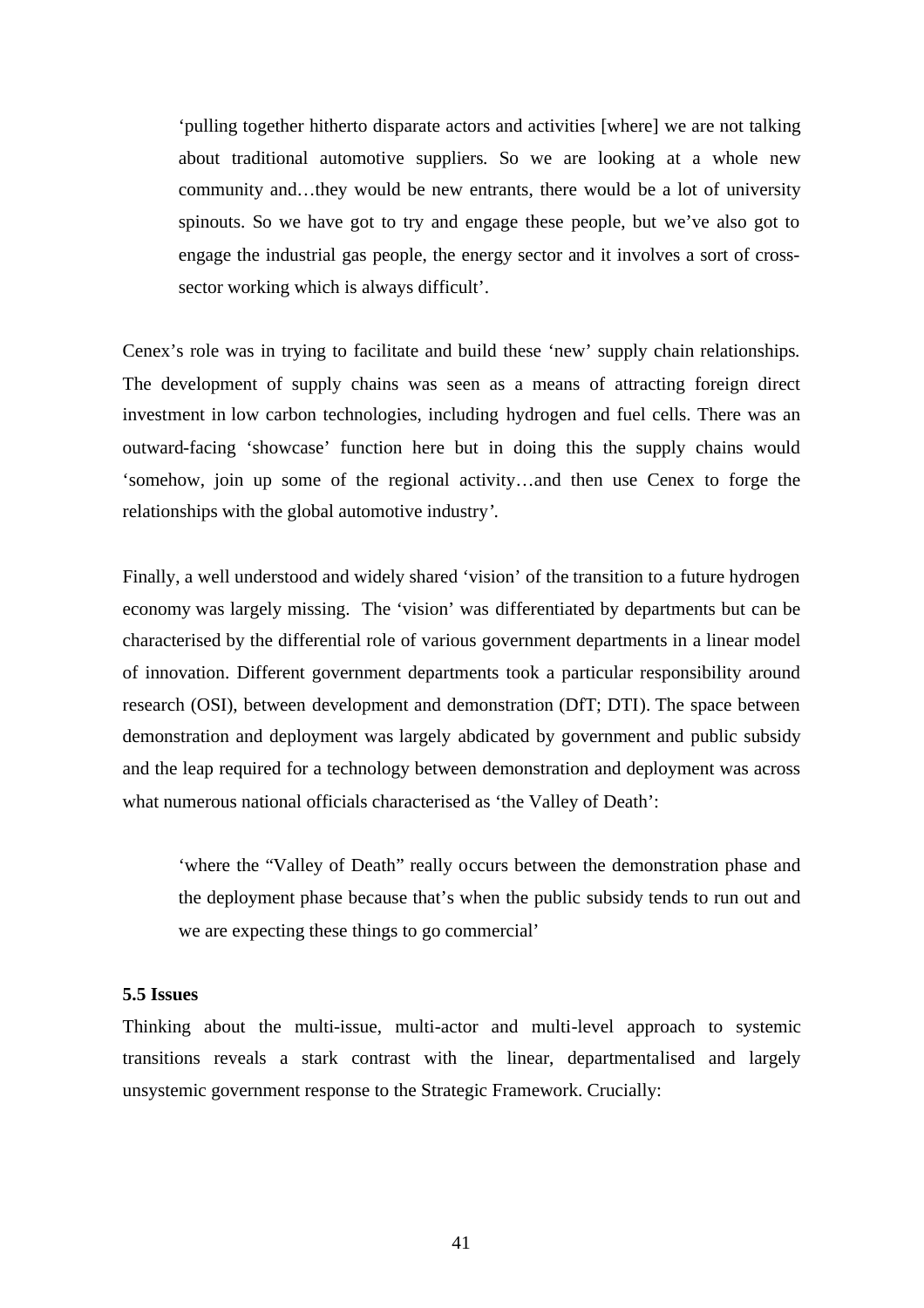- 1) There was little sense of a shared vision instead there was a centrally developed set of targets as a prelude to market delivery.
- 2) There was little sense of configuring social interests (or even other elements of Whitehall). The result was very little connection between those elements of government that could link a (discredited) linear model of innovation.
- 3) There was limited capacity centrally to develop a transition. With this as context, there was a strong sense of out-sourcing strategy to consultants and implementation to intermediaries, with central government focusing on demonstrations and funding schemes rather than purposive shaping.
- 4) There was a strong sense in the interviews of absences in systemic transitions and those being filled by others (consultants, other departments, cities and regions, intermediaries), and consequently an understanding that policy was not systemic or transition-based.
- 5) The transitions literature highlights the importance of this type of steering role and this is what is required. In the context of national government there was a 'distancing', an expectation that 'others' would provide that coordination and work.

#### **5.6 Summary**

In terms of the UK national policy context, it is important to understand the following three styles of thinking within which the development of the Framework was strongly shaped which highlight the dissonances (but also potential resonances) with a transitions management approach :

First, policy has a strongly technological focus but this co-exists with an emerging recognition of systemic issues. Energy issues were generally seen in policy circles in terms of technologies – e.g. renewable, oil and coal, nuclear etc – with a concurrent strong techno-economic interest rather than a transitions focus. Yet there was some evidence that this is changing with an emerging focus on sustainable low carbon futures.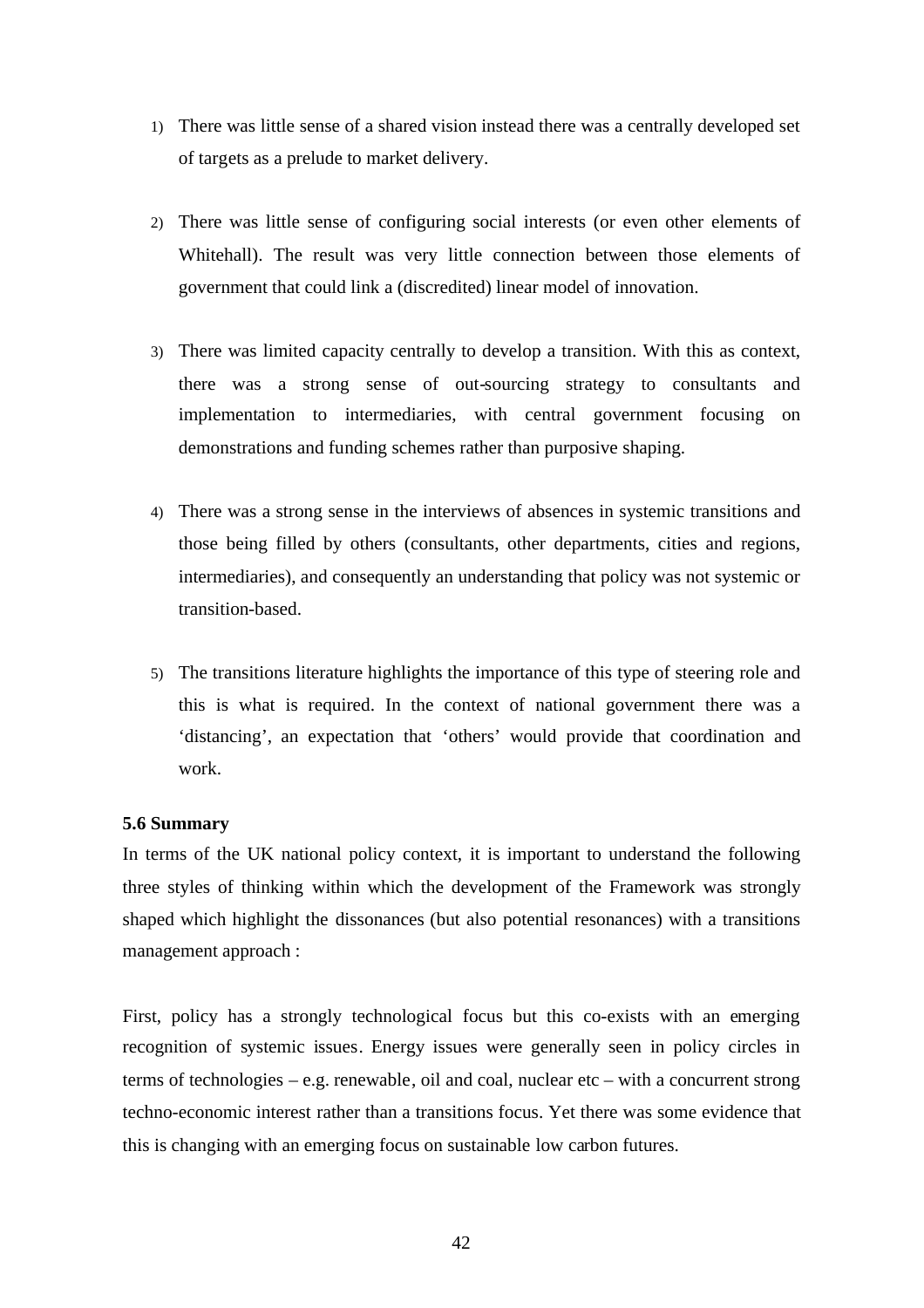Second the focus on the development of a framework for markets and the use of a linear model of innovation. There was a strong emphasis, in policy documents and through discussions with national officials, on 'not picking winners'. This privileged a view of technological neutrality (despite the focus on different sectors outlined above) and, therefore, the role of policy was ambivalent, with a simultaneous emphasis on government providing a framework for innovation in energy systems but then not picking particular systems. The dominant discourse was that it was for the market to decide how energy targets are achieved. Yet, at the same time transformation in energy systems was also understood and characterised as a linear process: one of 'pulling the technology through' the process of 'research', 'development', 'demonstrations' and 'deployment'.

Finally, a highly distributed governance context with outsourcing of strategy formulation and relationship management to intermediaries. Responsibilities for hydrogen were distributed across many different departments (e.g. DTI, DCLG, HMT and DfT) with very little sense of different departmental activities being widely understood or shared in a strategic sense across departments. Capacity to engage with developing a policy position on the hydrogen economy – both in terms of human and financial capital - was limited and the tendency was to outsource strategic work and coordination of this agenda to consultancies or other agencies. Consequently, there was little sense of what a strategic approach might represent.

#### **6. Conclusions**

In this paper we have engaged with and added to the body of transitions literature. We critically and sympathetically engaged with this literature in respect of four broad issues is managing transitions:

- 1) Prospective views of the future through transitions;
- 2) The role of places in managing transitions in context;
- 3) The role of publics in transitions processes;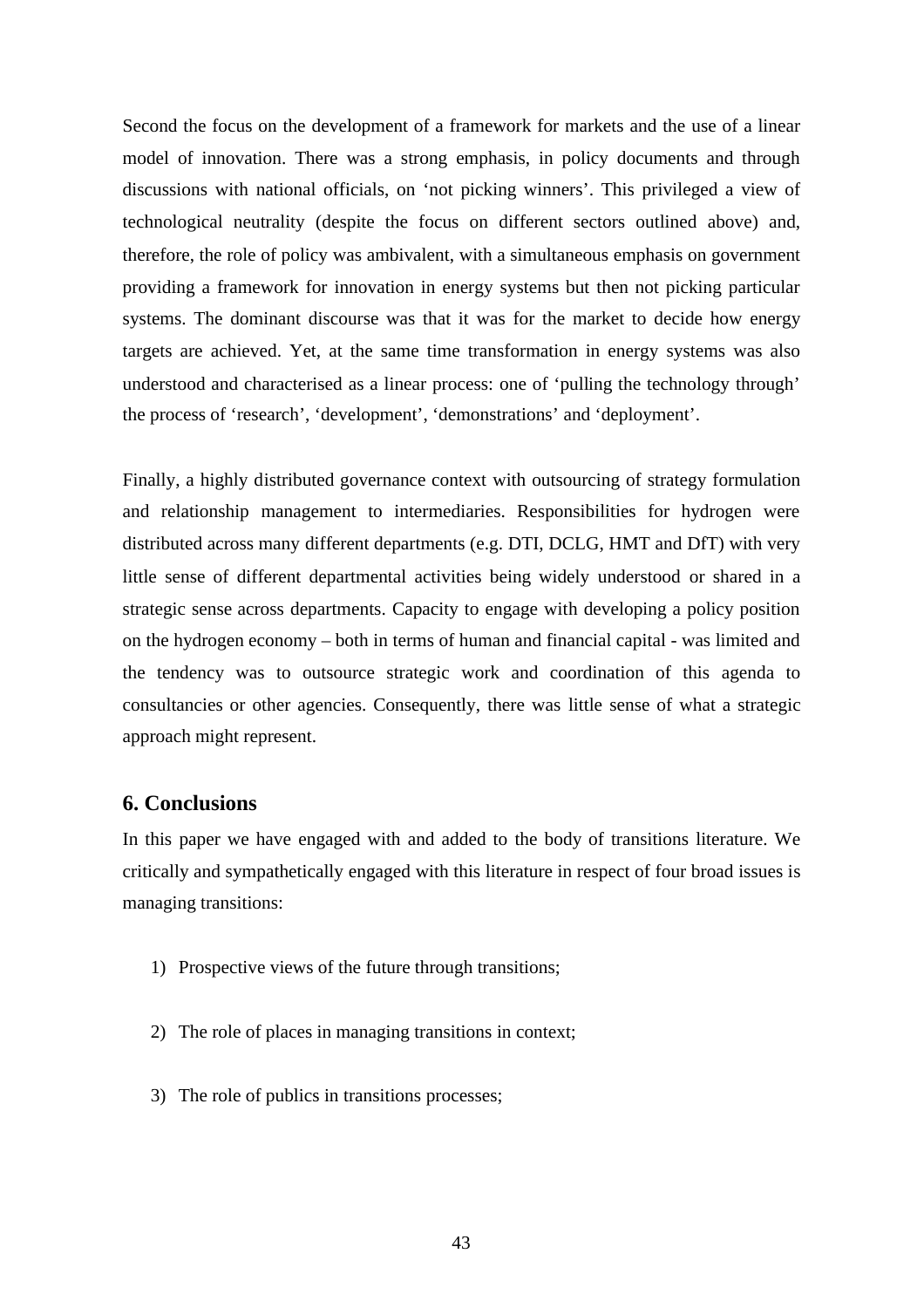4) And the resonances and dissonances between transitions approaches and the UK policy context.

First, we reviewed the technological transitions approach focusing on the following issues: i), can transitions be managed; ii), how transitions are conceptualised; iii) what are the key transition phases; and iv) what are the key shortcomings of transitions approaches. We focused on three particular issues raised by Berkhout et al, (2003). The first of these is to question the view that regime change begins in niches and works upwards and thus underplays the role of landscape pressures on regimes. Second, they are univalent in that they underplay issues of power and overplay consensus, intention and choice in the face of potentially multiple social actors and expectations. The final point, that they are unidimensional, claims that transition approaches often underplay differences in transition contexts and the balance between historical contingency and human agency (Berkhout et al, 2003). With this in mind, Berkhout et al propose an emphasis on regime change which acknowledges the multilineal, multivalent and multidimensional. In doing this they highlight that addressing the context of the regime in transition processes opens up the possibilities for understanding *a variety of transition pathways*. Moving from an overprivileging of the niche as the predominant pressure on the regime to also thinking about the role of other regimes and the landscape in exerting pressures (the combination of topdown and bottom-up pressures) on incumbent regimes raises questions about how incumbent regimes transformations can be understood. Adaptive capacity refers to the collective capacity of the regime to recognise, respond to and influence regime transformation. In addressing the relationship between contexts of regime transformation and transformation processes, Berkhout and colleagues highlight the importance of two sets of issues. The first being that pressures for change within a system originate both within and outside a regime and the second is that the critical issue is to understand how differing social interests adapt to such signals. Consequently: 'there emerges a clear need for greater acknowledgement and understanding of *different transition contexts*' (Berkhout et al, 2003, p.18, emphasis added). However, the transitions literature says little about the 'where' of different contexts; it offers a limited sense of place.

Second, we developed a perspective that views transitions as being embedded in particular places and that places are differentially positioned in terms of their ability to inform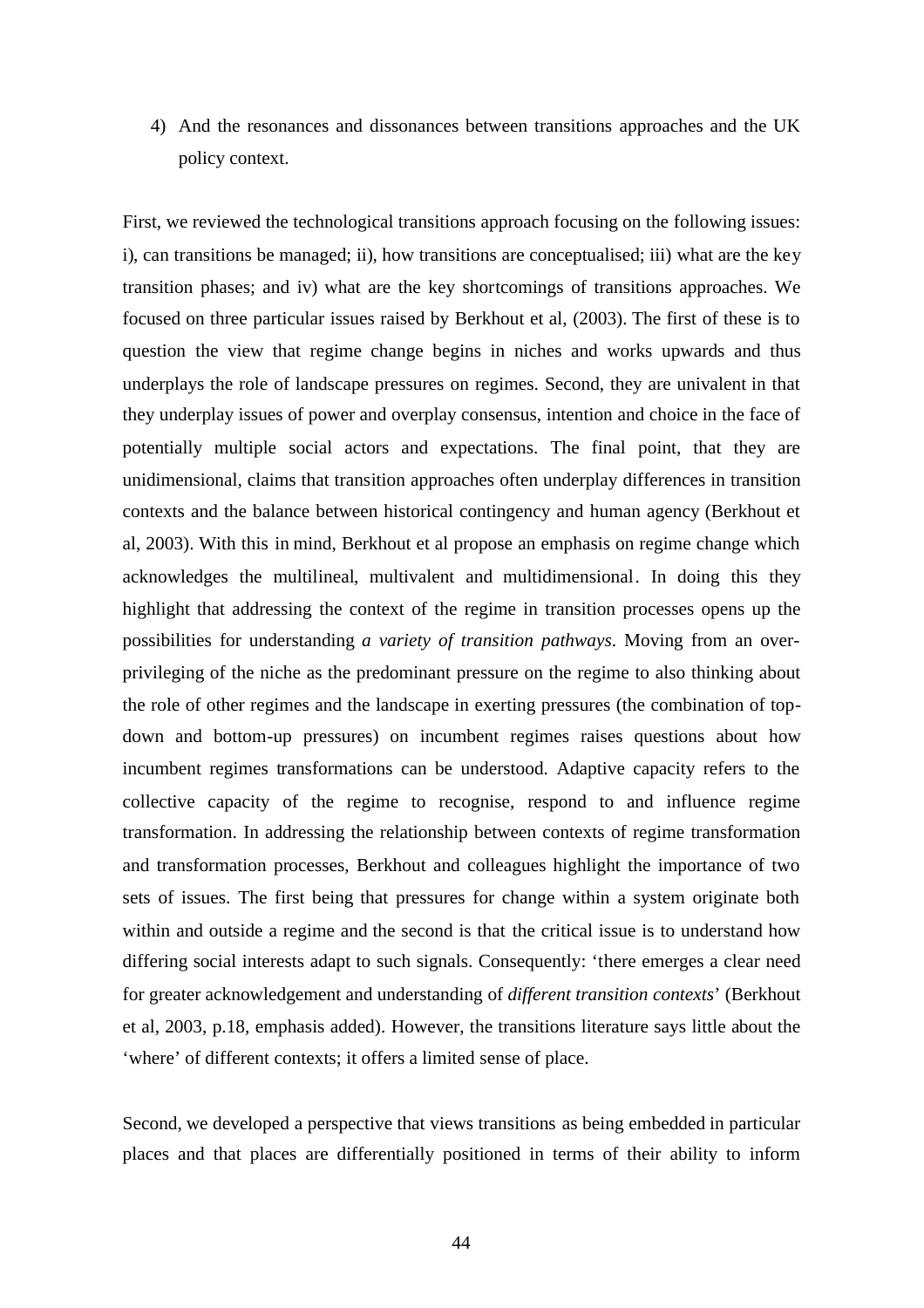transitions. The concept of systemic intermediaries was developed as it allows us to address the extent to which cities and regions can strategically shape technological transitions. In doing this, we suggested that understanding the early stages of transitions in particular cities and regions mean we need to understand two sets of social processes. First, outlining the vision that has been developed for a particular place-based transition. Second to understand the negotiations of these visions in terms of the social actors involved and the expectations from different positions embodied in them - this requires a focus not only on 'endogenous' relationships within cities and regions but also on the 'exogenous' relationships with national government, private capital etc. The step between 1 and 2 allows us to look not only at the vision but also the extent of any 'gap' between the vision and issues of capacity in relation to the extent to which cities and regions may shape (and be shaped by) transitions.

Third, we have developed and demonstrated a framework for analysing the interplay between 'public engagement', technological development and the local context of its (non-) appropriation. This attempts to re-connect transition approaches to the role of publics, the specificity of places and competing visions of socio-technical change. By sensitising transitions approaches to these issues we have attempted to develop transition perspectives in the following four ways. First, we have highlighted the critical role and importance of symbolic and often highly partial visions of the future, in the present, through the development of technological change. Second, we have demonstrated the potential variability and particularity of those social interests whose expectations inform a particular view of the future. Third, we have illustrated the potential consequences of these differences in the ways in which particular social interests, and their domination of power relationships, informs the negotiation and renegotiation of a vision of the future in its translation to practice. Finally we highlighted that key lessons can be learnt from processes of moving from Vision to Actuality.

Our review of place and publics demonstrates that the key issue, and focus for future research, thus becomes developing a better understanding of the interplay of vision, expectations, processes and methods in specific contexts. This call is not to be totally reducible or to capitulate to context but to develop sensitivity to context. In doing this, development of cases in particular contexts are not an end in themselves but should be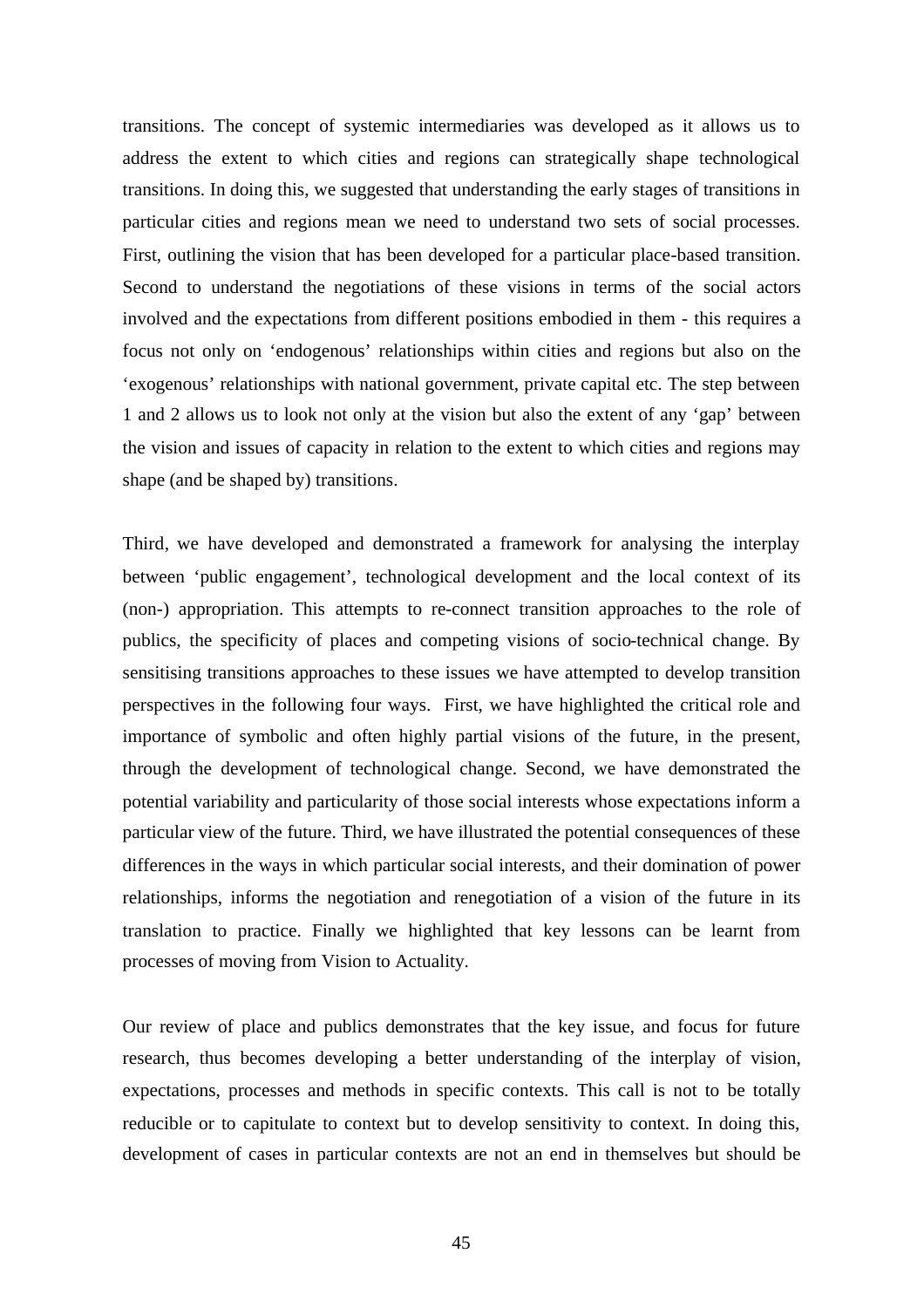used to inform comparison of patterns, trends and regularities. Through such a programme of work the transitions approach could begin to, more carefully and systemically, become sensitised and transformed to a wider politics of publics, place and expectations that recognises and works within differential and asymmetries of power.

Finally, we reviewed the affinities between the UK national policy context for the hydrogen economy and technological transitions approaches. We demonstrated that it is important to understand the following three styles of thinking within which the development of the hydrogen strategy was strongly shaped which highlight the dissonances (but also potential resonances) with a transitions management approach. First, policy has a strongly technological focus but this co-exists with an emerging recognition of systemic issues. Energy issues were generally seen in policy circles in terms of technologies – e.g. renewable, oil and coal, nuclear etc – with a concurrent strong technoeconomic interest rather than a transitions focus. Yet there was some evidence that this is changing with an emerging concern with sustainable low carbon futures. Second the focus on the development of a framework for markets and the use of a linear model of innovation. There was a strong emphasis, in policy documents and through discussions with national officials, on 'not picking winners'. This privileged a view of technological neutrality (despite the focus on different sectors outlined above) and, therefore, the role of policy was ambivalent, with a simultaneous emphasis on government providing a framework for innovation in energy systems but then not picking particular systems. The dominant discourse was that it was for the market to decide how energy targets are achieved. Yet, at the same time transformation in energy systems was also understood and characterised as a linear process: one of 'pulling the technology through' the process of 'research', 'development', 'demonstrations' and 'deployment'. Finally, a highly distributed governance context with outsourcing of strategy formulation and relationship management to intermediaries. Responsibilities for hydrogen were distributed across many different departments (e.g. DTI, DCLG, HMT and DfT) with very little sense of different departmental activities being widely understood or shared in a strategic sense across departments. Capacity to engage with developing a policy position on the hydrogen economy – both in terms of human and financial capital - was limited and the tendency was to outsource strategic work and coordination of this agenda to consultancies or other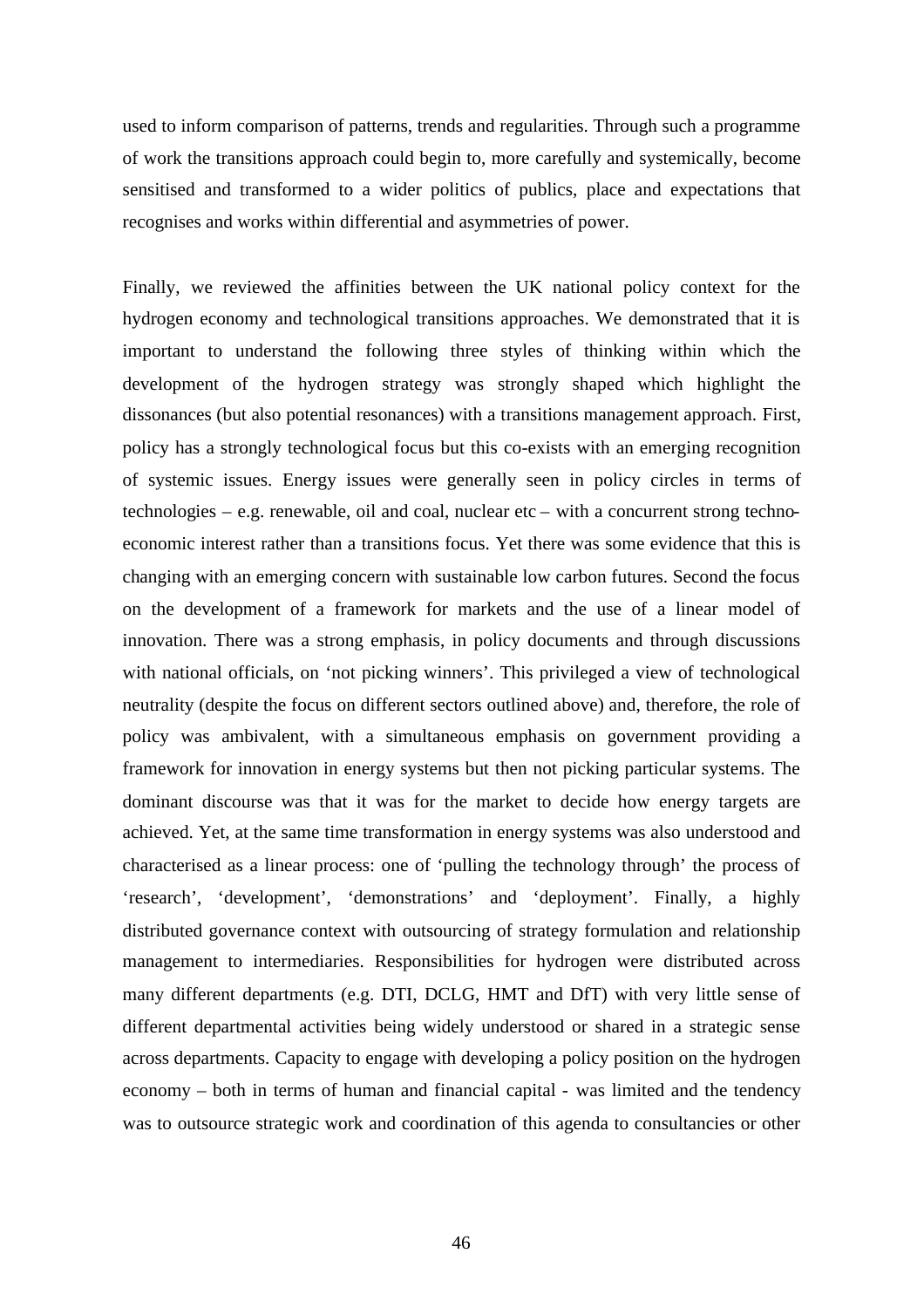agencies. Consequently, there was little sense of what a strategic approach might represent.

Consequently, we have critically highlighted key sets of themes and issues to be considered in both thinking critically about transitions which provide a basis for guiding and informing those undertaking transitions as to the issues, potentials and difficulties in undertaking transitions.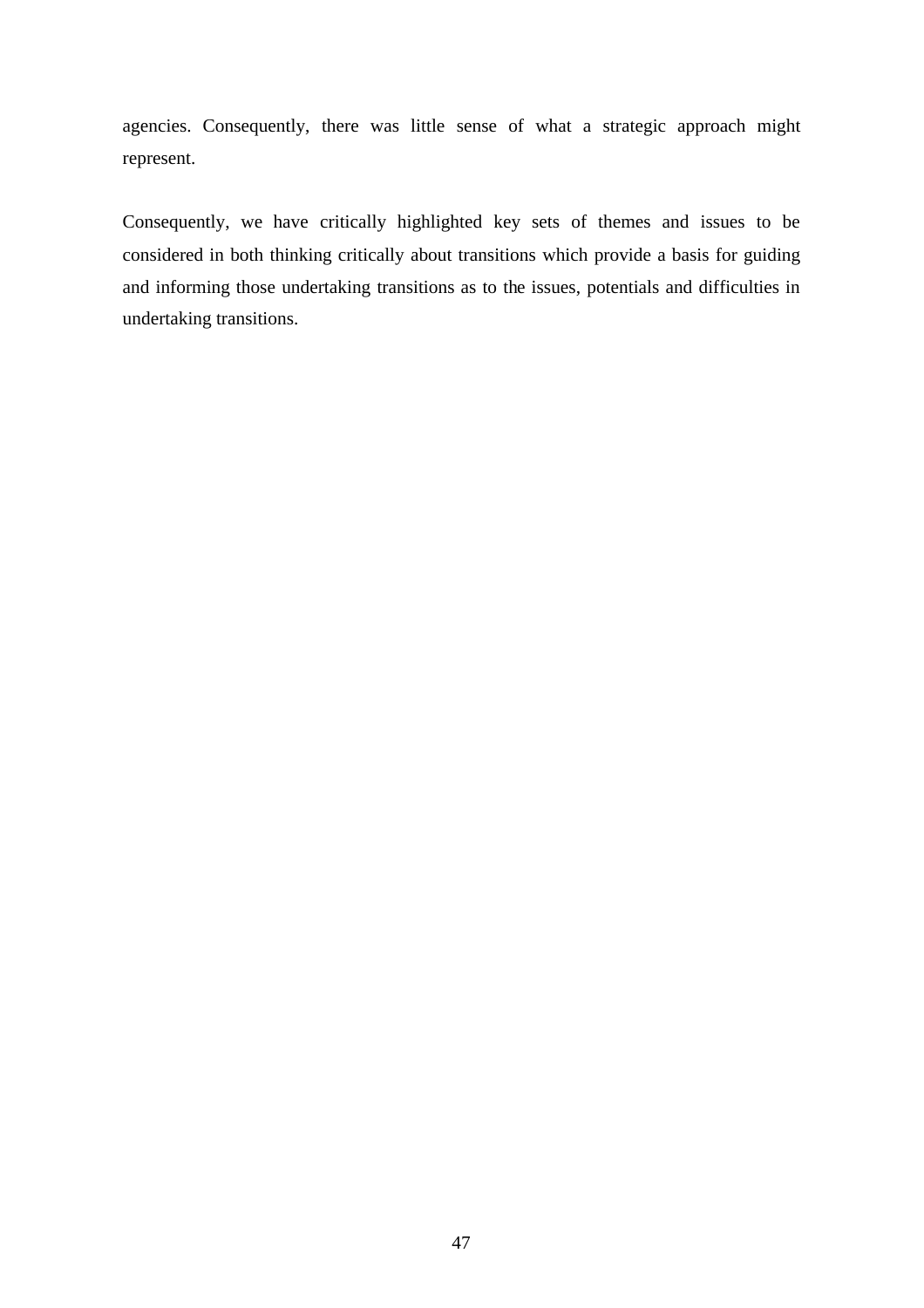#### **References**

Aglietta, M., (1979), *A Theory of Capitalist Regulation: the US Experience*, Verso: London.

Amin, A, and Thrift, N, (1994), *Globalization, Institutions and Regional Development in Europe*, Oxford University Press: Oxford.

Arnstein, S., (1969), 'A Ladder of Citizen Participation', *Journal American Institute of Planners*, 35, pp.215-24.

Beck, U., Giddens, A., and Lash, S., (1994), *Reflexive Modernisation*, Stanford University Press: Stanford.

Berkhout, F., Smith, A., and Stirling, A., (2003), *Socio-Technological Regimes and Transition Contexts*, Working Paper Series, SPRU: University of Sussex.

Borup, M., Brown, N., Konrad, K., & Van Lente, H., (2006), 'The Sociology of Expectations in Science and Technology', *Technology Analysis and Strategic Management*, Vol. 18: 3/4, 285–298, July–September

Brenner, N., (1999), 'Globalisation and Reterritorialisation: the Re-scaling of Urban Governance in the European Union', *Urban Studies*, vol.36:3, pp.431-51.

Bulkeley, H., and Betsill, M., (2005), 'Rethinking sustainable cities: multilevel governance and the "urban" politics of climate change', *Environmental Politics*, 14:42-63.

Bulkeley, H., (2005), 'Reconfiguring environmental governance: towards a politics of scales and networks', Political Geography, 24:875-902.

E4 Tech, ElementEnergy, Eoin Lees, (2004), *A Strategic Framework for Hydrogen Energy in the UK*, available [http://www.dti.gov.uk/energy/sepn/hydrogen\\_framework\\_full.pdf](http://www.dti.gov.uk/energy/sepn/hydrogen_framework_full.pdf)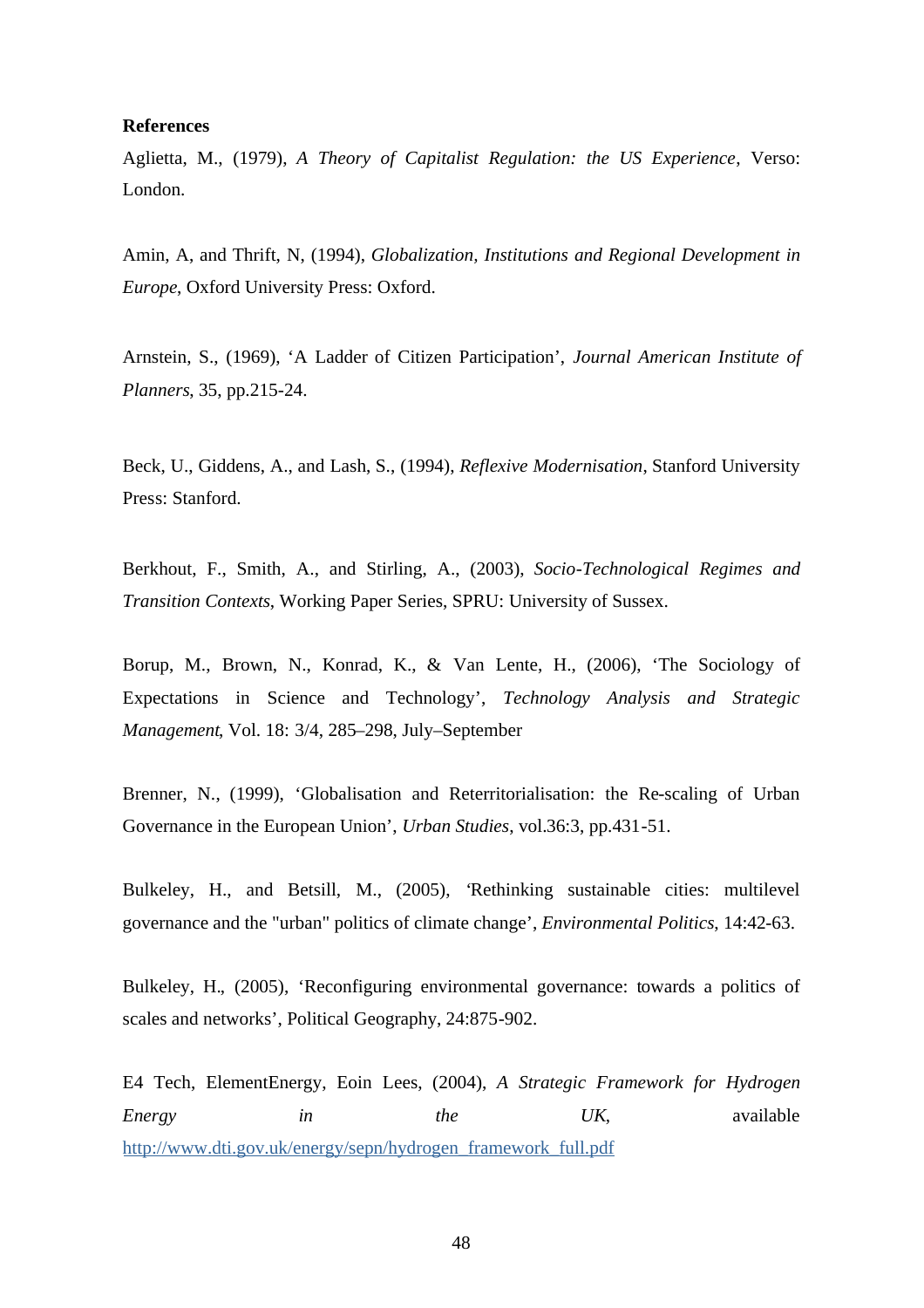Elzen, B., Geels, F., Green, K., (2004), (eds), *System Innovation and the Transition to Sustainability: Theory, Evidence and Policy*, Edward Elgar: Cheltenham.

Evans, R., Guy, S., and Marvin S., (2001), 'Views of the City: Multiple Pathways to Sustainable Transport Futures', *Local Environment*, Vol.6:2, pp.121-33

Fuller, C, Bennett, R, and Ramsden, M, (2004), 'Local government and the changing institutional landscape of economic development in England and Wales' *Environment and Planning C* 22 317-47.

Geels, F., (2004), 'From sectoral systems of innovation to socio-technical systems. Insights about dynamics and change from sociology and institutional theory', *Research Policy* 33, pp.897-920.

Geels, F., (2002a), 'Technological transitions as evolutionary reconfiguration processes: a multi-level perspective and a case study', *Research Policy* 31, pp.1257-74.

Geels, F., (2002b), 'Towards Sociotechnical Scenarios and Reflexive Anticipation: Using Patterns and Regularities in Technology Dynamics', In Sørensen, K., and Williams, R., *Shaping Technology, Guiding Policy: Concepts, Spaces and Tools*, Edward Elgar, Cheltenham, pp.359-87.

Genus, A., (2006), '[Rethinking Constructive Technology Assessment as Democratic,](http://www.ncl.ac.uk/nubs/research/publications/publication/28552) [Reflective, Discourse'](http://www.ncl.ac.uk/nubs/research/publications/publication/28552), *Technological Forecasting and Social Change* 2006, Vol.73:1, pp. 13-26.

Genus, A., and Coles, A., (2005), 'On Constructive Technology Assessment and Limitations on Public Participation in Technology Assessment', *Technology Analysis and Strategic Management*, Vol.17:4, pp.433-443.

Goffman, E., (1974), *Frame Analysis: An Essay on the Organization of Experience*, Harper and Row: New York.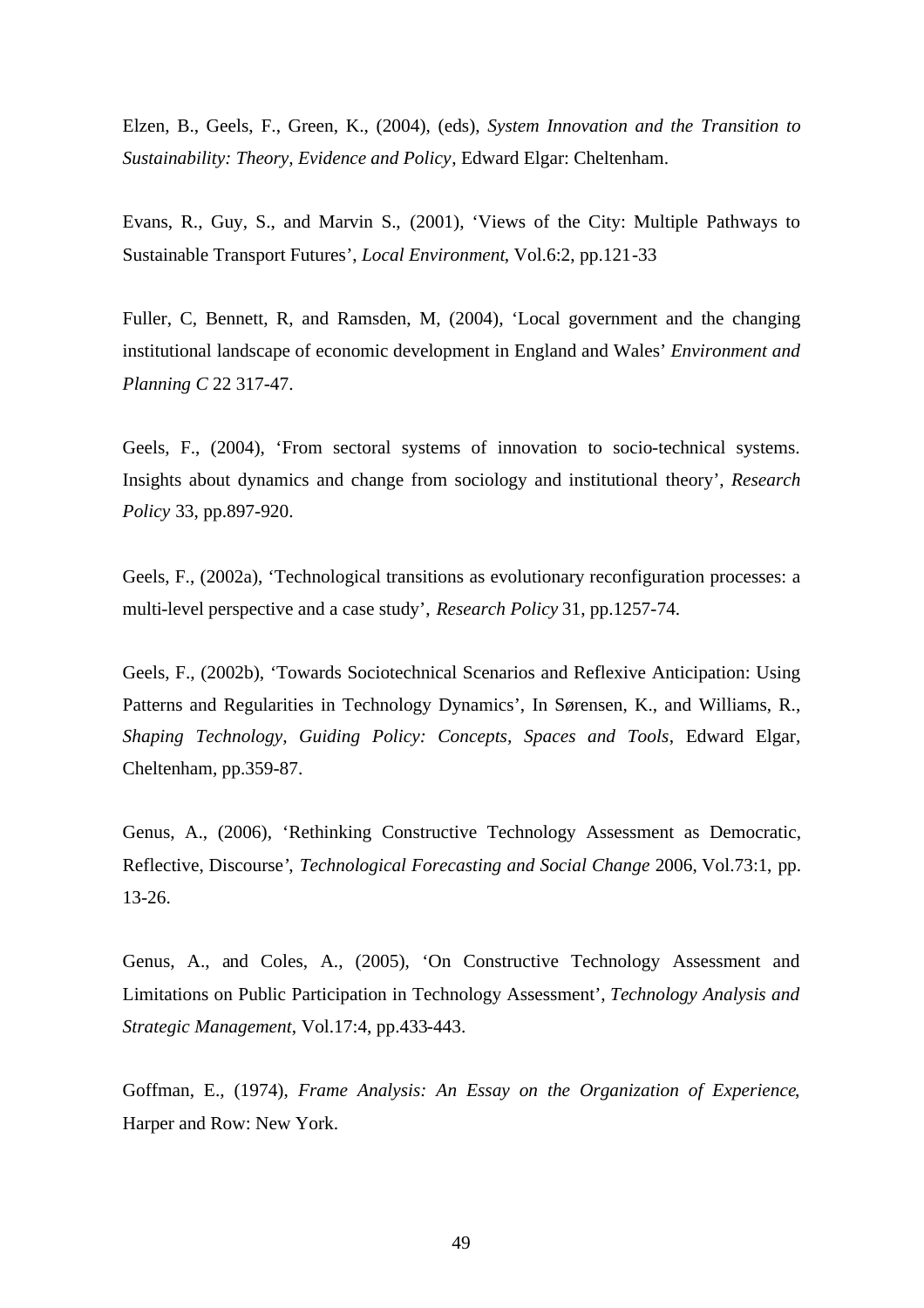Hoogma, R., Kemp, R., Schot, J., and Truffer, B., (2002), *Experimenting for Sustainable Transport: the Approach of Strategic Niche Management*, Spon Press: London.

Jessop, B, (2002), *The Future of the Capitalist State*, Polity: Cambridge.

Keil, R., (2003), 'Urban Political Ecology', *Urban Geography*, Vol.24:8, pp.723-38.

Kemp, R., and Loorbach, D, (2005), 'Dutch Policies to Manage the Transition to Sustainable Energy', in Beckenbach, F., et al, *Jahrbuch Ökologische Ökonomik: Innovationen und Transformation*, Band 4, Metropolis: Marburg.

Kemp, R., (1994), 'Technology and the Transition to Environmental Sustainability: the problem of technological regime shifts', *Futures*, 26(10), pp.1023-1046.

Lovering, J., (1999), 'Theory led by policy: the inadequacies of the "new regionalism" (illustrated from the case of Wales)', *International Journal of Urban and Regional Research* 23, pp.379-95.

MacKenzie, D., and Wajcman, J., (Eds), (1999), *The Social Shaping of Technology*, Open University Press: Buckingham.

MacLeod, G, and Jones, M, (2001), 'Re*new*ing the Geography of Regions', *Environment and Planning D: Society and Space* **19** 669-95.

Raven, R., (2006), (forthcoming), 'Niche accumulation and hybridisation strategies in transition processes towards a sustainable energy system: An assessment of differences and pitfalls', *Energy Policy*.

Rotmans, J., Kemp, R., and van Asselt, M., (2001), 'More Evolution than Revolution', *Foresight*, vol.3:1, pp.1-17.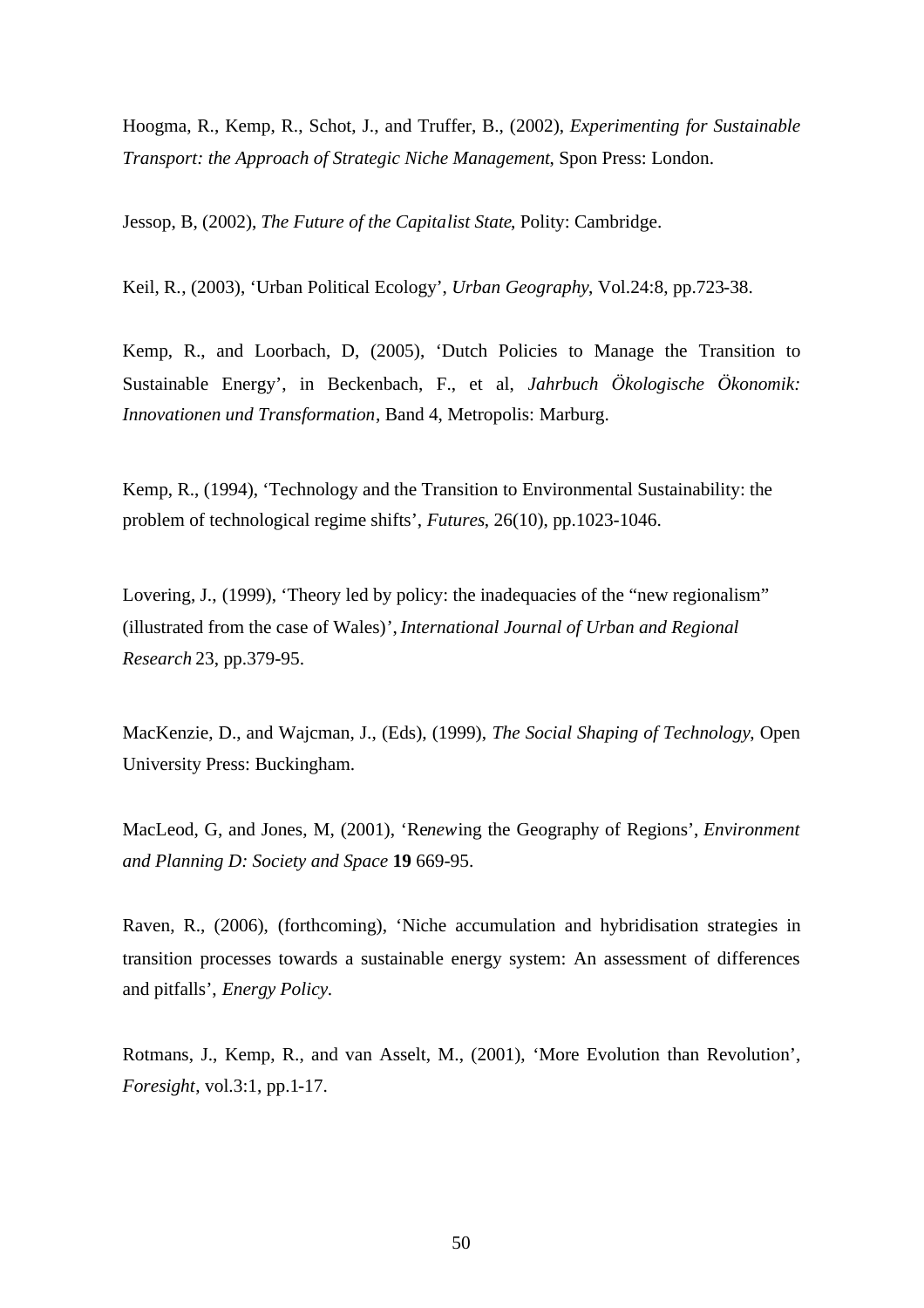Rotmans, J., and Kemp, R., (2003), 'Managing Societal Transitions: Dilemmas and Uncertainties: The Dutch Energy Case-Study', OECD Workshop on the Benefits of Climate Policy: Improving Information for Policy Makers.

Rowe, G., and Frewer, L.J., (2005), 'A Typology of Public Engagement Mechanisms', *Science, Technology and Human Values*, Vol.30:2, pp.251-290.

Rowe, G., and Frewer, L.J., (2004), 'Evaluating Public-Participation Exercises: A Research Agenda', *Science Technology Human Values*, Vol. 29:4, pp.512 – 556.

Russell, S., and Williams, R., (2002), 'Social Shaping of Technology: Frameworks, Findings and Implications for Policy…', in Sorensen, K., and Williams, R., *Shaping Technology, Guiding Policy*, Edward Elgar: Cheltenham, pp.37-132.

Schot, J., and Rip, A., (1997), 'The Past and Future of Constructive Technology Assessment', *Technological Change and Social Forecasting*, Vol.54, pp.251-68.

Schot, J., (2001), 'Towards New Forms of Participatory Technology Development', *Technology Analysis & Strategic Management*, Vol.13:1, pp.39-52.

Smith, A., Stirling, A., and Berkhout, F., (2005), 'The governance of sustainable sociotechnical transitions', *Research Policy*, Vol.34:10, pp.1491-1510.

Stirling, A., (2005), 'Opening up or closing down? Analysis, participation and power in the social appraisal of technology', in Leach, M., Scoones, I., and Wynne, B., (eds), *Science and Citizens*, Zed Books: London, pp.218-236.

Van Lente, H., (1993), *Promising Technology: The Dynamics of Expectations in Technological Developments*, PhD Thesis, University of Twente, Enschede.

Ward, K, and Jonas, A, (2004), 'Competitive city-regionalism as a politics of space: a critical reinterpretation of the new regionalism', *Environment and Planning A* 36 2119-39.